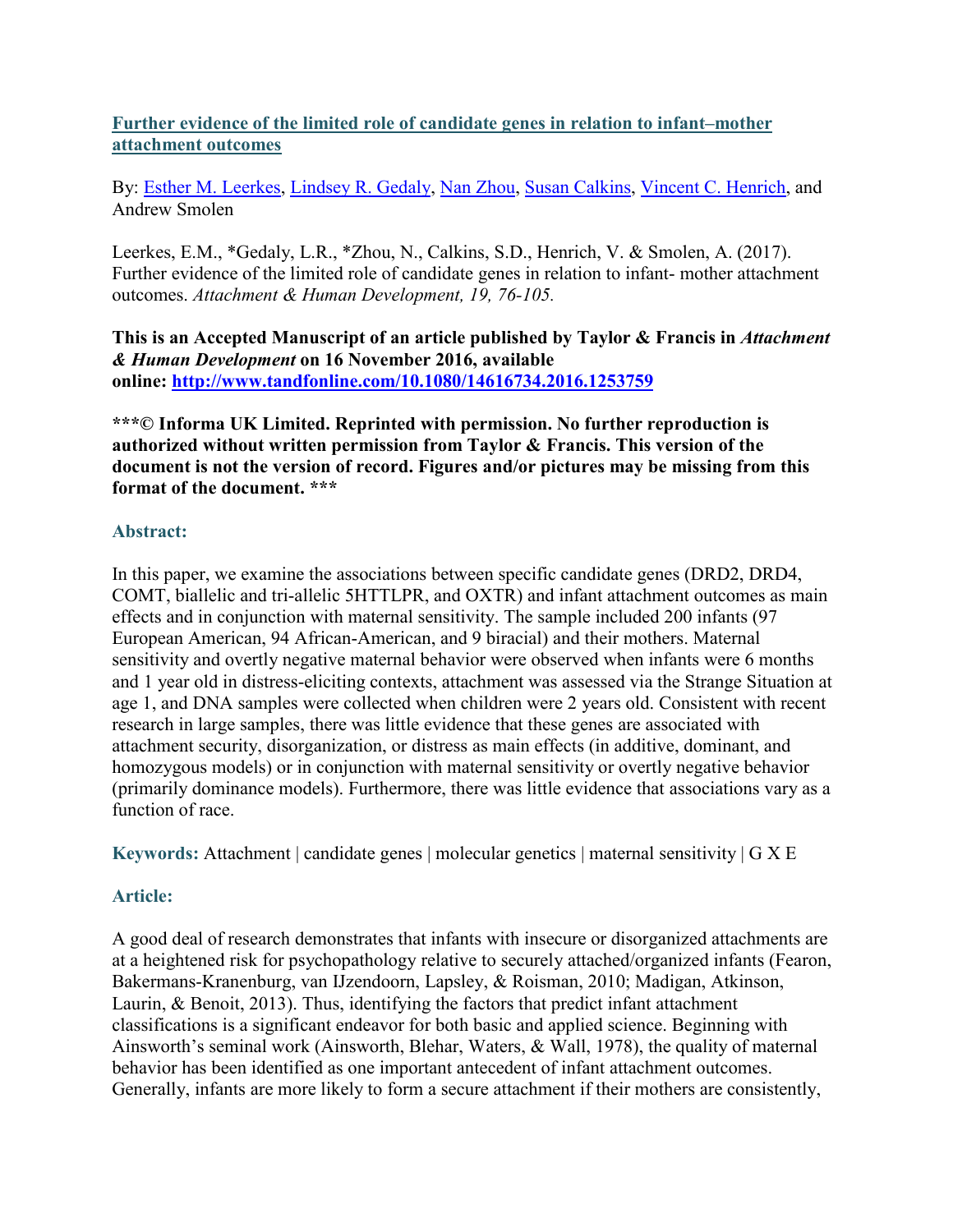promptly, and appropriately responsive to their cues; such mothers are described as sensitive. However, the association between maternal sensitivity and infant attachment outcomes is moderate (mean  $r = .35$ ; Verhage et al., 2016), prompting researchers to consider other factors that may predict attachment quality. Recently, specific genotypes have been identified as potential contributing factors to whether infants will develop insecure or disorganized attachments, but the results have been quite inconsistent across studies, and most studies have focused on primarily or exclusively white participants (see Chen, Barth, Johnson, Gotlib, & Johnson, 2011; Cicchetti, Rogosch, & Toth, 2011 as exceptions). Thus, the primary goal of this paper is to determine if prior findings associating specific genes to attachment security and disorganization as main effects or by moderating associations between maternal sensitivity and attachment outcomes can be replicated in an independent sample composed of African-American and European American dyads.

Prior investigators examining the molecular genetic underpinnings of attachment have focused on candidate genes in the dopaminergic, serotonergic, and oxytonergic systems because such genes have been associated with functional differences in attention, motivation, affect, and social cognition that may affect social relationships, as reviewed below. Additionally, these candidate genes have often been characterized as susceptibility genes, such that individuals who carry certain alleles appear to be more susceptible to the effects of the environment, in this case maternal sensitivity, on developmental outcomes (Belsky & Beaver, 2011). Next, we briefly review the function of the genes under consideration, and prior research examining their associations with attachment outcomes. We particularly highlight the findings from two largescale studies addressing these questions. Specifically, Luijk et al. (2011) presented data from two large-scale datasets, the NICHD Study of Early Child Care and Youth Development (SECCYD)  $(n = 478-522$  for various genotypes) and the Generation R study  $(n = 506-547$  for various genotypes). This report focused exclusively on white participants. Subsequently, Roisman, Booth-Laforce, Belsky, Burt, and Groh (2013), reanalyzed the data from the NICHD SECCYD (employing more stringent quality control for genotyping and testing additional outcomes), and included results for nonwhite participants ( $n = 144$  nonwhite,  $n = 530$  white).

#### Dopamine genes

The dopaminergic system is related to the prefrontal cortex, which plays a role in cognition and emotional processes (Wang, Zhong, Gu, & Yan, 2003), and is involved in the attentional, motivation, and reward mechanisms (Robbins & Everitt, 1999). In previous studies, the T (also known as A1) allele of the dopamine receptor D2 gene (DRD2 rs1800497), has been associated with reduced dopamine binding (Jönsson et al., 1999) and reduced D2 expression in the striatum (Noble, Blum, Ritchie, Montgomery, & Sheridan, 1991). The dopamine D4 receptor gene (DRD4) contains a 48 bp variable number tandem Repeat (VNTR) polymorphism in the third exon, which results in 10 allelic products comprising 2–11 repeat units, with 2, 4, and 7 repeats being the most common variants (Van Tol et al., 1992). The 7 repeat (7R) allele of DRD4 has been associated with a blunted intracellular response to dopamine *in vitro* as compared with shorter alleles (Asghari et al., 1995). Likewise, Catechol-O-methyltransferase, or COMT (rs4680) is a gene associated with dopamine activity such that the Val allele (also known as G) is associated with a fourfold reduction in the activity of the enzyme that metabolizes dopamine (Akil et al., 2003). And, COMT Val is associated with less limbic and prefrontal activation in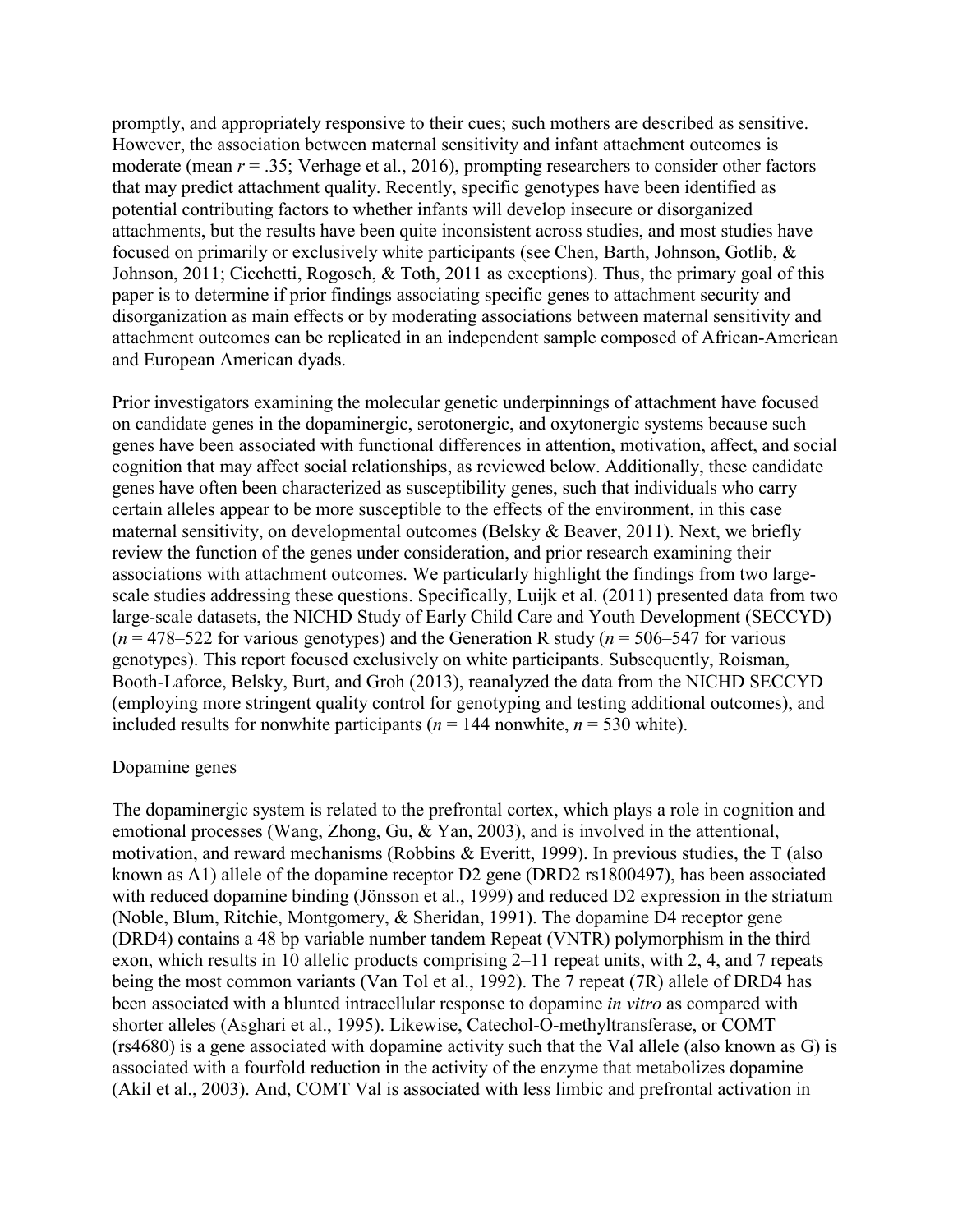response to negative stimuli (Smolka et al., 2005). Thus, the general expectation is that carriers of DRD4 7+ repeats, DRD2 T, or COMT Val alleles are at heightened risk of insecurity and disorganization and will evidence stronger negative associations between maternal sensitivity and negative attachment outcomes.

In fact, the empirical evidence to date in support of this view is scant and inconsistent. To date, no statistically significant associations between DRD2 and attachment outcomes have been reported as main effects or in conjunction with maternal sensitivity (Luijk et al., 2011; Roisman et al., 2013). In contrast, some research has identified associations between DRD4 and attachment outcomes. Specifically, infants who carried the DRD4 7+ (i.e., seven or higher) repeat were more likely to be *disorganized* in one small sample (Lakatos et al., 2000), but this main effect did not replicate in several other studies (Bakermans-Kranenburg & Van IJzendoorn, 2004; Cicchetti et al., 2011; Spangler, Johann, Ronai, & Zimmermann, ) including the larger n study conducted by Luijk et al. (2011). Although the finding appeared to be somewhat replicated among nonwhite infants in the SECCYD for whom carrying more 7+ repeats of DRD4 (additive model) or being homozygous for DRD4 was associated with higher *disorganization*, these effects were not statistically significant following an alpha correction for multiple analyses nor when Lakatos et al.'s (2000) specific approach to coding risk (i.e., grouping individuals with repeats higher than seven in the low-risk group rather than a  $7+$ group) was used (Roisman et al., 2013). Evidence of significant interactions between sensitivity and DRD4 has also been mixed. In the SECCYD, white sample, sensitivity was only associated with *security* among infants who did not carry the 7+ repeat, but this effect was not replicated in the Generation R sample (Luijk et al., 2011), the nonwhite SECCYD sample (Roisman et al., 2013), nor another small primarily nonwhite sample (Cicchetti et al., 2011). In terms of *disorganization*, non-maltreated children carrying the DRD4 7+ allele were more likely to be disorganized, but this was not the case among maltreated children suggestive of an interaction between parenting quality and DRD4 (Cicchetti et al., 2011). However, when interactions between sensitivity/parenting and DRD4 have been directly tested in relation to disorganization, they have not been statistically significant (Luijk et al., 2011; Roisman et al., 2013; Spangler et al., 2009; van IJzendoorn & Bakermans-Kranenburg, 2006).

COMT has only been examined in relation to attachment outcomes in two published studies. Luijk et al. (2011) reported that white heterozygotes were more likely to be *disorganized* in both the SECCYD and Generation R samples. Roisman et al. (2013) confirmed this, and further demonstrated that carrying the COMT Val allele was modestly associated with disorganization among white infants, and reported no significant effects of COMT among nonwhites across all three models (additive, dominance, and homozygosity). Furthermore, Luijk et al. (2011) reported that COMT heterozygosity and maternal sensitivity interacted such that sensitivity was only associated with disorganization for heterozygotes in the Generation R sample but not the SECCYD sample, as later confirmed by Roisman et al. (2013).

## Serotonin genes

The serotonin transporter, 5HTTLPR, (Locus Symbol SLC6A4) contains a 43 bp insertion/deletion polymorphism in the 5′ regulatory region of the gene (Heils et al., 1996). The short (S) allele of 5HTTLPR (typically 14 repeats) is associated with lower expression of the 5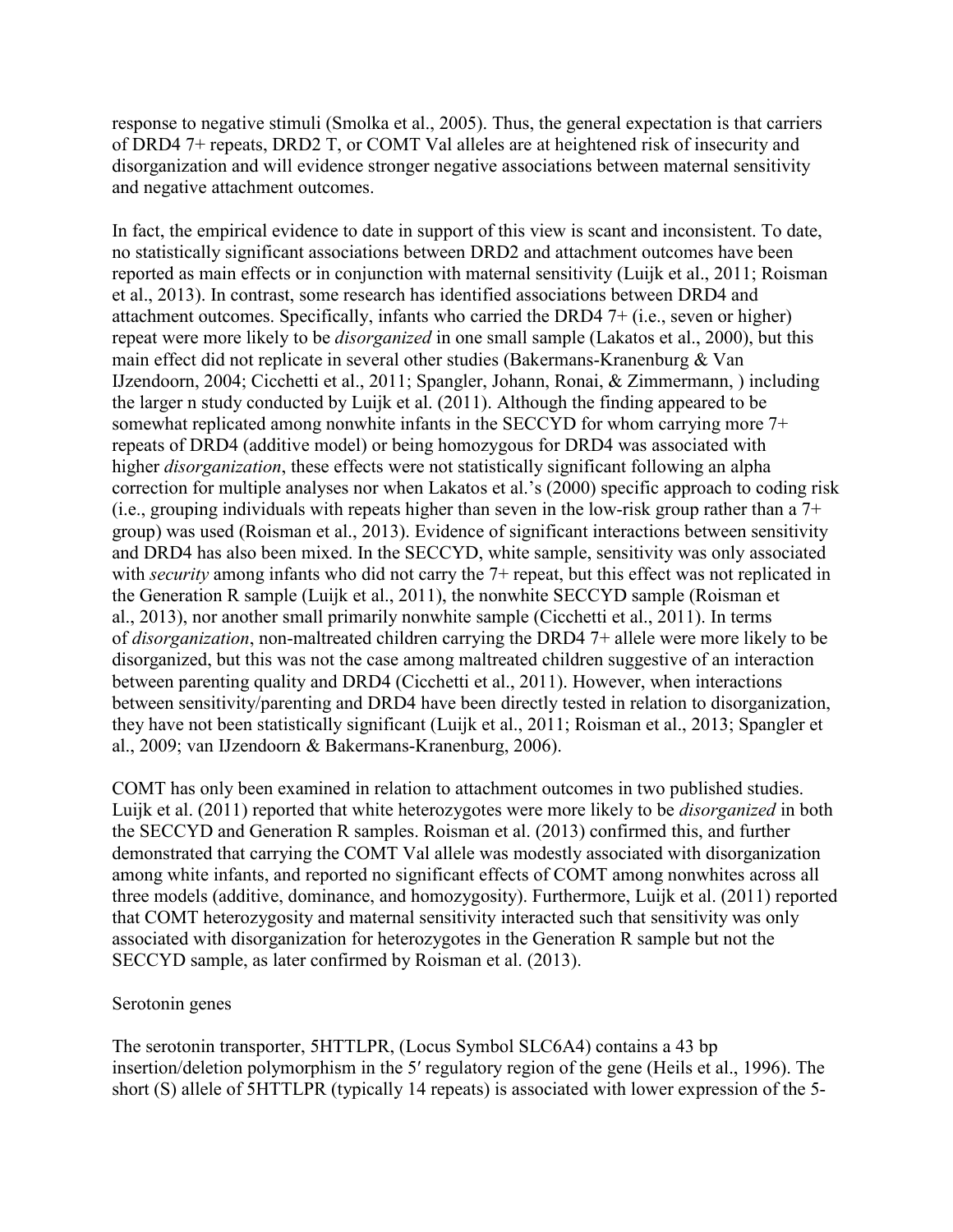HTT gene (Ebstein, 2006), and has been found to be associated with increased fear and anxietyrelated behaviors (Hariri et al., 2002) in comparison with the long (L) allele which consists of 16 or more repeats. Generally, infants carrying the S allele have been viewed as at higher risk for negative outcomes, and as being more susceptible to the negative effects of maternal insensitivity. Once again, the empirical evidence is not particularly consistent with this perspective in relation to attachment outcomes.

In one small study, carriers of the 5HTTLPR L allele were more *secure* than carriers of the S allele (Barry, Kochanska, & Philibert, 2008), but this effect was not replicated in other small and large sample studies (Cicchetti et al., 2011; Luijk et al., 2011; Roisman et al., 2013; Spangler et al., 2009). Likewise, in another small study, children with the S allele were more likely to be *disorganized* than carriers of the L allele (Spangler et al., 2009), but this main effect was not replicated in other studies (Cicchetti et al., 2011; Luijk et al., 2011; Roisman et al., 2013). Further, both of the significant main effects were qualified by interactions with maternal sensitivity (Barry et al., 2008; Spangler et al., 2009).

In terms of interactions between 5HTTLPR and sensitivity, only one study has reported a statistically significant interaction in relation to *security* such that maternal responsiveness was positively associated with security only among infants with the S allele (Barry et al., 2008). This interaction effect was not replicated in three other studies (Luijk et al., 2011; Roisman et al., 2013; Spangler et al., 2009). In contrast, statistically significant interactions (or the like) between 5HTTLPR and sensitivity predicting *disorganization* have been reported in three studies, but the nature of the interaction has varied. That is, Spangler et al. (2009) reported that differences in disorganization as a function of 5HTTLPR were only apparent among infants whose mothers were low on responsiveness, such that carrying more S alleles was associated with greater odds of being disorganized in this context. In contrast, Cicchetti et al. (2011) reported that differences in disorganization as a function of 5HTTLPR were only apparent among infants who were not maltreated, for whom the S allele was associated with disorganization. Finally, Roisman et al. (2013) reported that maternal sensitivity was marginally positively associated with disorganization among S carriers, and marginally negatively associated with disorganization among infants homozygous for L in the white subsample of the SECCYD, a counterintuitive pattern. No such interaction effect was apparent in the Generation R sample (Luijk et al., 2011).

Notably, each of these studies relied on the biallelic characterization of 5HTTLPR. However, it has been noted that a SNP (rs25531, A/G) in the L form of 5HTTLPR may alter the function of the L allele (Hu et al., 2005). That is, the more common  $L_A$  allele is associated with higher basal activity, whereas the less common  $L_G$  allele has transcriptional activity no greater than the S allele. As such, a tri-allelic approach has been suggested in which individuals with the  $L_G$ alleles should be grouped with individuals with the S alleles (Hu et al., 2006). This is important because inconsistent results across prior studies could be due to unmeasured differences in the nature and hence function of the L alleles. To our knowledge, only one prior study has examined variation in tri-allelic 5HTTLPR in relation to attachment outcomes. Raby et al. (2012) reported no differences in attachment security versus insecurity as a function of tri-allelic 5HTTLPR, but infants who carried more S/LG alleles were more likely to be classified in the high distress attachment groups (i.e., secure subgroups  $B_3/B_4$  or resistant) than the low distress attachment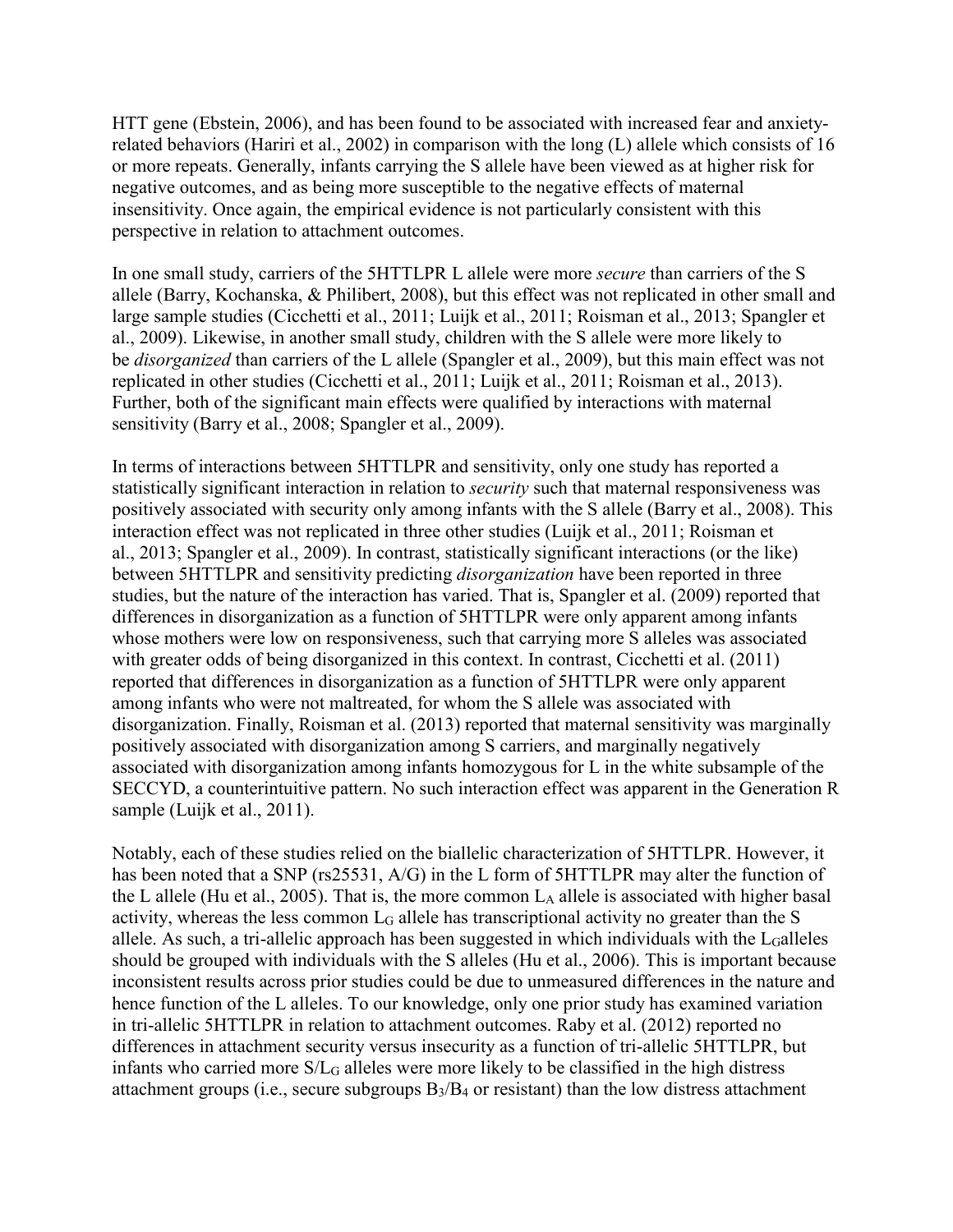groups (i.e., secure subgroups  $B_1/B_2$  or avoidant). This effect was not replicated in the SECCYD sample using the biallelic approach (Roisman et al., 2013).

## Oxytocin genes

Finally, the oxytonergic system is related to bonding, affiliation, and empathy (Carter, 1998; Feldman, Weller, Zagoory-Sharon, & Levine, 2007). Although the function of oxytocin receptor genes is somewhat less certain than other genes, the A allele of the oxytocin receptor gene, OXTR rs53576, has been associated with a decrease in the functional response of the amygdala (Tost et al., 2010), which plays a role in mediating fear responses (Adolphs et al., 2005). Likewise, the A allele of *OXTR* rs2254298, has been associated with a larger amygdala volume (Furman, Chen, & Gotlib, 2011; Inoue et al., 2010). Thus, carrying the A allele of either is generally considered a risk factor. However, the GG allele of OXTR is related to better social cognition and prosocial behaviors (Bartz, Zaki, Bolger, & Ochsner, 2011); thus, it has been argued and demonstrated that carriers of the GG allele may be more sensitive to their social environment and therefore more strongly affected by it (Sturge-Apple, Cicchetti, Davies, & Suor, 2012). Of the selected genes, this is the only case in which the risk allele (A) and the susceptibility allele (G) are not the same.

In prior research, carrying the A allele of *OXTR* rs2254298 was associated with attachment security among nonwhite infants, but not among white infants (Chen et al., 2011), a result that was not replicated by Roisman et al. (2013) among nonwhite participants of the SECCYD. In the current report, we focus only on OXTR rs53576, as we did not assay OXTR rs2254298. Prior research with OXTR rs53576 has not yielded statistically significant main effects or interactions with maternal sensitivity in relation to attachment security or disorganization (Chen et al., 2011; Luijk et al., 2011; Roisman et al., 2013).

## **Criticism of this approach and the current study**

As noted by Luijk et al. (2011) and Roisman et al. (2013), there is little consistent evidence for the role of these variants of these candidate genes in predicting attachment outcomes as main effects or in conjunction with maternal sensitivity. Furthermore, the few statistically significant results may be due to chance (i.e., false positives) given the number of analyses run, and small frequencies for certain genotypes. On the other hand, conducting attachment research in single samples that are sufficiently large to detect very small genetic effects is somewhat unlikely given the cost. As such, continued reporting of observed effects in small samples is likely useful for replication purposes, to avoid the file drawer problem, and to stimulate meta-analyses or subsequent integrative data analyses combining multiple studies. Integrative data analyses, which involve pooling data across multiple samples (Curran & Hussong, 2009), are particularly appealing because they would increase the sample size and hence statistical power. Genetic measures and measures of attachment outcomes are fairly standard, which is ideal for this approach. Although measures of sensitivity/behavior vary across studies, a large international group, The Collaboration on Attachment Transmission Synthesis, is currently working to identify appropriate approaches to address this in integrative data analysis (Verhage et al., 2015). In an effort to facilitate such efforts, we attempt to directly replicate the results reported in the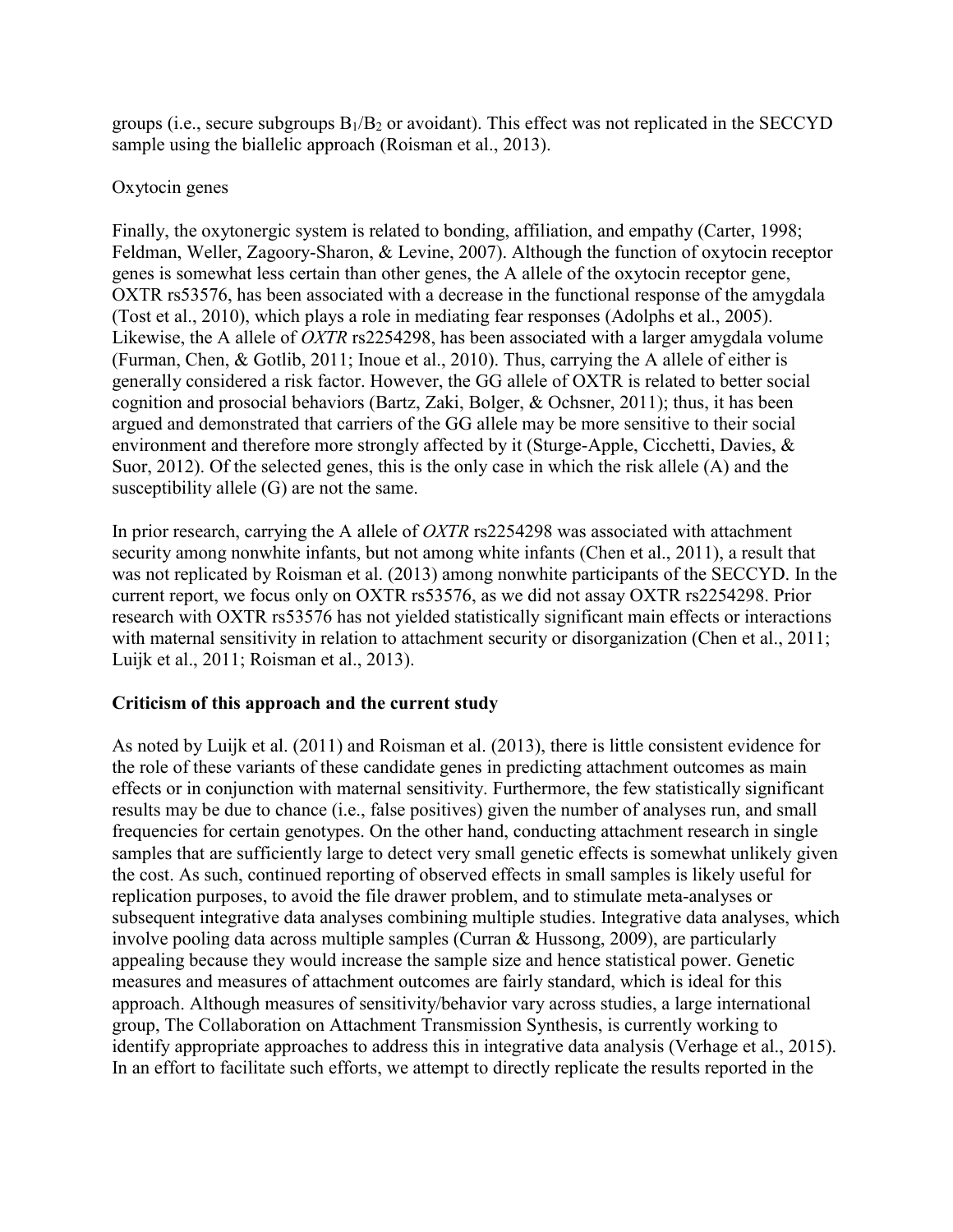papers by Luijk et al. (2011) and Roisman et al. (2013) by following their procedures and analytic plan as closely as possible.

Four features of the current study are particularly notable in the context of prior research on this topic. First, our sample is half European American and half African-American presenting an important opportunity to add to the literature among nonwhite dyads without grouping multiple nonwhite racial/ethnic groups together. Following Roisman et al. (2013), we not only present all results separately for African-American and European American dyads but also present the results for the entire sample and formally test race as a moderator of all effects. Formally testing race as a moderator is important given associations between specific genes and attachment outcomes may be significant in one group but not the other even if the associations do not vary between the groups lending the impression that genes function differently in different racial groups when this may not in fact be the case. Second, we present the results for both tri-allelic and biallelic 5HTTLPR, and to our knowledge are the first to examine tri-allelic variation in relation to attachment disorganization. Third, in contrast to prior research that focused on maternal sensitivity during play and/or feeding interactions (e.g., Luijk et al., 2011; Raby et al., 2012; Spangler et al., 2009) or aggregated across a variety of potentially stressful and nonstressful tasks (Barry et al., 2008), we observed maternal sensitivity in contexts designed to elicit infant distress. Prior research has demonstrated that sensitivity to infant distress cues or in distressing situations is more predictive of attachment security than is maternal sensitivity to non-distress cues or in non-distressing contexts (Leerkes, 2011; McElwain & Booth-LaForce, 2006). Thus, it may be the case that candidate genes moderate the association between sensitivity to distress and attachment outcomes differently than between sensitivity to nondistress and attachment outcomes. Finally, we test the extent to which associations between specific egregious, overtly negative maternal behaviors (e.g., negativity toward the infant, intrusiveness, and laughing when the infant cries) and attachment outcomes are moderated by genes. This is important because in prior research, including with this sample, such behaviors have been more predictive of attachment disorganization than global measures of maternal sensitivity (e.g., Beebe et al., 2012; Gedaly & Leerkes, 2016; Madigan et al., 2006; Wang, Cox, Mills-Koonce, & Snyder, 2015).

Based on the literature to date, we anticipated few if any statistically significant main or moderating effects of these candidate genes on infant attachment security, disorganization, or distress groups. We further anticipated that the average of such effects would be near zero, consistent with Roisman et al. (2013). Additionally, we did not anticipate significant moderation by race given limited evidence of different patterns of results for white and nonwhite infants in prior research (Roisman et al., 2013).

## **Method**

## **Participants**

The current sample was drawn from a larger study examining the antecedents of maternal sensitivity and its links with child adjustment over time. The original sample included 259 primiparous mothers (128 European American, 131 African-American). Mothers in the sample ranged from 18 to 44 years old (Mean = 25.1). Approximately 65% had at least some college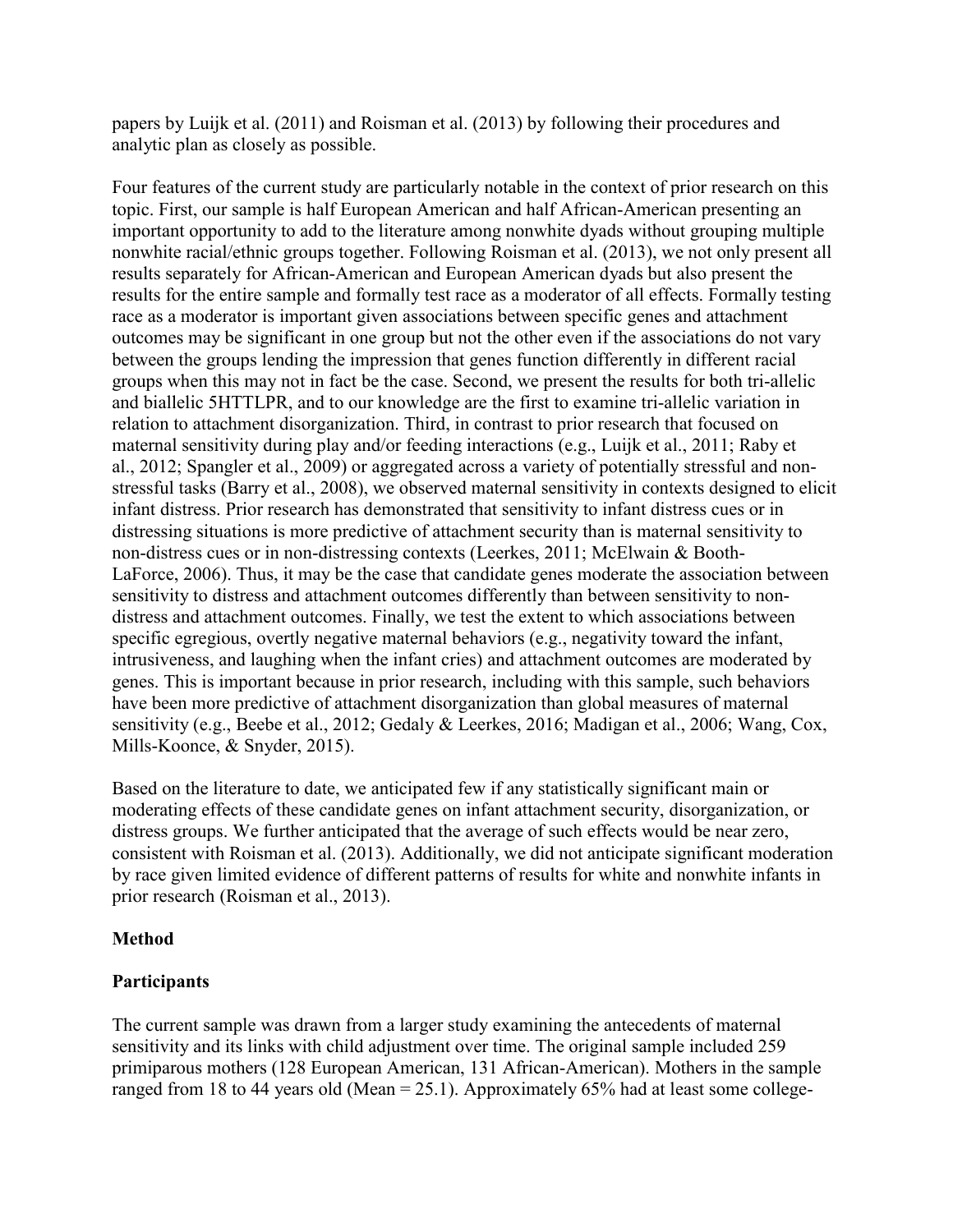level schooling, and annual family income ranged from poverty to over \$100,000, Median =  $$35,000$ . The majority (71%) of mothers were married or living with their child's father, 11% were in a relationship but not living with their child's father, and 18% were single. All infants were full term and healthy; 125 (49%) were male and 129 (51%) were female.

The current sample included dyads who participated in the Strange Situation Procedure at the 1 year time point or provided DNA at the 2-year time point. This resulted in an analytic sample of 200. Key reasons for attrition, missing data, or being withdrawn from the study include infant mortality (2 cases), moving from the area and an inability to return for behavioral observations (19 cases), withdrawing from the study (9 cases), declining to provide DNA (4 cases), providing insufficient or questionable DNA (3 cases), and failure to schedule or complete data collection after multiple attempts to schedule (22 cases).

Participants in the analytic sample did not significantly differ from those not in the analytic sample on race, child gender, marital status, or income level. However, participants in the analytic sample were significantly older  $(M = 25.50, SD = 5.27)$  and higher educated  $(M = 3.96, SD = 1.79)$  than those not in the analytic sample  $(M = 23.54, SD = 5.64, t$  $(256) = 2.46$ ,  $p < .05$  for maternal age;  $M = 3.27$ ,  $SD = 1.72$ , t  $(255) = 2.64$ ,  $p < .01$  for maternal education).

Infant race was defined by the combination of mother-reported mother and father race. As such, 97 children were European American, 94 children were African-American, and 9 children were mixed race. Mixed race children were not considered in analyses involving racial differences but were included in the full sample analyses.

## **Procedures**

Expectant mothers were recruited from childbirth classes, obstetric practices, and prenatal breastfeeding classes offered by the Special Supplemental Nutrition Program for Women Infants and Children (WIC), via flyers and presentations given by research staff members. Upon enrolling in the study, women were mailed their consent forms and a packet of questionnaires, including a demographic form. Mothers were contacted by phone and visits were scheduled in our laboratory within 2 weeks of the child's 6-month birthday ( $M = 6.39$  months old,  $SD = .72$ ) and 1 month of the child's 13-month birthday ( $M = 13.9$  months old,  $SD = .98$ ). At the 6-month and 1-year visits, mothers and infants participated in a series of videotaped interactive tasks designed to elicit infant distress and to assess maternal sensitivity. During the 1 year visit, dyads participated in the Strange Situation Procedure to assess infant–mother attachment security. DNA was collected via saliva samples from children during a subsequent 2-year laboratory visit. Twelve mothers who had moved from the area provided their infants' saliva samples via the mail. Mothers received \$50, \$100, and \$120, respectively, at the conclusion of each visit, and infants received a small toy. All procedures were approved by the internal review board.

## **Measures**

Observed maternal behavior and sensitivity at 6 months and 1 year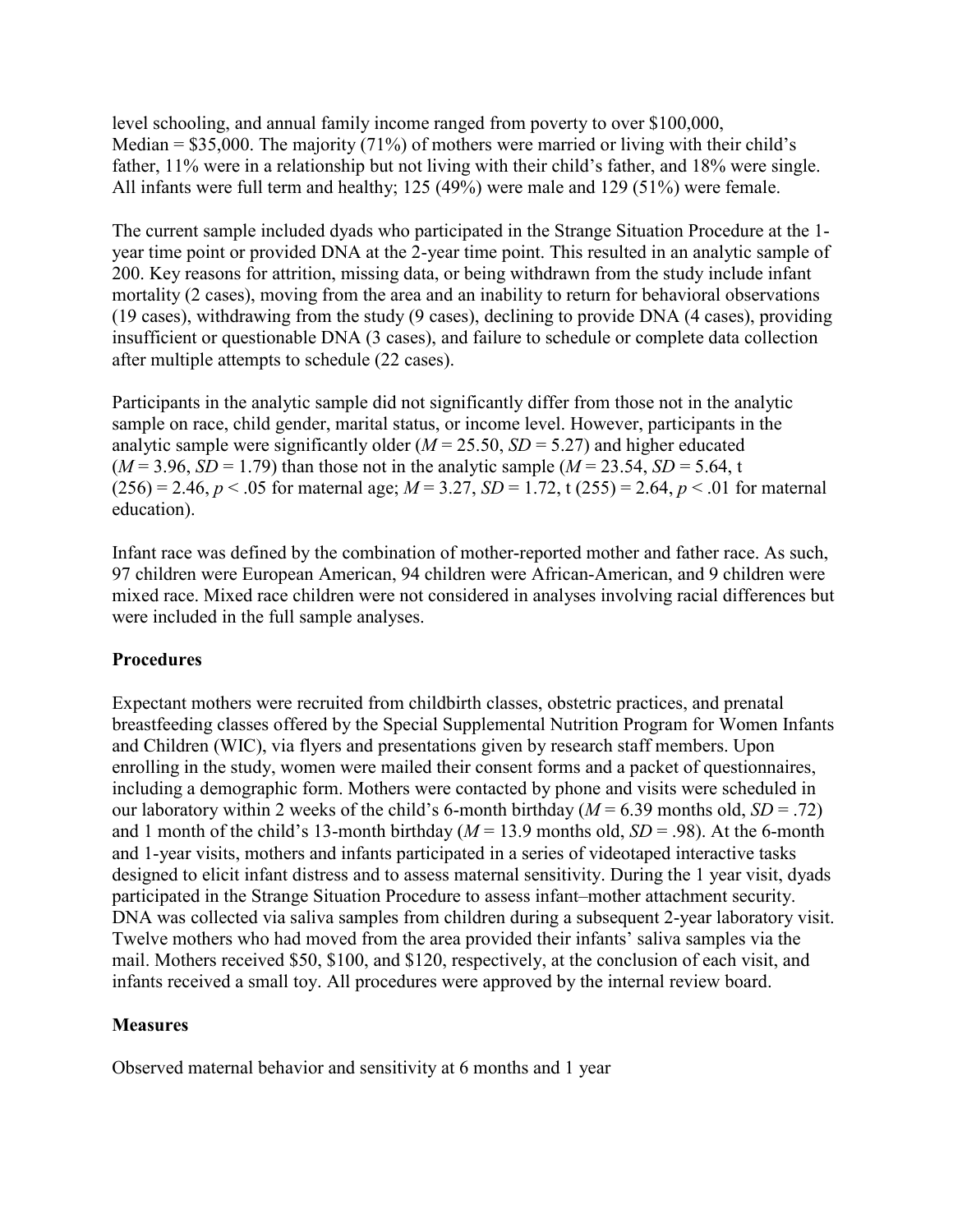Mothers and infants participated in a series of brief distress-eliciting tasks during the 6-month (arm restraint, novel toy approach, and still face) and 1-year (attractive toy in a jar and novel character approach) laboratory visits as described in Gedaly and Leerkes (2016). Mothers were seated near the infants and within reach of a toy basket at the start of each task. They were instructed to interact with their infants as they liked. Infant affect and maternal behavior were continuously rated/coded from digital media files using INTERACT 9 (Mangold, Arnstorf, Germany) by different teams of coders. Infant affect was rated on a 7-point scale ranging from (1) high positive affect (intense smile, laughing, or squealing) to (7) high negative affect (screams, wails, sobs intensely). Inter-rater reliability was good at 6 months and 1 year: weighted kappa = .76 and .75 based on 34 and 30 double-coded cases, respectively. At 6 months, 96% of infants became distressed, and the average duration of distress across the tasks was 2 min (range  $= 0 - 7.75$  min). At 1 year, 91% percent of infants became distressed, and the average duration of distress was 1 min (range  $= 0 - 4.45$  min).

Maternal behaviors were continuously coded using 12 mutually exclusive categories (negative, intrusive, mismatched affect, withdraw, distracted, persistent ineffective, monitor, task focused, calming, supportive, non-task-focused engagement, and routine care) described in Leerkes (2010). About 30 cases and 27 cases were double-coded for reliability at 6 months (kappa = .77) and 1 year (kappa = .80), respectively. Given the goals of the current report, we focused on the most overtly negative maternal behaviors in our coding scheme that most closely map onto behaviors found to predict attachment disorganization in other studies (Beebe et al., 2012; Madigan et al., 2006; Wang et al., 2015). These were negative (directs negative affect toward the infant), intrusive (forces own agenda on the infant), and mismatched affect (primarily, laughing or smiling in response to infant's distress). Scores reflecting the percentage of time mothers engaged in each of these three interactive behaviors across tasks were computed for both the 6 month (arm restraint task, novelty task, and still face) and 1-year time points (limitations task and novel character approach) and then averaged over time to yield measures of the percentage of observation time in which mothers engaged in these overtly negative parenting behaviors.

Then, the infant affect and maternal behavior code files were merged and mothers were assigned an a priori sensitivity rating for each second of the tasks based on the appropriateness of the maternal behavior in the light of the infant's affective state at that moment on a 3-point scale  $(1 = insensitive, 2 = moderately sensitive; 3 = sensitive)$ . For example, monitoring a neutral infant is rated as sensitive because the infant is not signaling a need. Monitoring when an infant is distressed is rated as insensitive because the infant is signaling a clear need to which the mother does not respond. Sensitivity ratings for each discrete maternal behavior during infant positive, neutral and negative affect are described in Leerkes (2010). Mothers' average sensitivity rating during each task was then calculated. These ratings were then averaged across tasks and the two time points yielding a single measure of maternal sensitivity during distresseliciting tasks; Cronbach's alpha = .78.

## The Strange Situation Procedure

Infant–mother attachment security was assessed at 1 year using the Strange Situation Procedure (Ainsworth et al., 1978). The Strange Situation was administered and coded (by E. Carlson) according to standard procedures. Thirty cases were double coded by a staff member to establish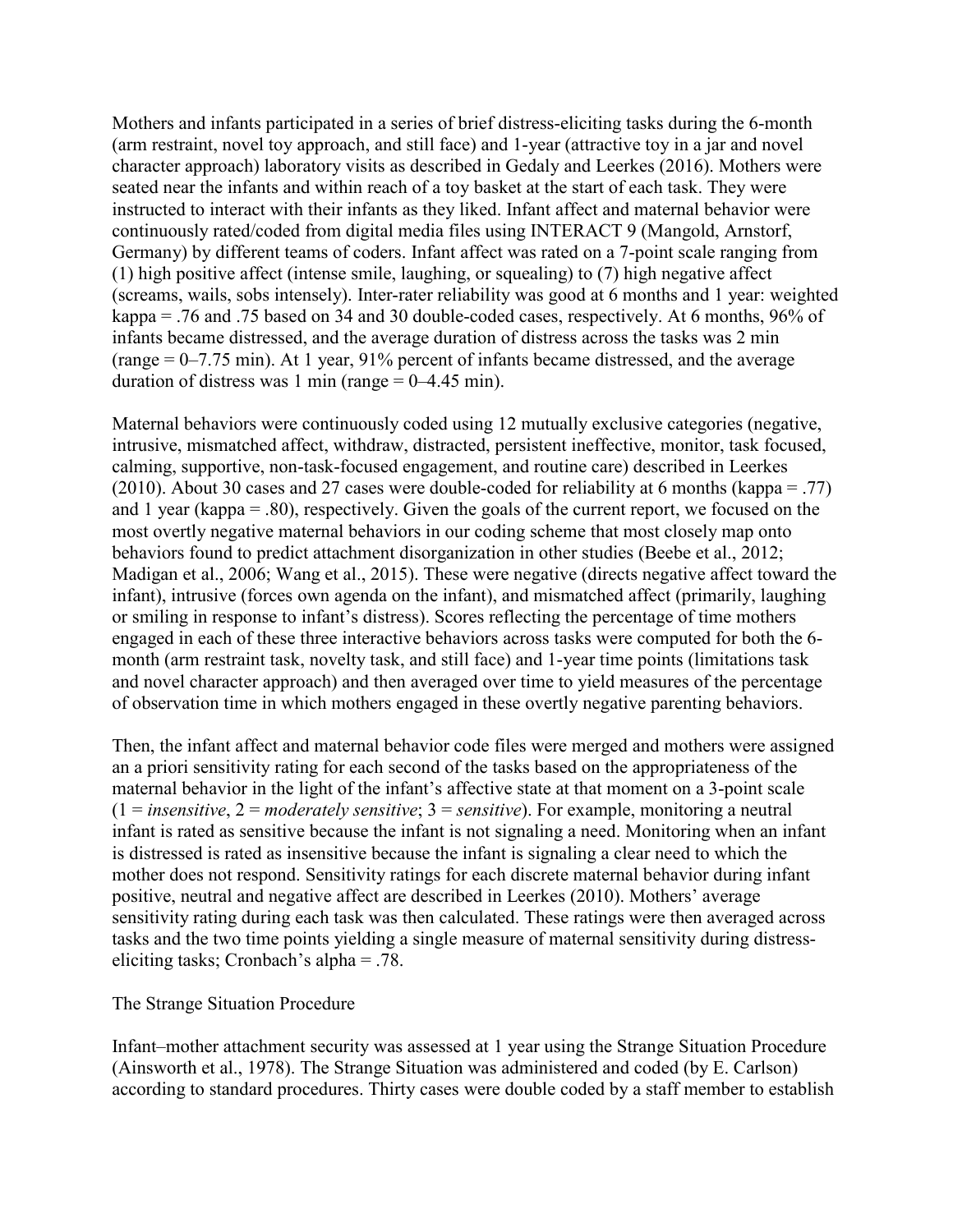inter-rater reliability. The distribution of attachment classifications was as follows: 71.4% secure among the full sample (69.6% among European Americans, 71.1% among African-Americans), 3.3% avoidant among the full sample (3.3% among European Americans, 3.6% among African-Americans), 3.3% resistant among the full sample (3.3% among European Americans, 3.6% among African-Americans), and 22.0% disorganized among the full sample (23.8% among European Americans, 21.7% among African-Americans).

Following Luijk et al. (2011) and Roisman et al. (2013), we calculated Van IJzendoorn and Kroonenberg (1990) adaptation of the continuous attachment security score first described by Richters, Waters, and Vaughn (1988), and we used the 9-point continuous rating of disorganized behavior (Main & Solomon, 1990) as the measure of disorganization. Inter-rater reliability (assessed via intraclass correlation coefficients) for the items used to construct the security score ranged from .78 to .92 and was .60 for disorganization. Additionally, we classified B1/B2 and avoidant infants as low distress (58.8% among the full sample, 57.6% among European Americans and 61.4% among African-Americans) and B3/B4 and resistant infant as high distress (41.2% among the full sample, 42.4% among European Americans and 38.6% among African-Americans) following Raby et al. (2012) and Roisman et al. (2013). Reliability for this distinction was  $\kappa = .81$  (90% agreement).

## DNA collection and genotyping

Children's DNA was collected via buccal samples during the 2-year visit (or at the child's home in rare instances in which samples were mailed) using the Oragene Collection Kit 500OrageneTM, DNAgenotek, Ottawa, Ontario, Canada, [www.DNAgenotek.com\)](http://www.dnagenotek.com/). Children's samples were collected by using a q tip-like swab (the Oragene swab format; #OG-575) to collect the saliva and twist it into a tube that when capped releases a stabilizing lysis buffer. All samples were given a bar-coded label linked only to the research records maintained by the PI before sending the tubes for DNA processing. The DNA was prepared at the Molecular/Cellular Biology Core Laboratory at the University of North Carolina at Greensboro using the methodologies described by Oragene. Then, DNA was quantified by spectrophotometry (Nanodrop Spectrophotometer) and standardized to a working concentration of 20 ng/µl. Genotyping was then conducted at the Institute for Behavioral Genetics at the University of Colorado under the supervision of Andrew Smolen. Two individuals scored genotypes independently, and inconsistencies were reviewed and rerun when necessary.

The assay of the dopamine D2 receptor gene, (DRD2 rs1800497) was done using a fluorogenic 5′nuclease (Taqman®, ABI, Foster City, CA) method (Haberstick & Smolen, 2004) on an ABI Prism® 7000 Sequence Detection System using the allelic discrimination mode (Livak, 1999). Primer and probe sequences were forward: 5′-GTGCAGCTCACTCCATCCT-3′ and reverse: 5′- GCAACACAGCCATCCTCAAAG-3′; with A1 Probe: 5′-VIC-CCTGCCTTGACCAGC-NFQMGB-3′; and A2 Probe: 5′-FAM-CTGCCTCGACCAGC-NFQMGB-3′.

The assay of the dopamine D4 receptor gene, (DRD4; Anchordoquy, McGeary, Liu, Krauter, & Smolen, 2003) was a modification of an extant method (Lerman et al., 1998). The primer sequences were forward: 5′-VIC-GCT CAT GCT GCT GCT CTA CTG GGC-3′ and reverse: 5′-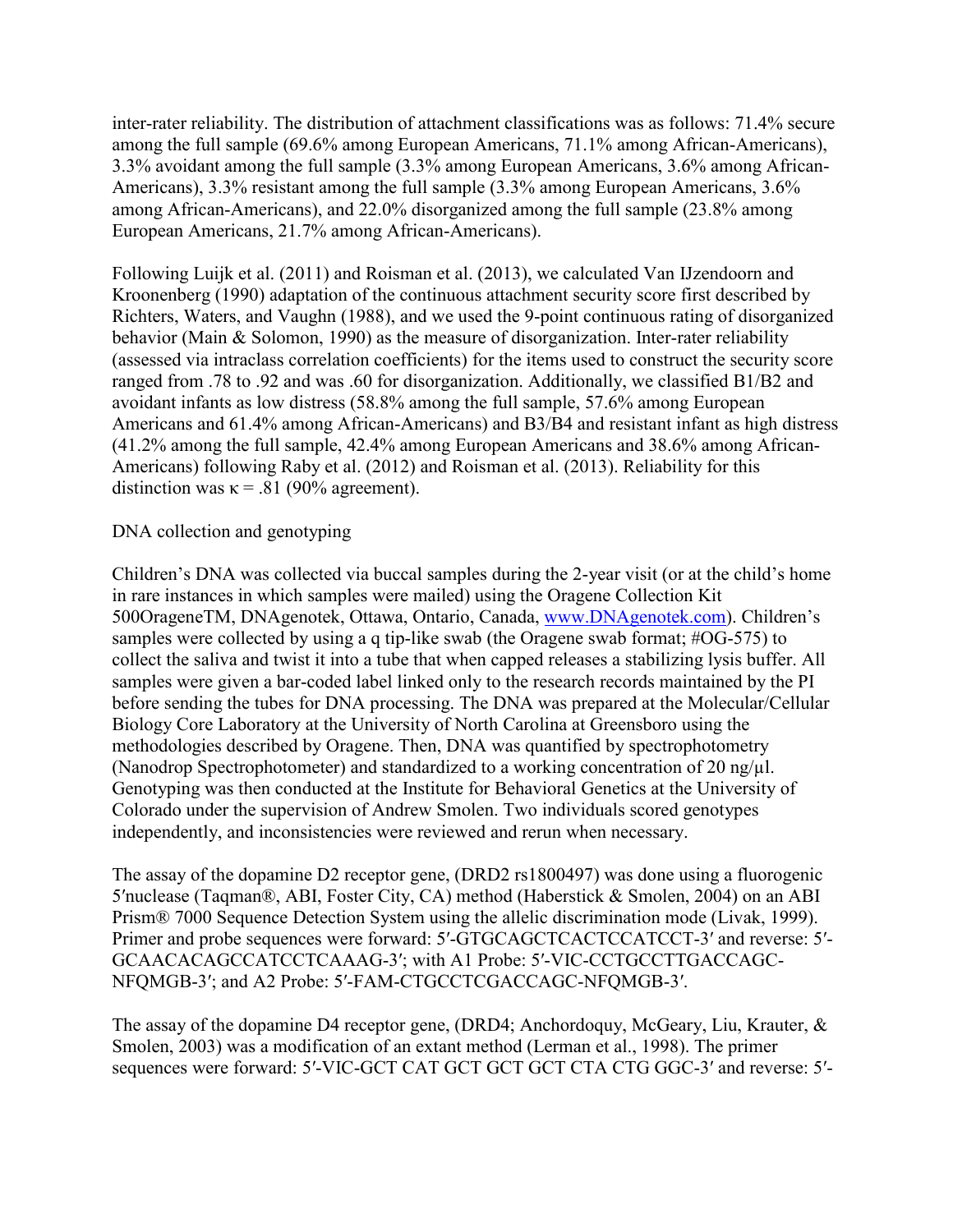CTG CGG GTC TGC GGT GGA GTC TGG-3′, which yielded PCR products from 279 (2R) to 663 bp (10R).

The assay of the Catechol-O-methyltransferase (COMT rs4680) gene was performed using a fluorogenic 5'nuclease (Taqman®, Applied Biosystems, Foster City, CA) method (Haberstick & Smolen, 2004). Primer and probe sequences were forward: 5′-TCGAGATCAACCCCGACTGT-3′ and reverse: 5′-AACGGGTCAGGCATGCA-3′; with Val Probe: 5′-FAM-CCTTGTCCTTCACGCCAGCGA-NFQMGB-3′; and Met Probe: 5′-VIC-ACCTTGTCCTTCATGCCAGCGAAAT-NFQMGB-3′ (Mattay et al., 2003).

The *biallelic* assay of the serotonin transporter polymorphism gene, 5HTTLPR rs25531 is a modification (Anchordoquy et al., 2003) of the method of Lesch et al. (1996) using the primer sequences from Gelernter, Cubells, Kidd, Pakstis, and Kidd (1999). The primer sequences were forward: 5′-NED-ATG CCA GCA CCT AAC CCC TAA TGT-3′ and reverse: 5′-GGA CCG CAA GGT GGG CGG GA-3′ which yield PCR products of 376 (S) and 419 bp (L). The classic short allele has 14 repeats and the classic long allele has 16 repeats, but extra-long alleles (in our case, 20 and 26 repeats) were classified as long as is common practice.

The *tri-allelic* assay and scoring for 5HTTLPR was performed using Hu et al.'s (2005, 2006) procedure. The 5HTT SNP (rs25531, A/G) was assayed using the primer sequences of Hu et al. (2005). The primer sequences were forward: 5′-6FAM-GCA ACC TCC CAG CAA CTC CCT GTA-3′ and reverse: 5′-GAG GTG CAG GGG GAT GCT GGA A-3′ which yield PCR products of 138 (S) and 181 bp (L). The low-expressing S (genotyping described above) and  $L_G$  alleles were grouped together and the higher expressing  $L_A$  allele was designated as long.

The assay of the oxytocin receptor gene, OXTR rs53576 was performed using a fluorogenic 5′nuclease (Taqman®, LifeTechnologies, Grand Island, NY) method using the 40x primer-probe reagents obtained from the company (assay number C  $-$  3290335 10 M). Reactions were performed in an ABI Prism® 7000 Sequence Detection System using the allelic discrimination mode (Livak, 1999). Reactions containing 5–20 ng of DNA were performed in 15 µl reactions with Taqman® Universal PCR Master Mix using the standard cycling conditions.

The Hardy–Weinberg equilibrium (HWE) test was run separately by race to see if the gene frequencies in the sample are similar to gene frequencies in the general population. Frequency distributions conformed to the HWE, except for OXTR rs53576 for white participants  $(p = .0029)$ .

## **Results**

## **Preliminary analyses**

Preliminary analysis of variance (ANOVA) and correlational analyses evaluated whether demographic variables were related to genotype and attachment security to identify potential covariates. None of the demographic variables in Table 1 was simultaneously associated with attachment quality, genotype, and maternal sensitivity in the overall sample. Thus, no covariates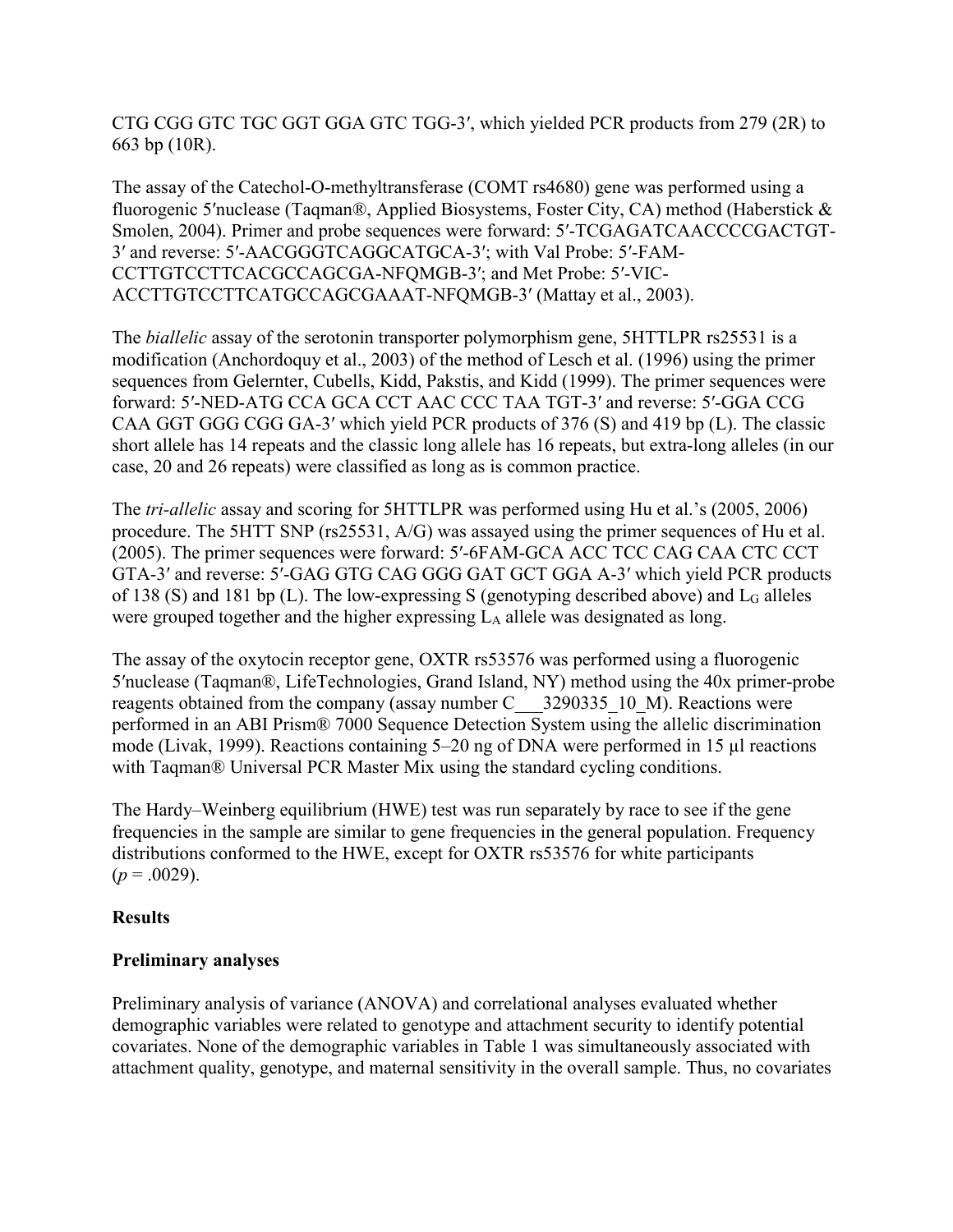were included in primary analyses. A summary of the specific candidate genes under consideration and their minor alleles is presented in Table 2.

|                                 | <b>Overall sample</b><br>$(N = 200)$ | African-American<br><b>European American</b><br>$(N = 94)$<br>$(N = 97)$ |                 |      | $\chi^2/t$      |      |                 |
|---------------------------------|--------------------------------------|--------------------------------------------------------------------------|-----------------|------|-----------------|------|-----------------|
|                                 | M(SD)                                | %                                                                        | M(SD)           | %    | M(SD)           | %    |                 |
| <b>Child characteristics</b>    |                                      |                                                                          |                 |      |                 |      |                 |
| Child gender (female)           |                                      | 51.5                                                                     |                 | 48.5 |                 | 53.2 | .43             |
| Birth weight (g)                | 3109.10(522.54)                      |                                                                          | 3212.19(511.46) |      | 3004.75(515.46) |      | $2.71**$        |
| Birth length (inch)             | 20.04 (1.87)                         |                                                                          | 20.33 (1.00)    |      | 19.74 (2.49)    |      | $2.07*$         |
| Gestational age (weeks)         | 39.60 (1.24)                         |                                                                          | 39.66 (1.27)    |      | 39.57 (1.17)    |      | .49             |
| Vaginal birth                   |                                      | 69.0                                                                     |                 | 67.0 |                 | 71.3 | .30             |
| <b>Maternal characteristics</b> |                                      |                                                                          |                 |      |                 |      |                 |
| Age at intake                   | 25.5(5.27)                           |                                                                          | 27.06(5.14)     |      | 23.84 (5.00)    |      | $4.38**$        |
| 2 years college or less         |                                      | 53.0                                                                     |                 | 33.3 |                 |      | 74.2 44.20**    |
| Married/living together         |                                      | 71.0                                                                     |                 | 92.8 |                 | 51.1 | $71.22**$       |
| No employment 6 months          |                                      | 39.0                                                                     |                 | 33.0 |                 | 47.9 |                 |
| Breastfed 6 months              |                                      | 42.9                                                                     |                 | 56.8 |                 |      | 29.8   14.08 ** |
| <b>Key variables</b>            |                                      |                                                                          |                 |      |                 |      |                 |
| Maternal sensitivity            | 5.25(1.43)                           |                                                                          | 5.97(1.27)      |      | 4.51(1.22)      |      | $8.11**$        |
| Negative behavior               | 2.37(3.01)                           |                                                                          | 1.98(2.86)      |      | 2.76(2.98)      |      | $-1.78$         |
| Security                        | .88(2.24)                            |                                                                          | .55(2.14)       |      | 1.08(2.30)      |      | $-1.56$         |
| Disorganization                 | 3.06(1.83)                           |                                                                          | 3.17(1.76)      |      | 3.01(1.92)      |      | .58             |

**Table 1.** Sample characteristics, descriptive statistics, and group comparisons.

\*  $p < .05$ , \*\*  $p < .01$ .

| Gene                | <b>Marker</b> | <b>Minor allele</b> | MAF $(%)$ |
|---------------------|---------------|---------------------|-----------|
| Dopaminergic system |               |                     |           |
| DRD <sub>2</sub>    | rs1800497     | T(A1)               | 38.7      |
| DRD4                | 48 bp VNTR    | $7+$                | 37.2      |
| COMT                | rs4680        | G (val)             | 84.8      |
| Serotonergic system |               |                     |           |
| <b>Bi 5HTTLPR</b>   | 43 bp VNTR    | S                   | 57.6      |
| Tri 5HTTLPR         | rs25531       | $S/L_G$             | 75.9      |
| Oxytonergic system  |               |                     |           |
| <b>OXTR</b>         | rs53576       | А                   | 44.0      |

#### **Distribution of attachment scores and correlations with sensitivity**

Mean scores for maternal sensitivity, overtly negative maternal behavior, attachment security, and disorganization for the full sample and separately for European American and African-American infants are presented in Table 1, along with *t*-tests or chi-square results comparing values between race groups. Table 3 presents means and standard deviations of security and disorganization scores by genotype for the full sample and across European American and African-American infants. The correlation between sensitivity and security was .06, *p* = .40 for the full sample, .10,  $p = 0.17$  for European American infants, and .19,  $p = 0.09$  for African-American infants. The correlation between sensitivity and disorganization was −.16, *p* = .03 for the full sample, −.15, *p* = .17 for European American infants and −.27, *p* = .02 for African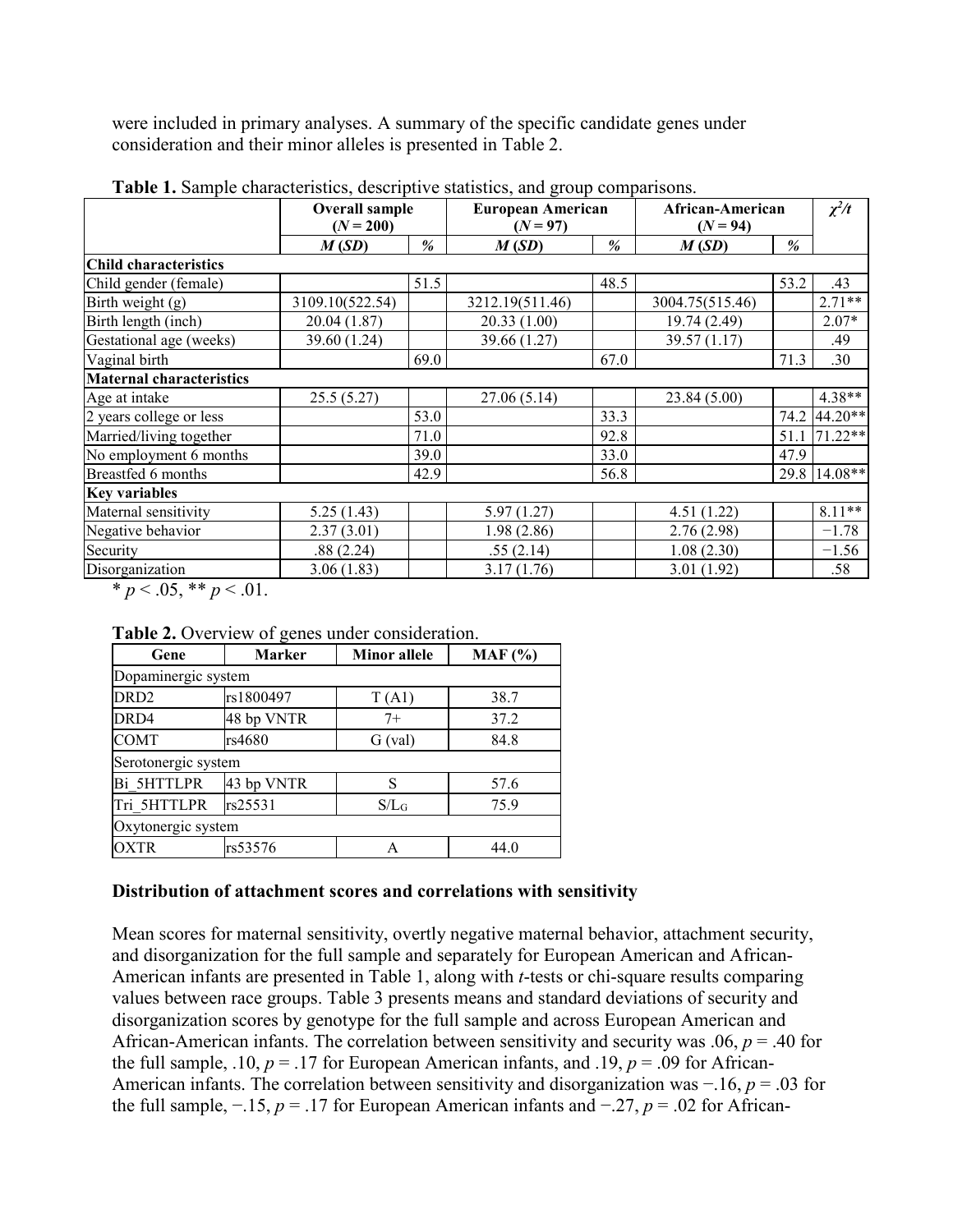American infants. The correlation between negative behavior and security was −.17, *p* = .03 for the full sample, −.18, *p* = .10 for European American infants, and −.17, *p* = .12 for African-American infants. The correlation between negative behavior and disorganization was .18,  $p = 0.02$  for the full sample, .16,  $p = 0.14$  for European American infants and .18,  $p = 0.11$  for African-American infants.

| Gene                   |            | <b>Full sample</b> |            |            | European American                         |                           |            | African-American |            |
|------------------------|------------|--------------------|------------|------------|-------------------------------------------|---------------------------|------------|------------------|------------|
|                        | aa $M(SD)$ | Aa M(SD)           | AA M(SD)   |            | aa $M(SD)$ $Aa M(SD)$                     | AA M(SD)                  | aa $M(SD)$ | Aa M(SD)         | AA M(SD)   |
|                        | n          | n                  | n          | n          | n                                         | n                         | n          | n                | n          |
| <b>Security</b>        |            |                    |            |            |                                           |                           |            |                  |            |
| DRD <sub>2</sub>       | 0.86(2.39) | 0.62(1.95)         | 2.07(2.07) |            | $\vert 0.57(2.21) \vert 0.39(1.96) \vert$ | $3.09(-)$                 | 1.00(2.56) | 0.81(1.99)       | 2.15(2.05) |
|                        | 108        | 54                 | 14         | 64         | 24                                        | 1                         | 40         | 29               | 11         |
| DRD4                   | 0.96(2.25) | 0.73(2.27)         | 0.87(2.29) | 0.74(2.03) | 0.04(2.46)                                | 0.56(2.03)                | 1.09(2.49) | 1.03(1.95)       | 1.50(2.98) |
|                        | 112        | 53                 | 12         | 59         | 22                                        | 8                         | 49         | 28               | 4          |
| COMT                   | 0.82(2.36) | 0.99(2.20)         | 0.77(2.28) | 0.47(2.46) | 0.90(1.94)                                | $-0.19(2.15)$ 1.95 (1.70) |            | 0.90(2.52)       | 1.10(2.20) |
|                        | 26         | 86                 | 66         | 20         | 48                                        | 21                        | 6          | 34               | 42         |
| Bi5HTTLPR              | 0.71(2.24) | 0.94(2.18)         | 1.14(2.48) | 0.84(2.31) | 0.45(2.07)                                | 0.35(2.12)                | 0.64(2.22) | 1.56(2.22)       | 1.74(2.81) |
|                        | 70         | 78                 | 29         | 27         | 45                                        | 17                        | 43         | 29               | 9          |
| Tri5HTTLPR             | 0.50(2.18) | 0.83(2.26)         | 1.25(2.25) | 0.57(2.14) | 0.49(2.26)                                | 0.63(2.00)                | 0.41(2.30) | 1.07(2.24)       | 1.60(2.41) |
|                        | 38         | 88                 | 51         | 21         | 44                                        | 24                        | 17         | 41               | 23         |
| <b>OXTR</b>            | 1.01(2.39) | 0.66(2.13)         | 0.89(1.87) | 0.40(2.29) | 0.66(2.08)                                | 0.76(1.88)                | 1.35(2.38) | 0.53(2.28)       | 1.13(1.98) |
|                        | 97         | 56                 | 23         | 43         | 31                                        | 15                        | 49         | 23               | 8          |
| <b>Disorganization</b> |            |                    |            |            |                                           |                           |            |                  |            |
| DRD <sub>2</sub>       | 3.16(1.84) | 3.10(1.81)         | 2.14(1.70) | 3.34(1.77) | 2.85(1.69)                                | $1.00(-)$                 | 3.02(1.94) | 3.41(1.88)       | 2.00(1.79) |
|                        | 110        | 56                 | 14         | 65         | 26                                        | 1                         | 41         | 29               | 11         |
| DRD4                   | 3.04(1.77) | 3.11(1.92)         | 2.92(2.10) |            | $3.17(1.71)$ 3.39 (1.85)                  | 2.63(1.92)                | 2.96(1.87) | 3.00(2.00)       | 3.40(2.51) |
|                        | 114        | 54                 | 13         | 61         | 23                                        | 8                         | 49         | 28               | 5          |
| <b>COMT</b>            | 3.00(1.92) | 3.13(1.83)         | 3.00(1.81) | 3.04(1.94) | 3.08(1.70)                                | 3.50(1.74)                | 2.83(2.04) | 3.29(2.04)       | 2.81(1.83) |
|                        | 26         | 86                 | 68         | 22         | 48                                        | 22.                       | 6          | 34               | 43         |
| Bi5HTTLPR              | 3.24(1.83) | 3.00(1.91)         | 2.76(1.62) | 3.11(1.69) | 3.28(1.92)                                | 3.00(1.46)                | 3.32(1.93) | 2.66(1.91)       | 2.56(1.94) |
|                        | 72         | 80                 | 29         | 28         | 47                                        | 17                        | 44         | 29               | 9          |
| Tri5HTTLPR             | 3.02(1.85) | 3.13(1.93)         | 2.94(1.65) |            | $1.63(0.36)$ 3.26 (1.96)                  | 3.00(1.50)                | 2.82(2.13) | 3.10(1.94)       | 2.96(1.85) |
|                        | 38         | 91                 | 52         | 21         | 46                                        | 25                        | 17         | 42               | 23         |
| <b>OXTR</b>            | 2.87(1.93) | 3.55(1.62)         | 2.70(1.69) | 3.14(1.84) | 3.55(1.64)                                | 2.47(1.64)                | 2.76(2.03) | 3.57(1.70)       | 3.13(1.81) |
|                        | 99         | 58                 | 23         | 44         | 33                                        | 15                        | 50         | 23               | $\,8\,$    |

**Table 3.** Means and standard deviations for attachment security and disorganization across various genotypes.

aa, homozygous for the typical ("wild-type") allele; Aa, heterozygous; AA, homozygous for minor allele. Higher security scores indicate more security; higher disorganization scores indicate more disorganization. " – –" indicates not applicable.

## **Main effects candidate gene associations and tests of racial differences**

Following Roisman et al. (2013), associations between the pertinent gene polymorphisms and attachment security and disorganization were tested using correlation analyses applying additive genetic models (sum of number of "risk alleles" ranging from 0 to 2), genetic dominance models (1 or 2 risk allele(s) versus 0 risk alleles), and heterozygous versus homozygous genetic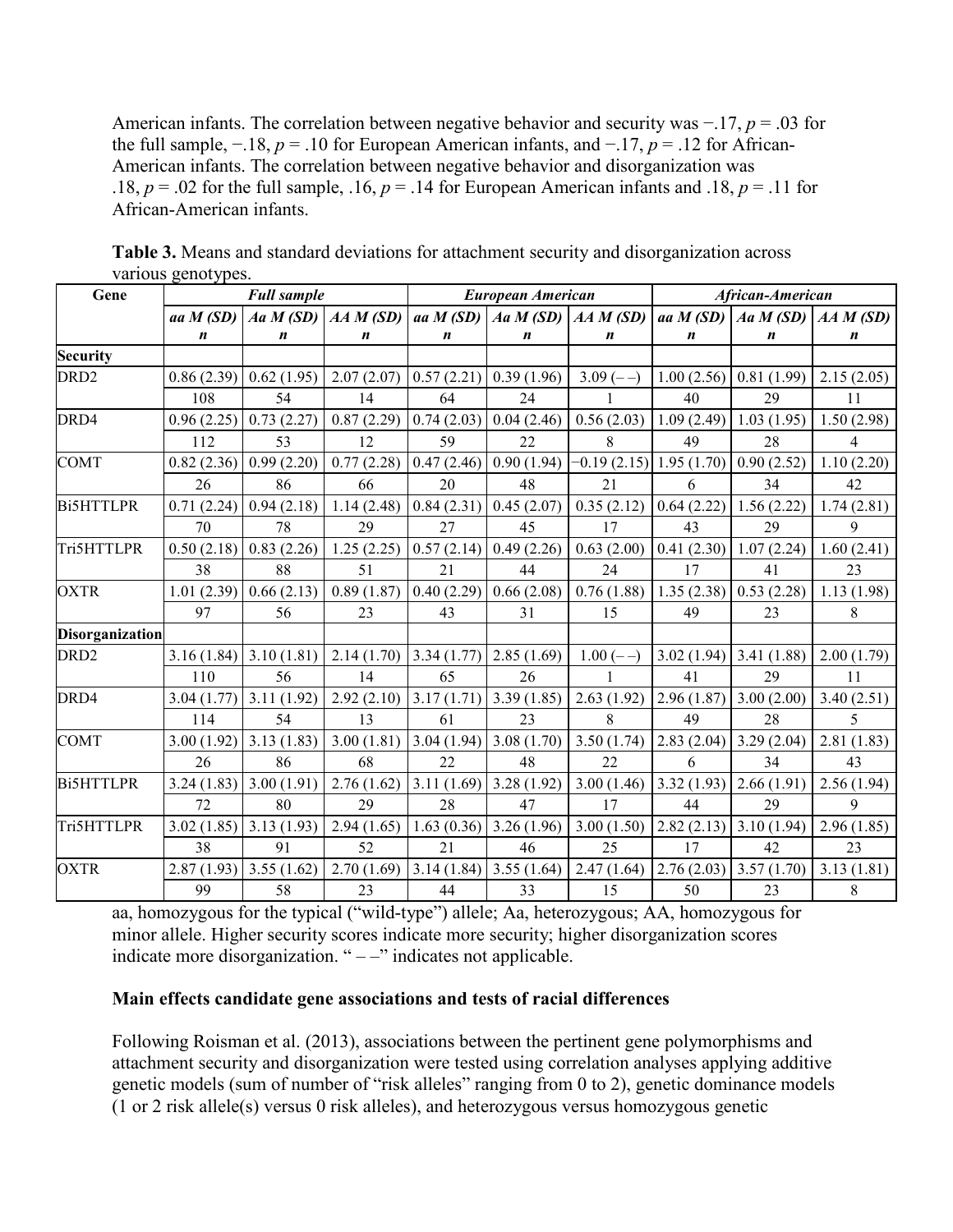association models (aA versus AA or aa). For each approach, interactions between candidate genes and child race were examined to test whether associations between candidate genes and attachment security and disorganization varied significantly across racial groups. Given space constraints, complete results of the interaction analyses are presented in supplemental tables in the Appendix and described in the text below.

## Additive genetic models

Correlations  $(r_{\text{add}})$  and exact *p*-values  $(p_{\text{add}})$  based on additive genetic models are reported in Table 2 for the full sample as well as by race for security (top panel) and disorganization (bottom panel). Consistent with prior research, none of the genetic associations for attachment security and disorganization reached significance in the overall sample or in the European American/African-American subsamples. The average effect of the polymorphisms on security or disorganization was around zero. Interactions between candidate genes and child race did not reach significance (Appendix, Supplementary Table 1).

| Gene                   | <b>Full sample</b> |                               |        |                             |                  | European American |                         |                               |                                   |     |        | African-American            |                          |         |               |                               |               |                  |
|------------------------|--------------------|-------------------------------|--------|-----------------------------|------------------|-------------------|-------------------------|-------------------------------|-----------------------------------|-----|--------|-----------------------------|--------------------------|---------|---------------|-------------------------------|---------------|------------------|
|                        | <b><i>radd</i></b> | $\boldsymbol{p}_{\text{add}}$ |        | $r_{\rm dom}$ $p_{\rm dom}$ | $r_{\text{hom}}$ | $p_{\text{hom}}$  | <i>r</i> <sub>add</sub> | $\boldsymbol{p}_{\text{add}}$ | $r_{\text{dom}}$ $p_{\text{dom}}$ |     |        | $r_{\rm hom}$ $p_{\rm hom}$ | <i>r</i> <sup>a</sup> dd | $p$ add | $r_{\rm dom}$ | $\boldsymbol{p_{\text{dom}}}$ | $r_{\rm hom}$ | $p_{\text{hom}}$ |
| <b>Security</b>        |                    |                               |        |                             |                  |                   |                         |                               |                                   |     |        |                             |                          |         |               |                               |               |                  |
| DRD <sub>2</sub>       | .08                | .32                           | .01    | .86                         | $-.08$           | .31               | .01                     | .89                           | $-.02$                            | .89 | $-.05$ | .67                         | .12                      | .31     | .04           | .74                           | -.09          | .42              |
| DRD4                   | $-.03$             | .65                           | $-.04$ | .57                         | $-.05$           | .56               | -.09                    | .41                           | $-.12$                            | .25 | $-.14$ | .20                         | .02                      | .90     | .00.          | .99                           | $-.02$        | .87              |
| <b>COMT</b>            | $-.02$             | .78                           | .01    | .87                         | .05              | .54               | $-.11$                  | .31                           | .02                               | .86 | .18    | .09                         | $-.04$                   | .74     | $-.11$        | .34                           | $-.07$        | .56              |
| Bi 5HTTLPR             | .07                | .36                           | .06    | .41                         | .02              | .76               | -.09                    | .43                           | $-.09$                            | .41 | $-.05$ | .66                         | .20                      | .07     | .21           | .06                           | .15           | .17              |
| Tri 5HTTLPR            | .12                | .11                           | .09    | .24                         | $-.02$           | .77               | .01                     | .92                           | $-.01$                            | .96 | $-.03$ | .81                         | .18                      | .11     | .15           | .18                           | $-.01$        | .96              |
| <b>OXTR</b>            | $-.04$             | .58                           | $-.06$ | .42                         | $-.07$           | .38               | .07                     | .52                           | .07                               | .52 | .04    | .73                         | $-.10$                   | .38     | $-.14$        | .21                           | $-.16$        | .17              |
| Mean $r$               | .03                |                               | .01    |                             | .02              |                   | $-.03$                  |                               | $-.03$                            |     | $-.01$ |                             | .06                      |         | .03           |                               | $-.03$        |                  |
| <b>Disorganization</b> |                    |                               |        |                             |                  |                   |                         |                               |                                   |     |        |                             |                          |         |               |                               |               |                  |
| DRD <sub>2</sub>       | $-.11$             | .13                           | $-.07$ | .37                         | .02              | .84               | $-.17$                  | .12                           | $-.15$                            | .17 | $-.12$ | .26                         | $-.10$                   | .37     | .00.          | .99                           | .15           | .18              |
| DRD4                   | $-.00$             | .98                           | .01    | .91                         | .02              | .79               | $-.04$                  | .73                           | .01                               | .94 | .07    | .50                         | .04                      | .71     | .03           | .82                           | .00.          | 1.00             |
| <b>COMT</b>            | $-.01$             | .89                           | .01    | .85                         | .04              | .64               | .09                     | .39                           | .04                               | .70 | $-.05$ | .61                         | $-.08$                   | .50     | .03           | .82                           | .12           | .27              |
| Bi 5HTTLPR             | -.09               | .22                           | $-.08$ | .28                         | $-.03$           | .72               | $-.01$                  | .93                           | .03                               | .81 | .06    | .57                         | $-.17$                   | .13     | $-.18$        | .11                           | $-.13$        | .23              |
| Tri 5HTTLPR            | $-.02$             | .78                           | .01    | .91                         | .04              | .57               | $-.04$                  | .70                           | $-.01$                            | .96 | .05    | .64                         | .02                      | .87     | .05           | .68                           | .05           | .65              |
| OXTR                   | .05                | .53                           | .12    | .11                         | .18              | .01               | $-.08$                  | .47                           | .02                               | .85 | .16    | .13                         | .14                      | .23     | .18           | .12                           | .18           | .11              |
| Mean $r$               | $-.03$             |                               | .00.   |                             | .05              |                   | $-.04$                  |                               | $-.01$                            |     | .03    |                             | $-.03$                   |         | .02           |                               | .06           |                  |

| Table 4. Main effects of candidate genes on attachment security and disorganization by racial |  |
|-----------------------------------------------------------------------------------------------|--|
| group $R$ .                                                                                   |  |

Genetic dominance models

Results for genetic dominance models are presented in Table 4 ( $r_{\text{dom}}$  and  $p_{\text{dom}}$ ). Similarly, none of the main effects of genetic associations on attachment security and attachment disorganization reached significance in the overall sample or in the European American/African-American samples. The average correlation between the polymorphisms and security or disorganization was trivial. One interaction between candidate genes and race reached statistical significance in the dominance models (Appendix, Supplementary Table 2). Biallelic 5HTTLPR interacted with child race to significantly predict attachment security scores ( $\beta$  = .26, *p* = .05). Specifically,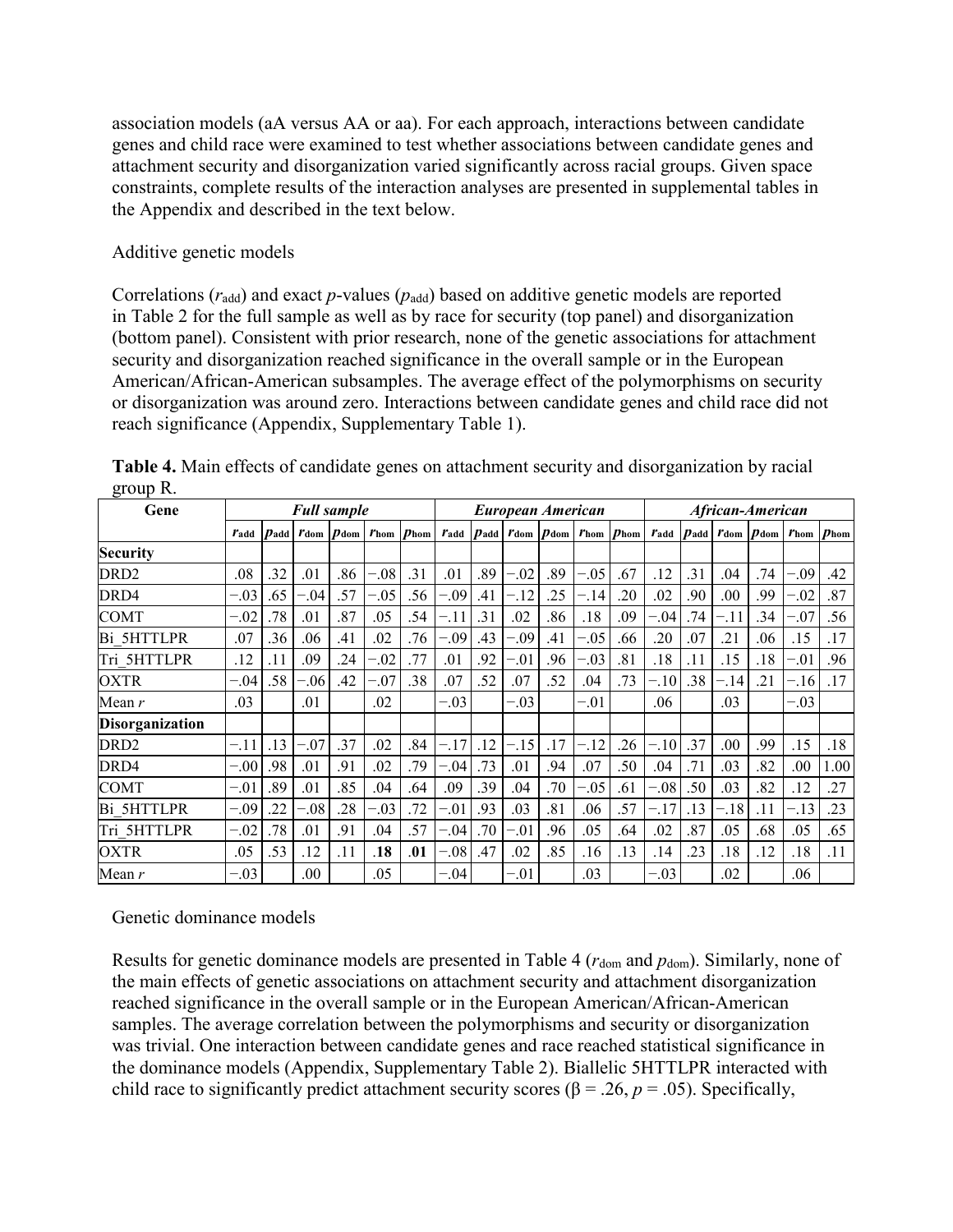among European American infants, biallelic 5HTTLPR was unrelated to security  $(\beta = -.09, p = .41)$ , whereas among African-American infants, carrying the S allele was marginally positively associated with security ( $\beta = .21$ ,  $p = .06$ ).

Heterozygous versus homozygous genetic association models

Results for associations between being homozygous on all polymorphisms and security and disorganization are presented in Table 4 ( $r_{\text{hom}}$  and  $p_{\text{hom}}$ ). OXTR heterozygotes were significantly more likely to be disorganized in the full sample; this effect was not moderated by race (Appendix, Supplementary Table 3), and the coefficients were comparable, albeit not statistically significant either European American or African-American dyads. The average effect of being homozygous for the candidate genes was approximately zero for security and disorganization. No interactions between candidate genes and race reached statistical significance in the homozygosity models.

|                    |                  |     | <b>Full sample</b> |                  |                  |     | <b>European American</b> |                  |                  |     | African-American |                  |  |
|--------------------|------------------|-----|--------------------|------------------|------------------|-----|--------------------------|------------------|------------------|-----|------------------|------------------|--|
| Gene               | $\boldsymbol{B}$ | SE  | $\beta$            | $\boldsymbol{p}$ | $\boldsymbol{B}$ | SE  | $\beta$                  | $\boldsymbol{p}$ | $\boldsymbol{B}$ | SE  | $\beta$          | $\boldsymbol{p}$ |  |
| DRD <sub>2</sub>   |                  |     |                    |                  |                  |     |                          |                  |                  |     |                  |                  |  |
| DRD <sub>2</sub>   | .09              | .35 | .02                | .80              | $-.06$           | .51 | $-.01$                   | .91              | .13              | .52 | .03              | .80              |  |
| Sensitivity        | .09              | .12 | .06                | .43              | .16              | .18 | .10                      | .38              | .32              | .21 | .18              | .12              |  |
| DRD2 X Sens        | $-.09$           | .24 | $-.04$             | .71              | .23              | .38 | .08                      | .56              | $-.50$           | .41 | $-.21$           | .23              |  |
| DRD4               |                  |     |                    |                  |                  |     |                          |                  |                  |     |                  |                  |  |
| DRD4               | $-.17$           | .35 | $-.04$             | .64              | $-.54$           | .48 | $-.12$                   | .26              | .14              | .53 | .03              | .80              |  |
| Sensitivity        | .09              | .12 | .06                | .43              | .15              | .18 | .09                      | .39              | .37              | .21 | .20              | .08              |  |
| DRD4 X Sens        | $-.46$           | .24 | $-.19$             | .05              | $-.55$           | .36 | $-.22$                   | .14              | $-.36$           | .42 | $-.14$           | .40              |  |
| <b>COMT</b>        |                  |     |                    |                  |                  |     |                          |                  |                  |     |                  |                  |  |
| <b>COMT</b>        | .08              | .48 | .01                | .87              | .04              | .55 | .01                      | .95              | $-1.16$          | .97 | $-.13$           | .24              |  |
| Sensitivity        | .10              | .12 | .06                | .40              | .16              | .18 | .10                      | .38              | .38              | .20 | .21              | .07              |  |
| <b>COMT X Sens</b> | .13              | .31 | .08                | .68              | $-.03$           | .40 | $-.01$                   | .95              | .03              | .72 | .02              | .96              |  |
| <b>Bi 5HTTLPR</b>  |                  |     |                    |                  |                  |     |                          |                  |                  |     |                  |                  |  |
| Bi 5HTTLPR         | .24              | .35 | .05                | .50              | $-.47$           | .50 | $-.10$                   | .35              | .92              | .50 | .20              | .07              |  |
| Sensitivity        | .09              | .12 | .06                | .47              | .18              | .18 | .11                      | .32              | .34              | .20 | .18              | .10              |  |
| Bi 5HTT X Sens     | $-.19$           | .25 | $-.10$             | .44              | $-.40$           | .39 | $-.21$                   | .30              | .55              | .40 | .23              | .18              |  |
| Tri 5HTTLPR        |                  |     |                    |                  |                  |     |                          |                  |                  |     |                  |                  |  |
| Tri 5HTTLPR        | .46              | .41 | .09                | .26              | $-.09$           | .54 | $-.02$                   | .87              | .74              | .63 | .13              | .24              |  |
| Sensitivity        | .09              | .12 | .06                | .45              | .16              | .18 | .10                      | .37              | .32              | .20 | .18              | .12              |  |
| Tri 5HTT X Sens    | $-.06$           | .29 | $-.03$             | .85              | $-.15$           | .43 | $-.08$                   | .73              | .49              | .57 | .25              | .39              |  |
| <b>OXTR</b>        |                  |     |                    |                  |                  |     |                          |                  |                  |     |                  |                  |  |
| <b>OXTR</b>        | $-.28$           | .34 | $-.06$             | .41              | .37              | .46 | .09                      | .43              | $-.73$           | .52 | $-.16$           | .17              |  |
| Sensitivity        | .09              | .12 | .06                | .44              | .18              | .18 | .11                      | .31              | .35              | .21 | .19              | .09              |  |
| <b>OXTR X Sens</b> | $-.19$           | .24 | $-.08$             | .43              | $-.20$           | .37 | $-.10$                   | .59              | $-.86$           | .43 | $-.29$           | .05              |  |

**Table 5.** Main and interaction effects between candidate genes and sensitivity on *attachment security*, genetic dominance models. ÷  $\overline{\phantom{a}}$ 

 $\overline{\phantom{a}}$ 

Bold coefficients indicate significant at  $p < 0.05$ . Sen: maternal sensitivity across 6 months and age 1.

## **Maternal sensitivity × genotype interactions**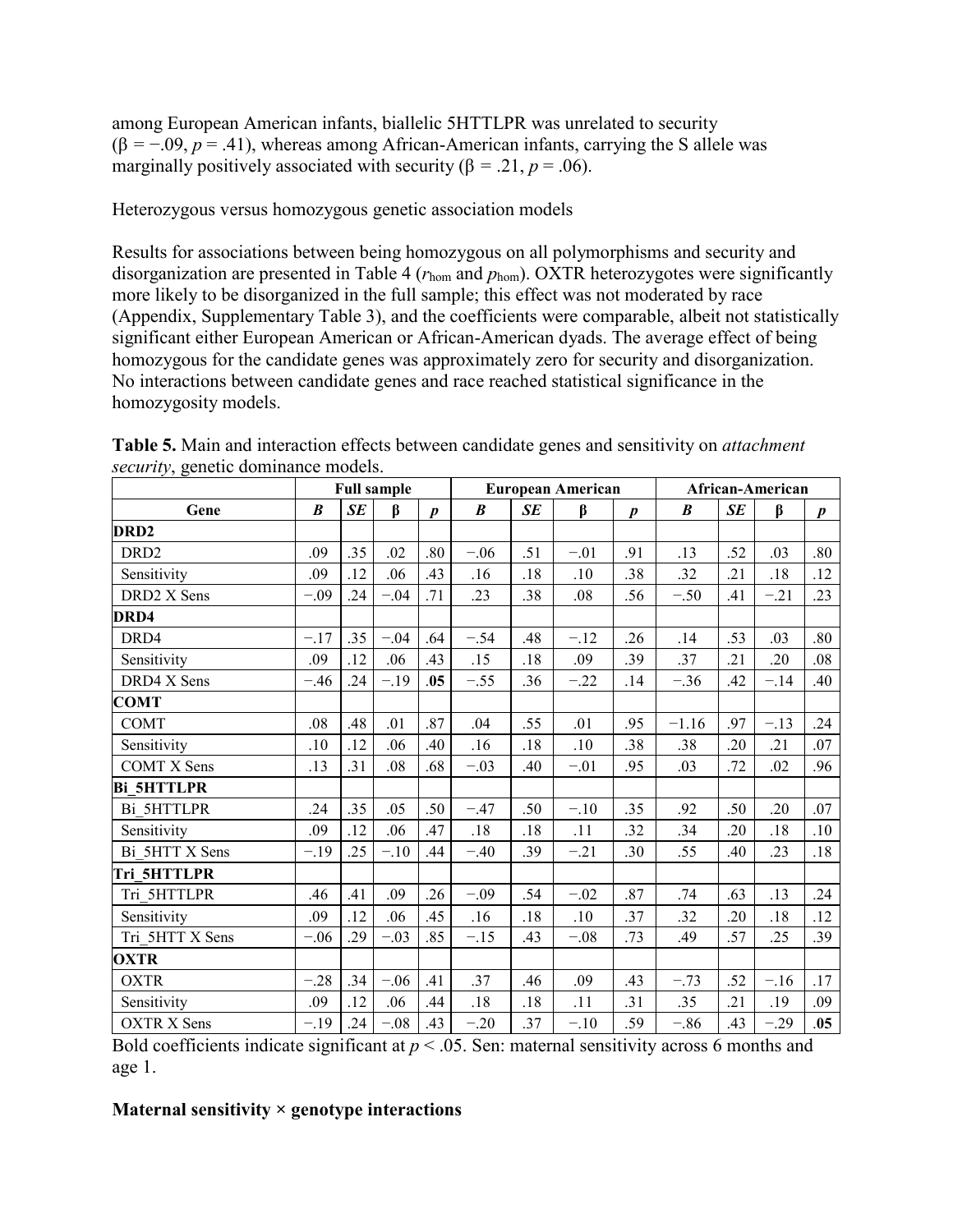Consistent with Luijk et al. (2011) and Roisman et al. (2013), we focused on genetic dominance models to examine interactions between candidate genes and maternal sensitivity predicting security (Table 5) and disorganization (Table 6). Maternal sensitivity was centered prior to analyses. Finally, three-way interactions among candidate genes, maternal sensitivity, and race were examined in the full sample (excluding nine mixed race children) to test whether interactions between candidate genes and maternal sensitivity were different across racial groups in the genetic dominance models (Appendix, Supplementary Table 4).

| $\circ$<br>$\cdot$ , $\circ$ |                  |     | <b>Full sample</b> |                  |                  |                                   | <b>European American</b> |     | African-American<br>$\boldsymbol{B}$ |     |         |                  |
|------------------------------|------------------|-----|--------------------|------------------|------------------|-----------------------------------|--------------------------|-----|--------------------------------------|-----|---------|------------------|
| Gene                         | $\boldsymbol{B}$ | SE  | $\beta$            | $\boldsymbol{p}$ | $\boldsymbol{B}$ | SE<br>$\beta$<br>$\boldsymbol{p}$ |                          |     |                                      | SE  | $\beta$ | $\boldsymbol{p}$ |
| DRD <sub>2</sub>             |                  |     |                    |                  |                  |                                   |                          |     |                                      |     |         |                  |
| DRD <sub>2</sub>             | $-.30$           | .28 | $-.08$             | .28              | $-.57$           | .40                               | $-.15$                   | .15 | .07                                  | .42 | .02     | .87              |
| Sensitivity                  | $-.20$           | .09 | $-.16$             | .03              | $-.21$           | .14                               | $-.15$                   | .15 | $-.39$                               | .17 | $-.26$  | .02              |
| DRD2 X Sens                  | .01              | .19 | .01                | .96              | .24              | .31                               | .11                      | .44 | .19                                  | .34 | .09     | .57              |
| DRD4                         |                  |     |                    |                  |                  |                                   |                          |     |                                      |     |         |                  |
| DRD4                         | $-.04$           | .28 | $-.01$             | .88              | .02              | .39                               | .004                     | .97 | $-.08$                               | .43 | $-.02$  | .86              |
| Sensitivity                  | $-.20$           | .09 | $-.16$             | .03              | $-.20$           | .14                               | $-.15$                   | .17 | $-.42$                               | .17 | $-.28$  | .01              |
| DRD4 X Sens                  | .03              | .19 | .02                | .86              | .19              | .30                               | .09                      | .53 | $-.20$                               | .34 | $-.10$  | .56              |
| <b>COMT</b>                  |                  |     |                    |                  |                  |                                   |                          |     |                                      |     |         |                  |
| <b>COMT</b>                  | .04              | .37 | .01                | .92              | .22              | .43                               | .05                      | .61 | .42                                  | .80 | .06     | .60              |
| Sensitivity                  | $-.20$           | .09 | $-.16$             | .03              | $-.21$           | .14                               | $-.15$                   | .16 | $-.41$                               | .17 | $-.27$  | .01              |
| <b>COMT X Sens</b>           | $-.18$           | .24 | $-.13$             | .44              | $-.15$           | .32                               | $-.10$                   | .63 | $-.39$                               | .59 | $-.24$  | .52              |
| <b>Bi 5HTTLPR</b>            |                  |     |                    |                  |                  |                                   |                          |     |                                      |     |         |                  |
| Bi 5HTTLPR                   | $-.19$           | .28 | $-.05$             | .49              | .17              | .40                               | .04                      | .68 | $-.61$                               | .41 | $-.16$  | .14              |
| Sensitivity                  | $-.19$           | .09 | $-.15$             | .05              | $-.21$           | .15                               | $-.15$                   | .16 | $-.40$                               | .16 | $-.26$  | .02              |
| Bi 5HTT X Sens               | .32              | .19 | .20                | .09              | .45              | .31                               | .29                      | .16 | .03                                  | .33 | .02     | .92              |
| Tri 5HTTLPR                  |                  |     |                    |                  |                  |                                   |                          |     |                                      |     |         |                  |
| Tri 5HTTLPR                  | .10              | .33 | .02                | .78              | .05              | .44                               | .01                      | .90 | .36                                  | .51 | .08     | .48              |
| Sensitivity                  | $-.20$           | .09 | $-.16$             | .03              | $-.20$           | .15                               | $-.15$                   | .17 | $-.42$                               | .17 | $-.28$  | .01              |
| Tri 5HTT X Sens              | .20              | .24 | .14                | .83              | .31              | .35                               | .21                      | .37 | .51                                  | .47 | .31     | .28              |
| <b>OXTR</b>                  |                  |     |                    |                  |                  |                                   |                          |     |                                      |     |         |                  |
| <b>OXTR</b>                  | .45              | .27 | .12                | .10              | $-.004$          | .37                               | $-.001$                  | .99 | .78                                  | .43 | .20     | .07              |
| Sensitivity                  | $-.20$           | .09 | $-.16$             | .03              | $-.20$           | .15                               | $-.15$                   | .17 | $-.41$                               | .16 | $-.27$  | .01              |
| <b>OXTR X Sens</b>           | .10              | .19 | .05                | .58              | .22              | .30                               | .13                      | .48 | .42                                  | .35 | .17     | .24              |

**Table 6.** Main and interaction effects between candidate genes and sensitivity on *attachment disorganization*, genetic dominance models.

Bold coefficients indicate significant at  $p < .05$ . Sen: maternal sensitivity across 6 month and age 1.

For the full sample, one significant two-way interaction between a candidate gene (DRD4) and maternal sensitivity was identified when predicting attachment security,  $\beta = -19$ ,  $p = .05$ . Specifically, maternal sensitivity was associated marginally with higher attachment security for infants without the DRD4 risk allele ( $\beta$  = .18,  $p$  = .06) but was not associated with attachment scores for infants with the DRD4 risk allele ( $\beta$  = .12,  $p$  = .32). No significant interactions between candidate genes and sensitivity were apparent among European American infants. However, there was a significant interaction between OXTR and maternal sensitivity in relation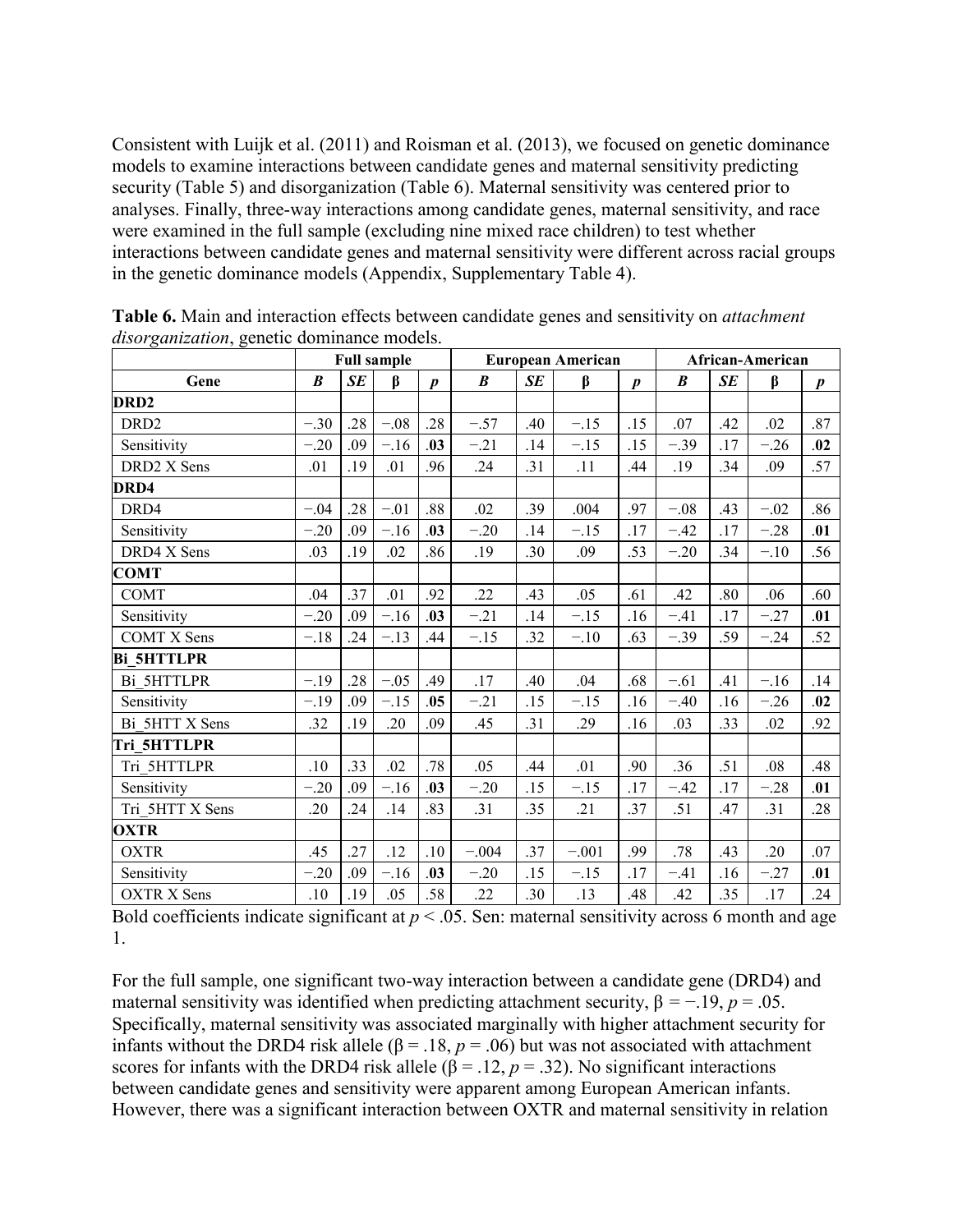to security among African-American infants,  $β = -0.29$ ,  $p = 0.05$ . Specifically, maternal sensitivity was associated with higher attachment security for African-American infants without OXTR risk allele ( $\beta = .35$ ,  $p < .05$ ) but was not associated with attachment security for African-American infants with the OXTR risk allele (β = −.12, *p* = .51).

No significant two-way interactions between candidate genes and maternal sensitivity were identified when predicting disorganization. No significant three-way interactions among candidate genes, maternal sensitivity, and race were identified when predicting either attachment security or disorganization, indicating the above two-way interaction between OXTR and sensitivity for African-American infants should be interpreted cautiously.

We also examined whether COMT homozygosity interacted with sensitivity in the prediction of security and disorganization as in Luijk et al. (2011) and Roisman et al. (2013). This interaction was not statistically significant in the full sample or among European American or African-American infants nor was there a significant three-way interaction between  $COMT<sub>hom</sub>$ , sensitivity, and race (Appendix, bottom of Supplementary Table 4).

|                                    |                  | <b>Full sample</b> |         |                  |                  | <b>European American</b> |        |                  |                  | African-American |        |                  |  |
|------------------------------------|------------------|--------------------|---------|------------------|------------------|--------------------------|--------|------------------|------------------|------------------|--------|------------------|--|
| Gene                               | $\boldsymbol{B}$ | SE                 | $\beta$ | $\boldsymbol{p}$ | $\boldsymbol{B}$ | SE                       | β      | $\boldsymbol{p}$ | $\boldsymbol{B}$ | SE               | β      | $\boldsymbol{p}$ |  |
| DRD <sub>2</sub>                   |                  |                    |         |                  |                  |                          |        |                  |                  |                  |        |                  |  |
| DRD <sub>2</sub>                   | .12              | .35                | .03     | .74              | $-.09$           | .50 <sub>1</sub>         | $-.02$ | .86              | .22              | .52              | .05    | .67              |  |
| Overtly negative maternal behavior | $-.13$           | .06                | $-.16$  | .03              | $-.13$           | .08                      | $-.18$ | .10              | $-.13$           | .09              | $-.16$ | .17              |  |
| DRD2 X Maternal behavior           | .07              | .12                | .06     | .56              | .02              | .22                      | .01    | .92              | .02              | .19              | .02    | .92              |  |
| DRD4                               |                  |                    |         |                  |                  |                          |        |                  |                  |                  |        |                  |  |
| DR <sub>D</sub> 4                  | $-.13$           | .35                | $-.03$  | .71              | $-.44$           | .48                      | $-.10$ | .36              | $-.04$           | .52              | $-.01$ | .95              |  |
| Overtly negative maternal behavior | $-.12$           | .06                | $-.17$  | .03              | $-.12$           | .08                      | $-.16$ | .14              | $-.14$           | .09              | $-.18$ | .12              |  |
| DRD4 X Maternal behavior           | .14              | .11                | .12     | .22              | .18              | .16                      | .18    | .26              | .18              | .20              | .12    | .37              |  |
| <b>COMT</b>                        |                  |                    |         |                  |                  |                          |        |                  |                  |                  |        |                  |  |
| <b>COMT</b>                        | .03              | .47                | .00     | .96              | .04              | .54                      | .01    | .95              | $-1.16$          | .97              | $-.13$ | .24              |  |
| Overtly negative maternal behavior | $-.12$           | .06                | $-.17$  | .03              | $-.13$           | .08                      | $-.18$ | .10              | $-.15$           | .09              | $-.19$ | .09              |  |
| COMT X Maternal behavior           | .21              | .11                | .21     | .06              | .22              | .16                      | .21    | .16              | .24              | .17              | .24    | .16              |  |
| <b>Bi 5-HTT</b>                    |                  |                    |         |                  |                  |                          |        |                  |                  |                  |        |                  |  |
| Bi 5-HTT                           | .21              | .34                | .05     | .55              | $-.46$           | .49                      | $-.10$ | .35              | .89              | .51              | .19    | .08              |  |
| Overtly negative maternal behavior | $-.12$           | .06                | $-.17$  | .03              | $-.14$           | .08                      | $-.18$ | .09              | $-.12$           | .09              | $-.16$ | .16              |  |
| Bi 5-HTT X Maternal behavior       | $-.11$           | .11                | $-.12$  | .32              | $-.07$           | .17                      | $-.08$ | .68              | $-.22$           | .18              | $-.17$ | .21              |  |
| Tri 5-HTT                          |                  |                    |         |                  |                  |                          |        |                  |                  |                  |        |                  |  |
| Tri 5-HTT                          | .38              | .41                | .07     | .35              | $-.16$           | .54                      | $-.03$ | .76              | .75              | .63              | .13    | .24              |  |
| Overtly negative maternal behavior | $-.12$           | .06                | $-.16$  | .03              | $-.13$           | .08                      | $-.18$ | .10              | $-.13$           | .09              | $-.16$ | .16              |  |
| Tri 5-HTT X Maternal behavior      | $-.08$           | .13                | $-.09$  | .55              | $-.13$           | .18                      | $-.14$ | .49              | $-.07$           | .19              | $-.07$ | .73              |  |
| <b>OXTR</b>                        |                  |                    |         |                  |                  |                          |        |                  |                  |                  |        |                  |  |
| <b>OXTR</b>                        | $-.23$           | .34                | $-.05$  | .51              | .33              | .45                      | .08    | .47              | $-.55$           | .54              | $-.12$ | .31              |  |
| Overtly negative maternal behavior | $-.12$           | .06                | $-.16$  | .04              | $-.13$           | .08                      | $-.18$ | .09              | $-.11$           | .09              | $-.13$ | .25              |  |
| <b>OXTR X Maternal behavior</b>    | .18              | .11                | .17     | .13              | .23              | .16                      | .23    | .14              | .17              | .19              | .16    | .37              |  |

**Table 7.** Main and interaction effects between candidate genes and overtly negative maternal behavior on *attachment security*, genetic dominance models.

Bold coefficients indicate significant at  $p < .05$ . Maternal behavior: Overtly negative maternal behavior across 6 months and age 1.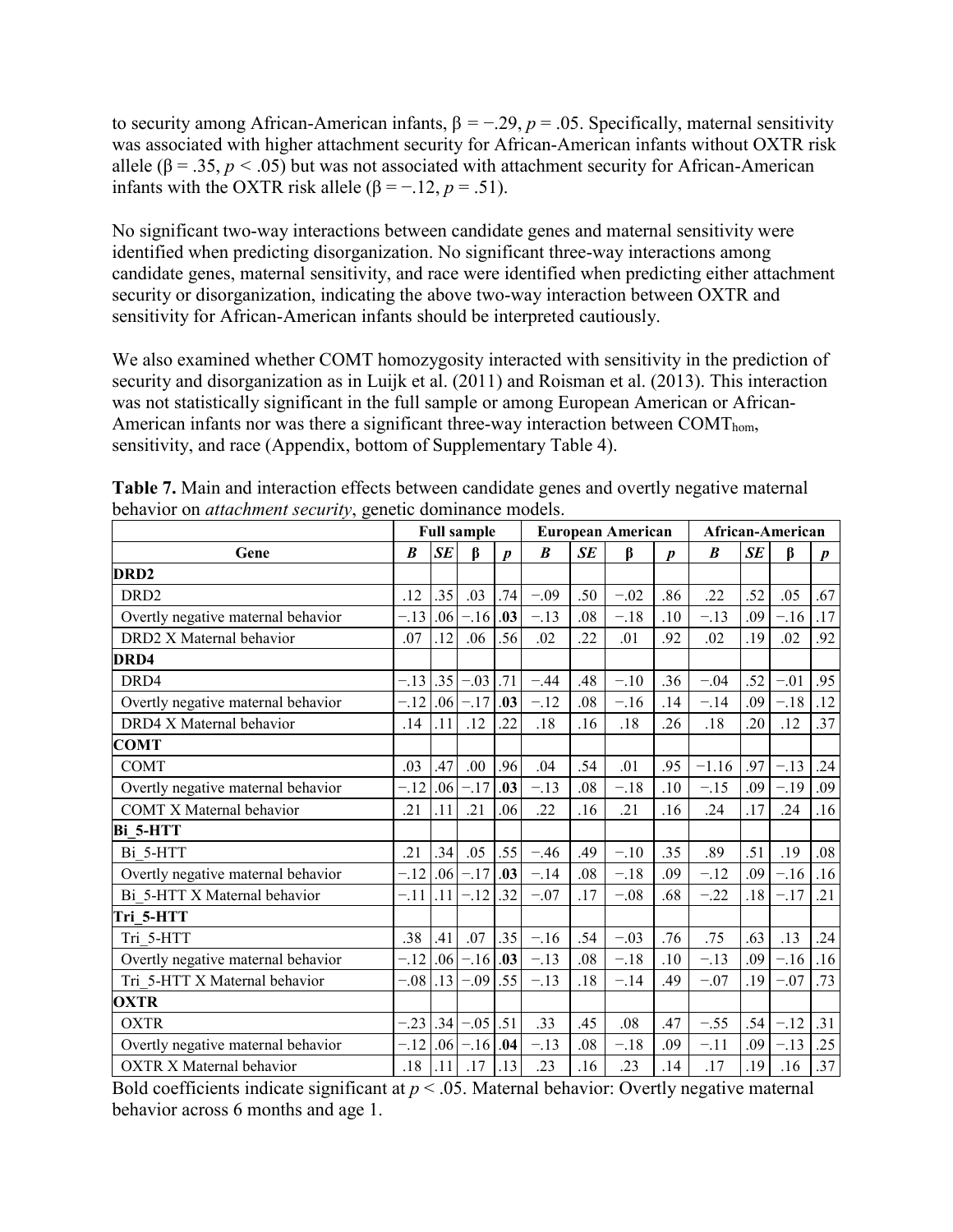## **Overtly negative maternal behavior × genotype interactions**

We also examined interactions between candidate genes and overtly negative maternal behavior predicting security (Table 7) and disorganization (Table 8). Overtly negative maternal behavior was centered prior to analyses. Three-way interactions among candidate genes, overtly negative maternal behavior, and race were examined in the full sample (excluding nine mixed race children) to test whether interactions between candidate genes and overtly negative maternal behavior were different across racial groups in the genetic dominance models (Appendix, Supplementary Table 5).

|                                    |                  | <b>Full sample</b> |        |                  |                  | <b>European American</b> |        |                  |        | African-American |        |                  |  |
|------------------------------------|------------------|--------------------|--------|------------------|------------------|--------------------------|--------|------------------|--------|------------------|--------|------------------|--|
| Gene                               | $\boldsymbol{B}$ | SE                 | ß      | $\boldsymbol{p}$ | $\boldsymbol{B}$ | SE                       | β      | $\boldsymbol{p}$ | B      | SE               | β      | $\boldsymbol{p}$ |  |
| DRD <sub>2</sub>                   |                  |                    |        |                  |                  |                          |        |                  |        |                  |        |                  |  |
| DRD <sub>2</sub>                   | $-.30$           | .28                | $-.08$ | .28              | $-.55$           | .40                      | $-.14$ | .17              | $-.05$ | .43              | $-.01$ | .91              |  |
| Overtly negative maternal behavior | .12              | .05                | .18    | .01              | .10              | .06                      | .15    | .14              | .12    | .08              | .18    | .11              |  |
| DRD2 X Maternal behavior           | $-.00$           | .09                | $-.00$ | .99              | $-.19$           | .18                      | $-.12$ | .29              | .09    | .16              | .10    | .56              |  |
| DRD4                               |                  |                    |        |                  |                  |                          |        |                  |        |                  |        |                  |  |
| DRD4                               | $-.02$           | .28                | $-.01$ | .93              | $-.06$           | .39                      | $-.02$ | .88              | .14    | .43              | .04    | .75              |  |
| Overtly negative maternal behavior | .11              | .05                | .18    | .02              | .10              | .07                      | .16    | .14              | .12    | .07              | .19    | .10              |  |
| DRD4 X Maternal behavior           | $-.06$           | .09                | $-.07$ | .51              | .00              | .13                      | .00    | .99              | $-.19$ | .16              | $-.15$ | .25              |  |
| <b>COMT</b>                        |                  |                    |        |                  |                  |                          |        |                  |        |                  |        |                  |  |
| <b>COMT</b>                        | .11              | .37                | .02    | .77              | .20              | .43                      | .05    | .64              | .37    | .81              | .05    | .65              |  |
| Overtly negative maternal behavior | .11              | .05                | $.18$  | .02              | .10              | .06                      | .16    | .13              | .12    | .07              | .19    | .10              |  |
| <b>COMT X Maternal behavior</b>    | $-.09$           | .09                | $-.11$ | .32              | $-.14$           | .13                      | $-.17$ | .26              | $-.04$ | .15              | $-.05$ | .77              |  |
| Bi 5-HTT                           |                  |                    |        |                  |                  |                          |        |                  |        |                  |        |                  |  |
| Bi 5-HTT                           | $-.24$           | .28                | $-.06$ | .39              | .13              | .40                      | .04    | .74              | $-.62$ | .42              | $-.16$ | .14              |  |
| Overtly negative maternal behavior | .11              | .05                | .17    | .02              | .10              | .07                      | .16    | .13              | .10    | .07              | .17    | .13              |  |
| Bi 5-HTT X Maternal behavior       | .05              | .09                | .06    | .60              | .15              | .14                      | .20    | .30              | $-.01$ | .15              | $-.01$ | .96              |  |
| Tri 5-HTT                          |                  |                    |        |                  |                  |                          |        |                  |        |                  |        |                  |  |
| Tri 5-HTT                          | .14              | .33                | .03    | .69              | .08              | .44                      | .02    | .86              | .33    | .53              | .07    | .53              |  |
| Overtly negative maternal behavior | .11              | .05                | .18    | .02              | .10              | .07                      | .16    | .13              | .12    | .07              | .18    | .11              |  |
| Tri 5-HTT X Maternal behavior      | .03              | .11                | .04    | .77              | .17              | .15                      | .24    | .25              | $-.12$ | .16              | $-.15$ | .46              |  |
| <b>OXTR</b>                        |                  |                    |        |                  |                  |                          |        |                  |        |                  |        |                  |  |
| <b>OXTR</b>                        | .40              | .27                | .11    | .14              | .06              | .37                      | .02    | .88              | .58    | .44              | .15    | .20              |  |
| Overtly negative maternal behavior | .11              | .05                | .18    | .02              | .10              | .06                      | .16    | .14              | .11    | .08              | .15    | .18              |  |
| <b>OXTR X Maternal behavior</b>    | $-.06$ .09       |                    | $-.07$ | .53              | $-.16$           | .13                      | $-.19$ | .23              | .06    | .16              | .07    | .71              |  |

**Table 8.** Main and interaction effects between candidate genes and overtly negative maternal behavior on *attachment disorganization*, genetic dominance models.

Bold coefficients indicate significant at *p* < .05. Maternal behavior: Overtly negative maternal behavior across 6 month and age 1.

No significant interactions between candidate genes and overtly negative maternal behavior were identified when predicting attachment security or disorganization among the full sample, European American infants, or African-American infants. No significant three-way interactions among candidate genes, overtly negative maternal behavior, and race were identified when predicting either attachment security or disorganization, either.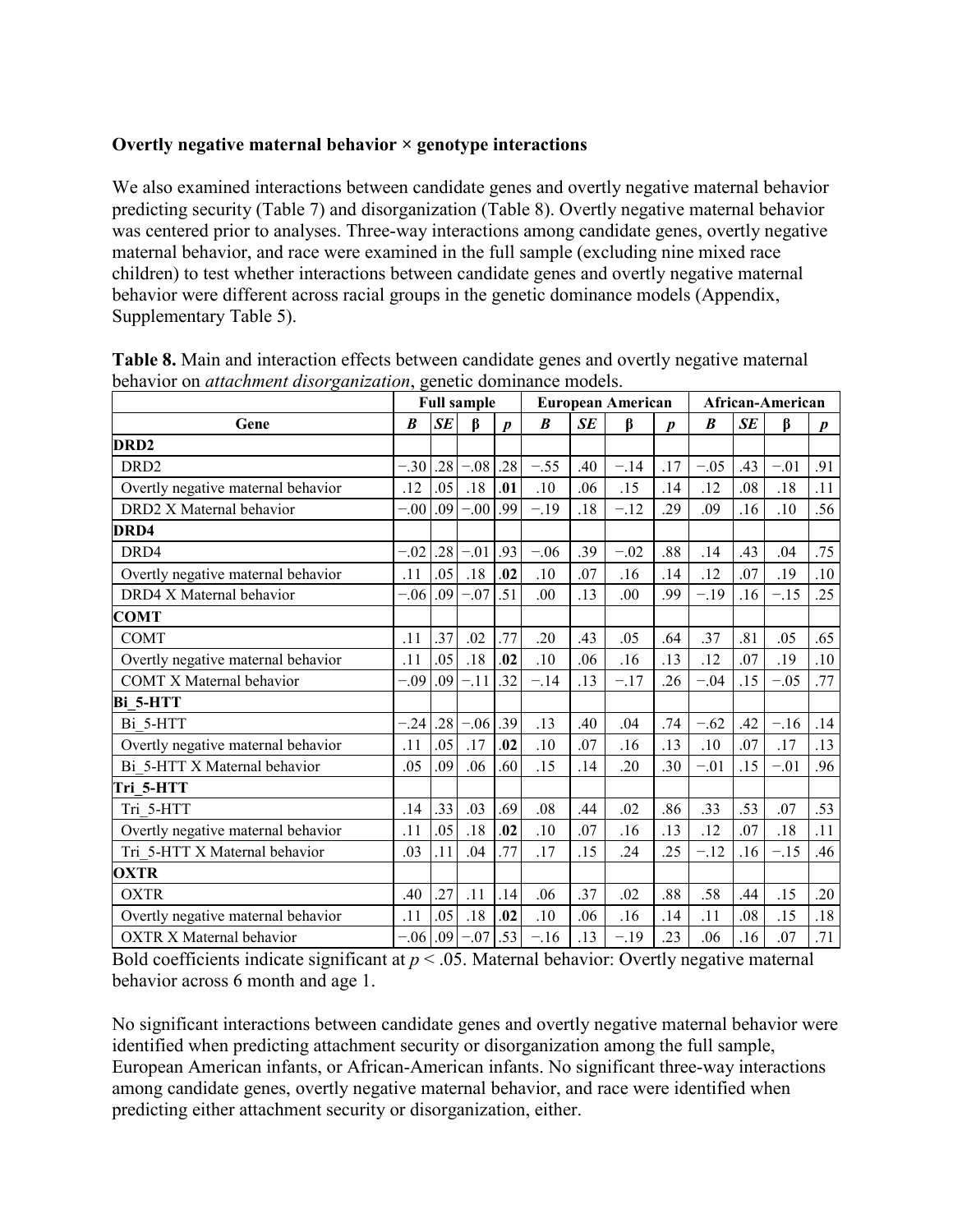We also examined whether COMT homozygosity interacted with overtly negative maternal behavior in the prediction of security and disorganization as in Luijk et al. (2011) and Roisman et al. (2013). This interaction was significant in the full sample such that overtly negative maternal behavior was associated with lower attachment security for COMT homozygous infants ( $\beta = -0.31$ ,  $p < 0.01$ ) but was not for COMT heterozygous infants ( $\beta = -0.01$ ,  $p > 0.05$ ). This interaction was not statistically significant among European American or African-American infants, nor was there a significant three-way interaction between  $COMT_{\text{hom}}$ , overtly negative maternal behavior, and race (Appendix, Supplementary Table 5).

## **Predicting emotion distress following Raby et al. (2012)**

Finally, we examined the association between being grouped as a low versus high distress infant in the Strange Situation and candidate genes using genetic dominance models following Raby et al. (2012) and Roisman et al. (2013). No significant correlations were found between either biallelic or tri-allelic 5HTTLPR and being a low versus high distress infant (Supplementary Table 6). We also examined the interactions between polymorphisms in the candidate genes and race predicting distress classifications and no significant interaction effects emerged (Appendix, Supplementary Table 7).

## **Discussion**

Consistent with recent larger sample studies, there was limited evidence of main effects of candidate genes related to dopamine, serotonin, and oxytocin on attachment security or disorganization whether additive, dominant, or homozygous models were employed (Luijk et al., 2011; Roisman et al., 2013). Consistent with Roisman et al. (2013), the average correlation between these genes and attachment outcomes was near zero across all models. Likewise, there was limited evidence that these candidate genes moderate associations between maternal sensitivity in distressing contexts and attachment outcomes. Notably, we formally tested race as a moderator, and very few of the tested two-way and three-way interactions involving race were statistically significant, consistent with our view that observed associations would be more similar than different between European American and African-American dyads. We elaborate on specific findings below.

The single main effect, out of 108 tested in relation to security or disorganization, was between OXTRhom and disorganization. In the full sample, heterozygotes were rated significantly higher on disorganization than homozygotes. The association was comparable in magnitude in the separate analyses for European American and African-American dyads but was not statistically significant given the small samples. The full sample association, although significant, was small in magnitude, and is not consistent with prior null findings for  $OXTR_{\text{hom}}$  and attachment outcomes (Roisman et al., 2013). Moreover, in most prior research, OXTR risk has primarily operated in dominant fashion (e.g., Smearman, Winiarski, Brennan, Najman, & Johnson, 2015); thus, in the absence of replication, this result should be interpreted with caution. Additionally, consistent with Roisman et al. (2013), none of the candidate genes distinguished between infants classified in the high versus low distress attachment groups. Thus, we did not replicate Raby et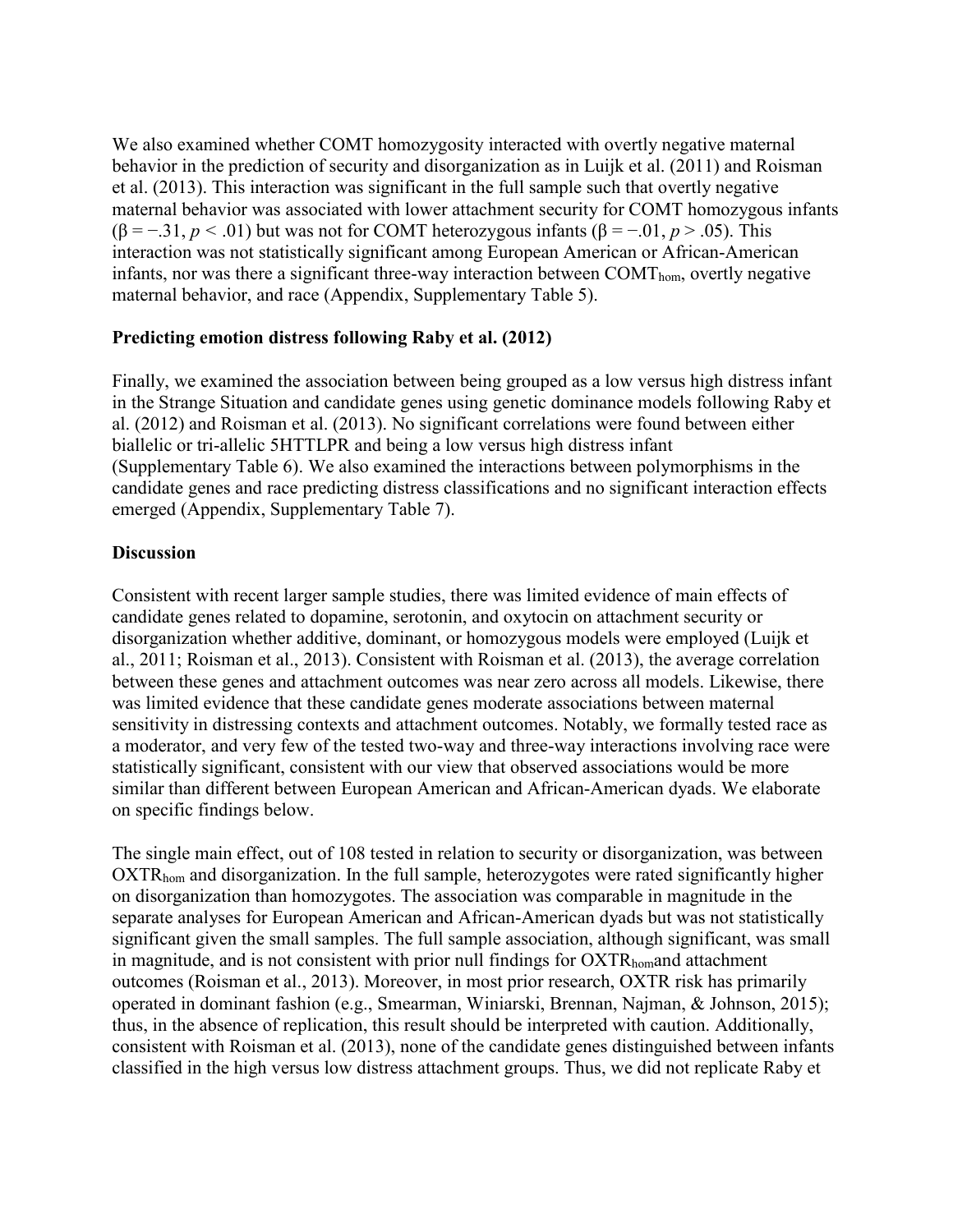al.'s (2012) finding that infants with tri-allelic 5HTTLPR S alleles are more likely to be classified in the high distress groups (i.e., B3/B4 or resistant).

The single two-way interaction between a candidate genes and race, out of 14 tested, involved biallelic 5HTTLPR and security. Biallelic 5HTTLPR was unrelated to security among European American infants; but among African-American infants, carrying the S allele was marginally associated with higher security. This is a counterintuitive finding given the S allele is typically considered an indicator of risk for maladaptive outcomes of this type (Yildirim & Derksen, 2013). Moreover, in other primarily nonwhite samples, carrying the S allele was either unrelated to attachment outcomes (Roisman et al., 2013) or associated with attachment disorganization (Cicchetti et al., 2011, among the non-maltreated group only). Of note, we did not replicate Roisman et al.'s (2013) finding that DRD4<sub>add</sub> and DRD4<sub>hom</sub>were associated with disorganization among nonwhite infants, reiterating their point that such associations should be viewed skeptically, unless replicated, particularly when observed in such small samples.

Only 2 of 39 tested interactions (36 dominance models and 3 COMT<sub>hom</sub> models) between candidate genes and maternal sensitivity during distressing contexts were statistically significant. First, DRD4 and maternal sensitivity interacted to predict attachment security in the full sample, and this effect was not qualified by race. Specifically, maternal sensitivity in distressing contexts was marginally positively associated with attachment security among infants without the DRD4 risk allele (7+), but not among infants with the risk allele. This finding replicates a pattern first observed in the white subsample of the SECCYD (Luijk et al., 2011). However, it is important to note that the difference in the beta for those with and without the risk allele was very modest in this sample (.18 versus .12), and this finding has not been observed in other samples (Cicchetti et al., 2011; Luijk et al., 2011; Generation R sample; Roisman et al., 2013). Second, OXTR and sensitivity interacted in relation to attachment security among African-American infants only. Specifically, maternal sensitivity was associated with higher attachment security among African-American infants without the risk allele (GG), but not among risk allele carriers (A). This finding is inconsistent with Roisman et al.'s (2013) null finding in the non-white subsample, but is consistent with the view that the G allele is a susceptibility allele such that those infants with the GG allele are more strongly affected by the environment. However, there is no reason to expect this to be the case for African-American infants more so than European American infants. That the interaction is not significant in the full sample and the three-way interaction between OXTR, sensitivity and race was not statistically significant calls into question the appropriateness of interpreting this two-way interaction among African-American infants. When considering main effects, it is notable that maternal sensitivity was associated with lower attachment disorganization in the full sample (as a simple correlation and in the regression models), but not with higher attachment security. This is in contrast to prior research in which sensitivity has tended to predict attachment security more so than disorganization (Gedaly & Leerkes, 2016).

One of the 39 tested interactions between genes and overtly negative maternal behavior was statistically significant in relation to attachment outcomes. That is, COMT homozygosity moderated the association between overtly negative maternal behavior and attachment security such that negative maternal behavior was associated with lower security among COMT homozygotes only. This finding is in contrast to those reported by Luijk et al. (2011), who reported that sensitivity was only associated with lower disorganization among COMT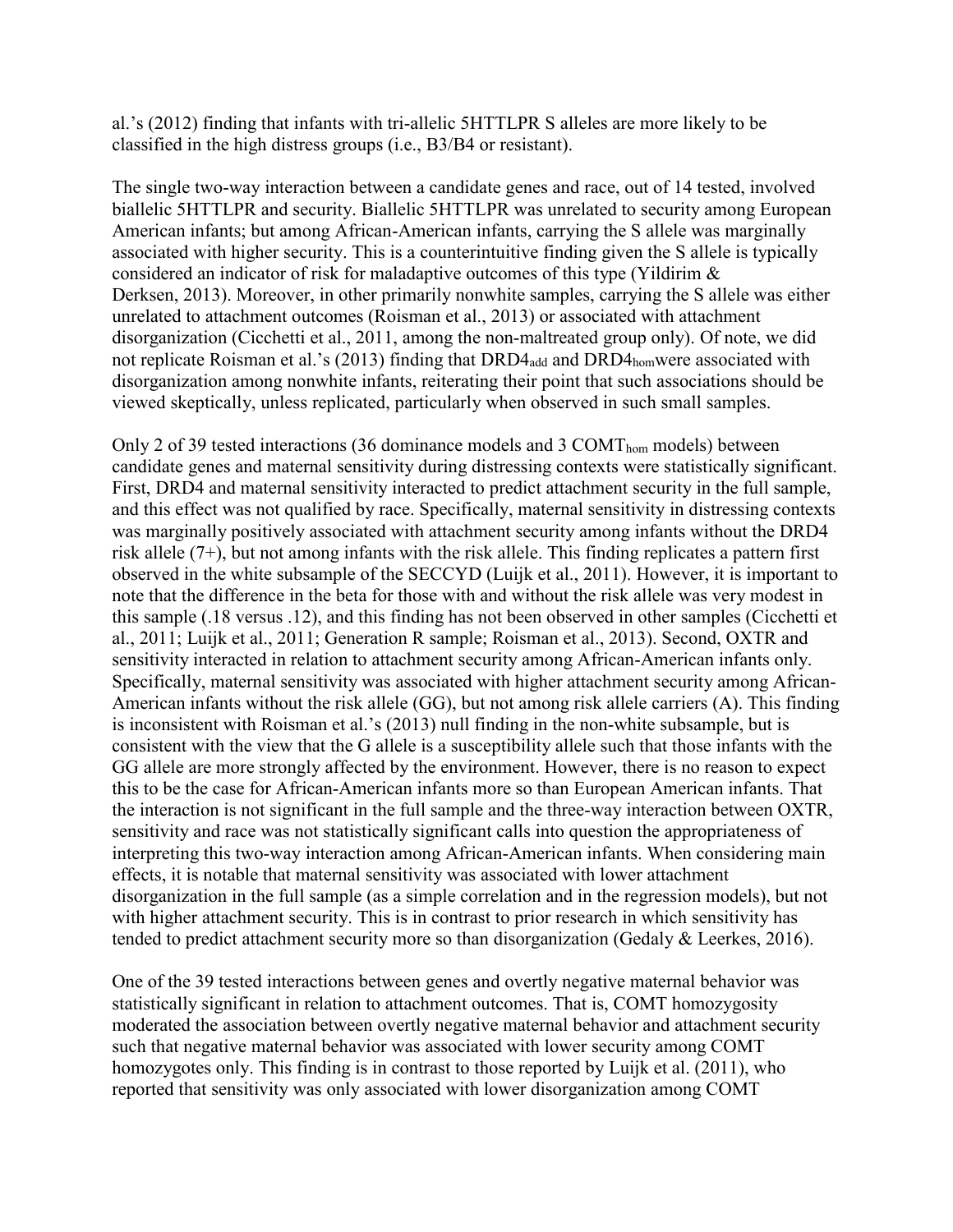heterozygotes, and only in the Generation R sample. Furthermore, in our sample, the interaction was only significant in the full sample, and only if race was a covariate suggesting some type of suppressor effect. Thus, evidence that COMT plays an important role in the developing attachment relationship remains inconsistent. That we considered overtly negative maternal behavior, the type of behavior more frequently found to be associated with attachment disorganization, in conjunction with these candidate genes was a novel feature of this study. Although there was limited evidence of genetic moderation, overtly negative maternal behavior was associated with lower security and higher disorganization in the full sample as a simple correlation and in the regression models underscoring the importance of egregious forms of insensitivity characterized by negativity for the developing attachment relationship.

In sum, out of the many analyses conducted, extremely few were statistically significant. Moreover, we generally did not replicate significant effects of candidate genes reported in other small sample studies focused on the same variants, and the few significant effects we observed are generally inconsistent with prior research. Thus, these results add to accumulating evidence that these particular variants of these candidate genes play little if any direct role in infant– mother attachment. This is not entirely surprising given this phenotype is far removed from the biological function of these genes. Perhaps if there is any effect of these genes on attachment, they may be indirect via genetically linked individual differences in affect, cognition, and in particular social cognition that may play a role in shaping parent–child interaction, and perhaps the child's interpretation and representation of such interactions. Additionally, given genetic heterogeneity, it is not particularly surprising that a small set of well-studied polymorphisms of candidate genes are unrelated to this phenotype. In particular, relatively rare variants that may be *de novo* (i.e., new/recent mutations) and occur at low base rates in the general population, could be of interest. Thus, alternative design approaches may be useful in future exploration of the role of genetics in attachment. For example, in a recent study using genome wide gene-based analyses (i.e., multiple single-nucleotide polymorphisms (SNPs) within a gene are considered rather than just a single SNP), three novel genes were statistically significant in relation to attachment disorganization and one novel gene was statistically significant in relation to attachment security post-Bonferroni correction (Pappa et al., 2015). Alternatively, participants (parents and their children) may be selected for whole genome scans based on whether a family has no, one or multiple insecure/disorganized children (and perhaps parents) to determine if specific variants distinguish between insecure/disorganized versus secure/organized individuals within a family or in the sample as whole as has been done in the study of autism (Sebat et al., 2007). Such an approach has the advantage of requiring a smaller sample than traditional genome-wide association studies. Finally, considering joint effects of maternal and infant genotypes on attachment outcomes would be a novel approach. It is possible that infants are more likely to be insecure or disorganized if both members of the dyad carry specific "risk" alleles than if one or no members of the dyad carry specific risk alleles. However, this approach would still require large samples assuming small effect sizes.

An important limitation of this study is the small sample size, particularly in the subgroup analyses. As such, our analyses are underpowered to detect small effects as noted by Roisman et al. (2013). Moreover, our full sample is composed equally of two different racial groups, when homogenous samples are preferred in molecular genetic work (Cardon & Palmer, 2003). That said, we took great care to examine the possibility of race differences, and found extremely little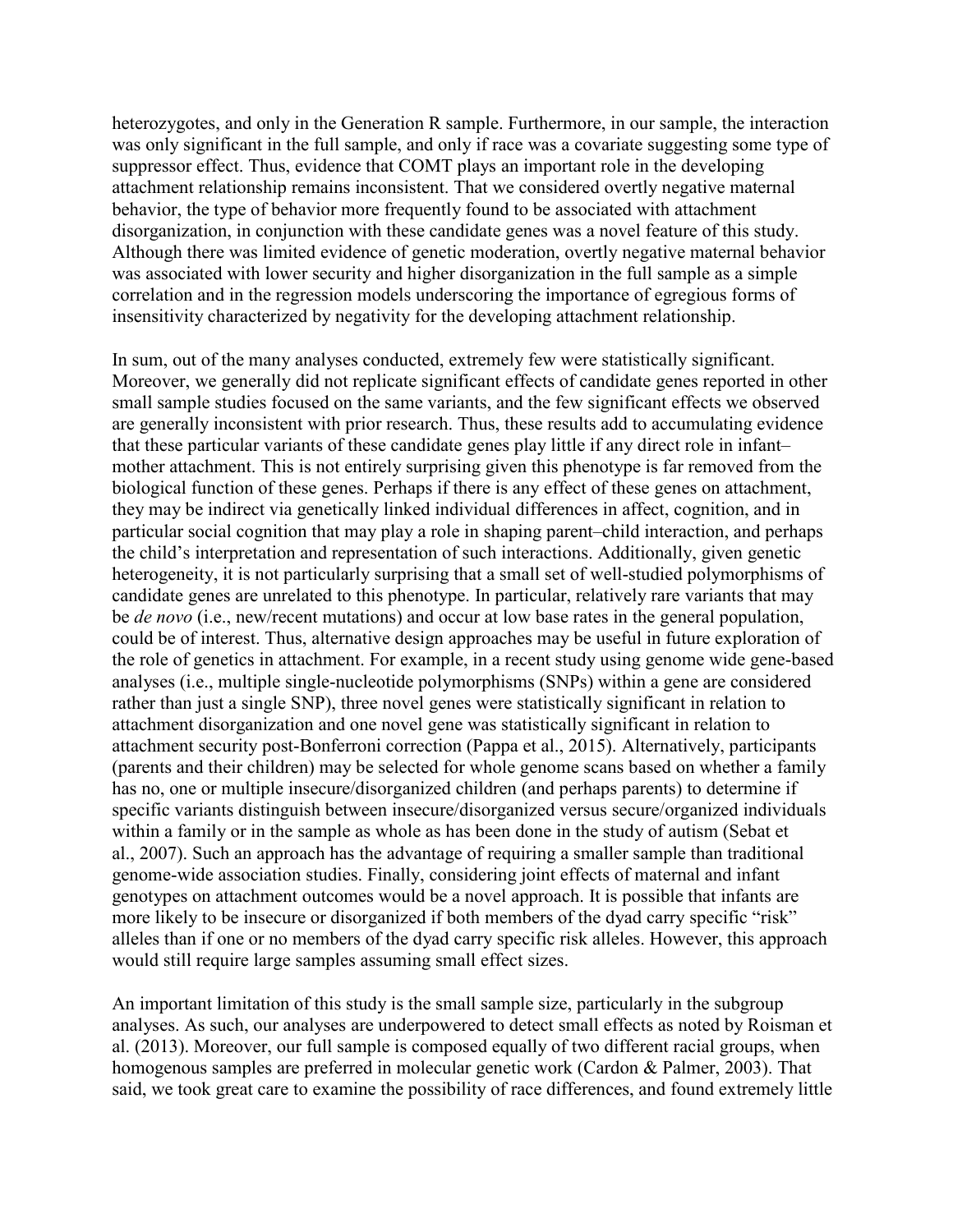evidence that such differences exist in relation to infant attachment outcomes. Despite these concerns, we believe that presenting the results from small sample candidate gene studies is valuable to facilitate meta-analyses and integrative data analyses in the future. We took great care to replicate the analytic approach of prior studies, particularly Roisman et al. (2013) to facilitate these efforts.

Strengths of this study include the careful observation of maternal sensitivity and overtly negative maternal behavior in distressing contexts aggregated across two time points, which likely yields more reliable measures. This approach is novel in that we are the first to specifically test these genes as moderators of maternal sensitivity and overtly negative maternal behavior during distress-eliciting tasks in relation to attachment outcomes. Such an approach is useful given evidence that sensitivity to distress is a stronger predictor of attachment security than are other measures of sensitivity (Leerkes, 2011; McElwain & Booth-LaForce, 2006) and that more anomalous/egregious forms of insensitivity may be particularly relevant for the development of attachment disorganization (Madigan et al., 2006). In this regard, our results suggest these specific polymorphisms of dopamine, serotonin, and oxytocin candidate genes do not moderate the associations between sensitivity to distress or overtly negative maternal behavior and attachment outcomes any more or differently than they do between sensitivity to non-distress and attachment outcomes. Additionally, this is the second study to examine tri-allelic 5HTTLPR in relation to attachment security (Raby et al., 2012) and the first in relation to attachment disorganization and demonstrates no main effect or interactive effects with sensitivity to distress in relation to infant attachment outcomes.

In conclusion, the results of this study add to accumulating evidence that these specific polymorphisms in candidate genes related to dopamine, serotonin, and oxytocin play little role in the formation of early infant–mother attachment relationships.

## **Acknowledgments**

This work was supported by the Eunice Kennedy Shriver National Institute for Child Health and Human Development (NICHD) under R01HD058578 and R21HD073594. The contents of this article are the sole responsibility of the authors and do not necessarily reflect the views of NICHD. We are grateful to the participants for their time and Dr. Regan Burney and project staff for their dedication.

## **Disclosure statement**

No potential conflict of interest was reported by the authors.

## **References**

Adolphs, R., Gosselin, F., Buchanan, T.W., Tranel, D., Schyns, P., & Damasio, A.R. (2005). A mechanism for impaired fear recognition after amygdala damage. *Nature*, 433, 68–72. doi:10.1038/nature03086 [\[Crossref\],](https://www.tandfonline.com/servlet/linkout?suffix=CIT0001&dbid=16&doi=10.1080%2F14616734.2016.1253759&key=10.1038%2Fnature03086) [\[PubMed\],](https://www.tandfonline.com/servlet/linkout?suffix=CIT0001&dbid=8&doi=10.1080%2F14616734.2016.1253759&key=15635411) [\[Web of Science ®\]](https://www.tandfonline.com/servlet/linkout?suffix=CIT0001&dbid=128&doi=10.1080%2F14616734.2016.1253759&key=000226117100037), [\[Google Scholar\]](http://scholar.google.com/scholar_lookup?hl=en&publication_year=2005&pages=68-72&author=R.+Adolphs&author=F.+Gosselin&author=T.W.+Buchanan&author=D.+Tranel&author=P.+Schyns&author=A.R.+Damasio&title=A+mechanism+for+impaired+fear+recognition+after+amygdala+damage&)

Ainsworth, M., Blehar, M.C., Waters, E., & Wall, S. (1978). *Patterns of attachment: A psychological study of the strange situation*. Oxford, England: Lawrence Erlbaum. [\[Google](http://scholar.google.com/scholar_lookup?hl=en&publication_year=1978&author=M.+Ainsworth&author=M.C.+Blehar&author=E.+Waters&author=S.+Wall&title=Patterns+of+attachment%3A+A+psychological+study+of+the+strange+situation)  [Scholar\]](http://scholar.google.com/scholar_lookup?hl=en&publication_year=1978&author=M.+Ainsworth&author=M.C.+Blehar&author=E.+Waters&author=S.+Wall&title=Patterns+of+attachment%3A+A+psychological+study+of+the+strange+situation)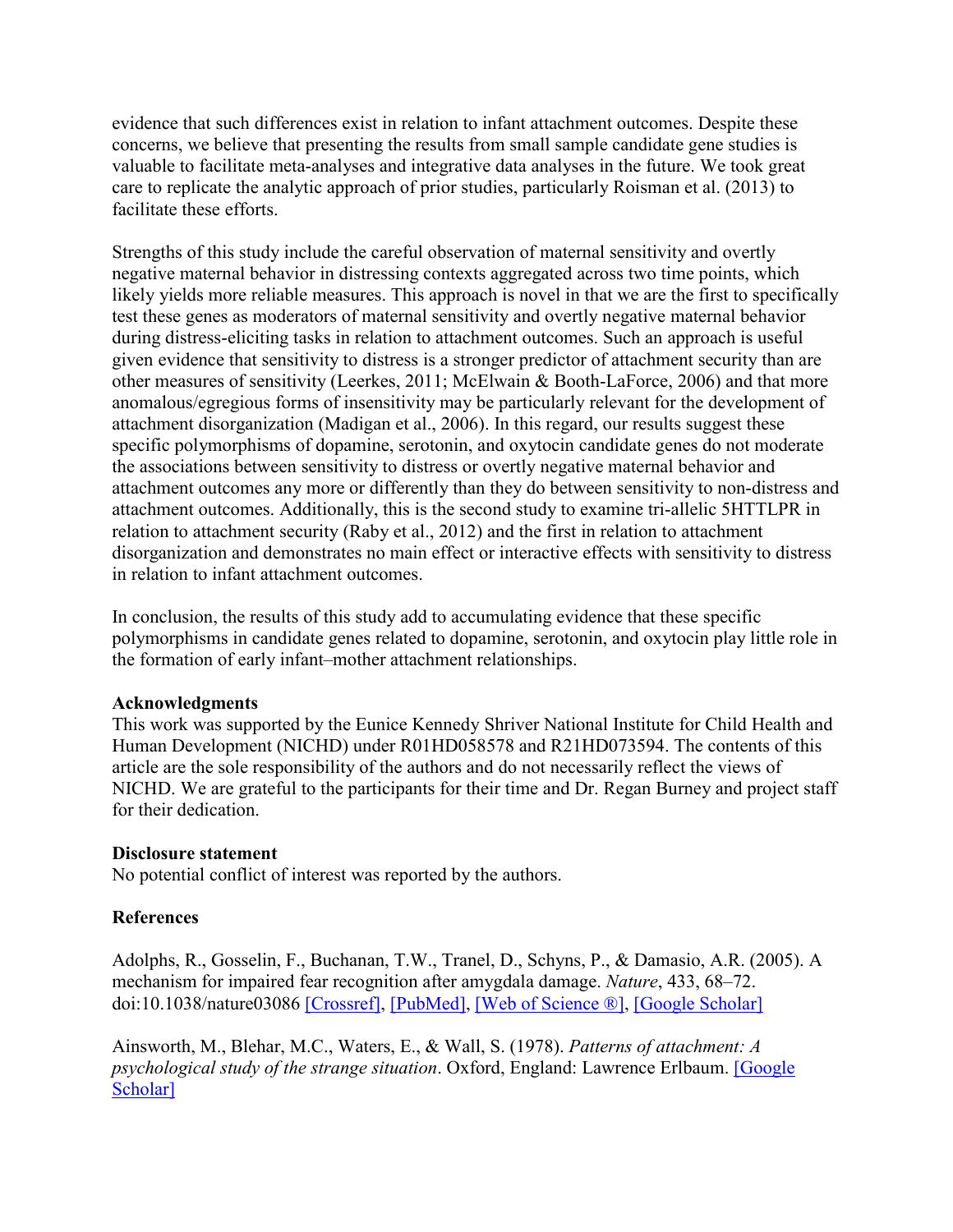Akil, M., Kolachana, B.S., Rothmond, D.A., Hyde, T.M., Weinberger, D.R., & Kleinman, J.E. (2003). Catechol-O-methyltransferase genotype and dopamine regulation in the human brain. *The Journal of Neuroscience*, 23, 2008–2013. [\[PubMed\],](https://www.tandfonline.com/servlet/linkout?suffix=CIT0003&dbid=8&doi=10.1080%2F14616734.2016.1253759&key=12657658) [\[Web of Science ®\]](https://www.tandfonline.com/servlet/linkout?suffix=CIT0003&dbid=128&doi=10.1080%2F14616734.2016.1253759&key=000181776900005), [\[Google Scholar\]](http://scholar.google.com/scholar_lookup?hl=en&publication_year=2003&pages=2008-2013&author=M.+Akil&author=B.S.+Kolachana&author=D.A.+Rothmond&author=T.M.+Hyde&author=D.R.+Weinberger&author=J.E.+Kleinman&title=Catechol-O-methyltransferase+genotype+and+dopamine+regulation+in+the+human+brain&)

Anchordoquy, H.C., McGeary, C., Liu, L., Krauter, K.S., & Smolen, A. (2003). Genotyping of three candidate genes after whole-genome preamplification of DNA collected from buccal cells. *Behavior Genetics*, 33, 73–78. doi:10.1023/A:1021007701808 [\[Crossref\],](https://www.tandfonline.com/servlet/linkout?suffix=CIT0004&dbid=16&doi=10.1080%2F14616734.2016.1253759&key=10.1023%2FA%3A1021007701808) [\[PubMed\],](https://www.tandfonline.com/servlet/linkout?suffix=CIT0004&dbid=8&doi=10.1080%2F14616734.2016.1253759&key=12645824) [\[Web of](https://www.tandfonline.com/servlet/linkout?suffix=CIT0004&dbid=128&doi=10.1080%2F14616734.2016.1253759&key=000179201400009)  Science <sup>®</sup>], [\[Google Scholar\]](http://scholar.google.com/scholar_lookup?hl=en&publication_year=2003&pages=73-78&author=H.C.+Anchordoquy&author=C.+McGeary&author=L.+Liu&author=K.S.+Krauter&author=A.+Smolen&title=Genotyping+of+three+candidate+genes+after+whole-genome+preamplification+of+DNA+collected+from+buccal+cells&)

Asghari, V., Sanyal, S., Buchwaldt, S., Paterson, A., Jovanovic, V., & Van Tol, H.H.M. (1995). Modulation of intracellular cyclic AMP levels by different human dopamine D4 receptor variants. *Journal of Neurochemistry*, 65, 1157–1165. doi:10.1046/j.1471-4159.1995.65031157.x [\[Crossref\],](https://www.tandfonline.com/servlet/linkout?suffix=CIT0005&dbid=16&doi=10.1080%2F14616734.2016.1253759&key=10.1046%2Fj.1471-4159.1995.65031157.x) [\[PubMed\],](https://www.tandfonline.com/servlet/linkout?suffix=CIT0005&dbid=8&doi=10.1080%2F14616734.2016.1253759&key=7643093) [\[Web of Science ®\]](https://www.tandfonline.com/servlet/linkout?suffix=CIT0005&dbid=128&doi=10.1080%2F14616734.2016.1253759&key=A1995RQ57100025), [\[Google Scholar\]](http://scholar.google.com/scholar_lookup?hl=en&publication_year=1995&pages=1157-1165&author=V.+Asghari&author=S.+Sanyal&author=S.+Buchwaldt&author=A.+Paterson&author=V.+Jovanovic&author=H.H.M.+Van+Tol&title=Modulation+of+intracellular+cyclic+AMP+levels+by+different+human+dopamine+D4+receptor+variants&)

Bakermans- Kranenburg, M.J., & Van IJzendoorn, M.H. (2004). No association of the dopamine D4 receptor (DRD4) and −521 C/T promoter polymorphisms with infant attachment disorganization. *Attachment & Human Development*, 6, 211–218. doi:10.1080/14616730412331281584 [\[Taylor & Francis Online\],](https://www.tandfonline.com/doi/10.1080/14616730412331281584) [\[Web of Science ®\]](https://www.tandfonline.com/servlet/linkout?suffix=CIT0006&dbid=128&doi=10.1080%2F14616734.2016.1253759&key=000224842000002), [\[Google](http://scholar.google.com/scholar_lookup?hl=en&publication_year=2004&pages=211-218&author=M.J.+Bakermans-+Kranenburg&author=M.H.+Van+IJzendoorn&title=No+association+of+the+dopamine+D4+receptor+%28DRD4%29+and+%E2%88%92521+C%2FT+promoter+polymorphisms+with+infant+attachment+disorganization&)  [Scholar\]](http://scholar.google.com/scholar_lookup?hl=en&publication_year=2004&pages=211-218&author=M.J.+Bakermans-+Kranenburg&author=M.H.+Van+IJzendoorn&title=No+association+of+the+dopamine+D4+receptor+%28DRD4%29+and+%E2%88%92521+C%2FT+promoter+polymorphisms+with+infant+attachment+disorganization&)

Barry, R.A., Kochanska, G., & Philibert, R.A. (2008). G×E interaction in the organization of attachment: Mothers' responsiveness as a moderator of children's genotypes. *Journal of Child Psychology and Psychiatry*, 49, 1313–1320. doi:10.1111/j.1469-7610.2008.01935.x [\[Crossref\],](https://www.tandfonline.com/servlet/linkout?suffix=CIT0007&dbid=16&doi=10.1080%2F14616734.2016.1253759&key=10.1111%2Fj.1469-7610.2008.01935.x) [\[PubMed\],](https://www.tandfonline.com/servlet/linkout?suffix=CIT0007&dbid=8&doi=10.1080%2F14616734.2016.1253759&key=19120710) [\[Web of Science ®\]](https://www.tandfonline.com/servlet/linkout?suffix=CIT0007&dbid=128&doi=10.1080%2F14616734.2016.1253759&key=000261114500009), [\[Google Scholar\]](http://scholar.google.com/scholar_lookup?hl=en&publication_year=2008&pages=1313-1320&author=R.A.+Barry&author=G.+Kochanska&author=R.A.+Philibert&title=G%C3%97E+interaction+in+the+organization+of+attachment%3A+Mothers%E2%80%99+responsiveness+as+a+moderator+of+children%E2%80%99s+genotypes&)

Bartz, J.A., Zaki, J., Bolger, N., & Ochsner, K.N. (2011). Social effects of oxytocin in humans: Context and person matter. *Trends in Cognitive Sciences*, 15, 301–309. [\[Crossref\],](https://www.tandfonline.com/servlet/linkout?suffix=CIT0008&dbid=16&doi=10.1080%2F14616734.2016.1253759&key=10.1016%2Fj.tics.2011.05.002) [\[PubMed\],](https://www.tandfonline.com/servlet/linkout?suffix=CIT0008&dbid=8&doi=10.1080%2F14616734.2016.1253759&key=21696997) [\[Web of Science ®\]](https://www.tandfonline.com/servlet/linkout?suffix=CIT0008&dbid=128&doi=10.1080%2F14616734.2016.1253759&key=000293436600004), [\[Google Scholar\]](http://scholar.google.com/scholar_lookup?hl=en&publication_year=2011&pages=301-309&author=J.A.+Bartz&author=J.+Zaki&author=N.+Bolger&author=K.N.+Ochsner&title=Social+effects+of+oxytocin+in+humans%3A+Context+and+person+matter&)

Beebe, B., Lachmann, F.M., Markese, S., Buck, K.A., Bahrick, L.E., Chen, H., … Jaffe, J. (2012). On the origins of disorganized attachment and internal working models: Paper II. An empirical microanalysis of 4-month mother–infant interaction. *Psychoanalytic Dialogues*, 22, 352–374. doi:10.1080/10481885.2012.679606 [\[Taylor & Francis Online\],](https://www.tandfonline.com/doi/10.1080/10481885.2012.679606) [\[Web of Science ®\]](https://www.tandfonline.com/servlet/linkout?suffix=CIT0009&dbid=128&doi=10.1080%2F14616734.2016.1253759&key=000305023200010), [\[Google Scholar\]](http://scholar.google.com/scholar_lookup?hl=en&publication_year=2012&pages=352-374&author=B.+Beebe&author=F.M.+Lachmann&author=S.+Markese&author=K.A.+Buck&author=L.E.+Bahrick&author=H.+Chen&author=J.+Jaffe&title=On+the+origins+of+disorganized+attachment+and+internal+working+models%3A+Paper+II.+An+empirical+microanalysis+of+4-month+mother%E2%80%93infant+interaction&)

Belsky, J., & Beaver, K.M. (2011). Cumulative-genetic plasticity, parenting and adolescent selfregulation. *Journal of Child Psychology and Psychiatry*, 52, 619–626. doi:10.1111/j.1469- 7610.2010.02327.x [\[Crossref\],](https://www.tandfonline.com/servlet/linkout?suffix=CIT0010&dbid=16&doi=10.1080%2F14616734.2016.1253759&key=10.1111%2Fj.1469-7610.2010.02327.x) [\[PubMed\],](https://www.tandfonline.com/servlet/linkout?suffix=CIT0010&dbid=8&doi=10.1080%2F14616734.2016.1253759&key=21039487) [\[Web of Science ®\]](https://www.tandfonline.com/servlet/linkout?suffix=CIT0010&dbid=128&doi=10.1080%2F14616734.2016.1253759&key=000289631400014), [\[Google Scholar\]](http://scholar.google.com/scholar_lookup?hl=en&publication_year=2011&pages=619-626&author=J.+Belsky&author=K.M.+Beaver&title=Cumulative%E2%80%90genetic+plasticity%2C+parenting+and+adolescent+self-regulation&)

Cardon, L.R., & Palmer, L.J. (2003). Population stratification and spurious allelic association. *The Lancet*, 361, 598–604. doi:10.1016/S0140-6736(03)12520-2 [\[Crossref\],](https://www.tandfonline.com/servlet/linkout?suffix=CIT0011&dbid=16&doi=10.1080%2F14616734.2016.1253759&key=10.1016%2FS0140-6736%2803%2912520-2) [\[PubMed\],](https://www.tandfonline.com/servlet/linkout?suffix=CIT0011&dbid=8&doi=10.1080%2F14616734.2016.1253759&key=12598158) [\[Web of](https://www.tandfonline.com/servlet/linkout?suffix=CIT0011&dbid=128&doi=10.1080%2F14616734.2016.1253759&key=000181033400025)  Science <sup>®</sup>], [\[Google Scholar\]](http://scholar.google.com/scholar_lookup?hl=en&publication_year=2003&pages=598-604&author=L.R.+Cardon&author=L.J.+Palmer&title=Population+stratification+and+spurious+allelic+association&)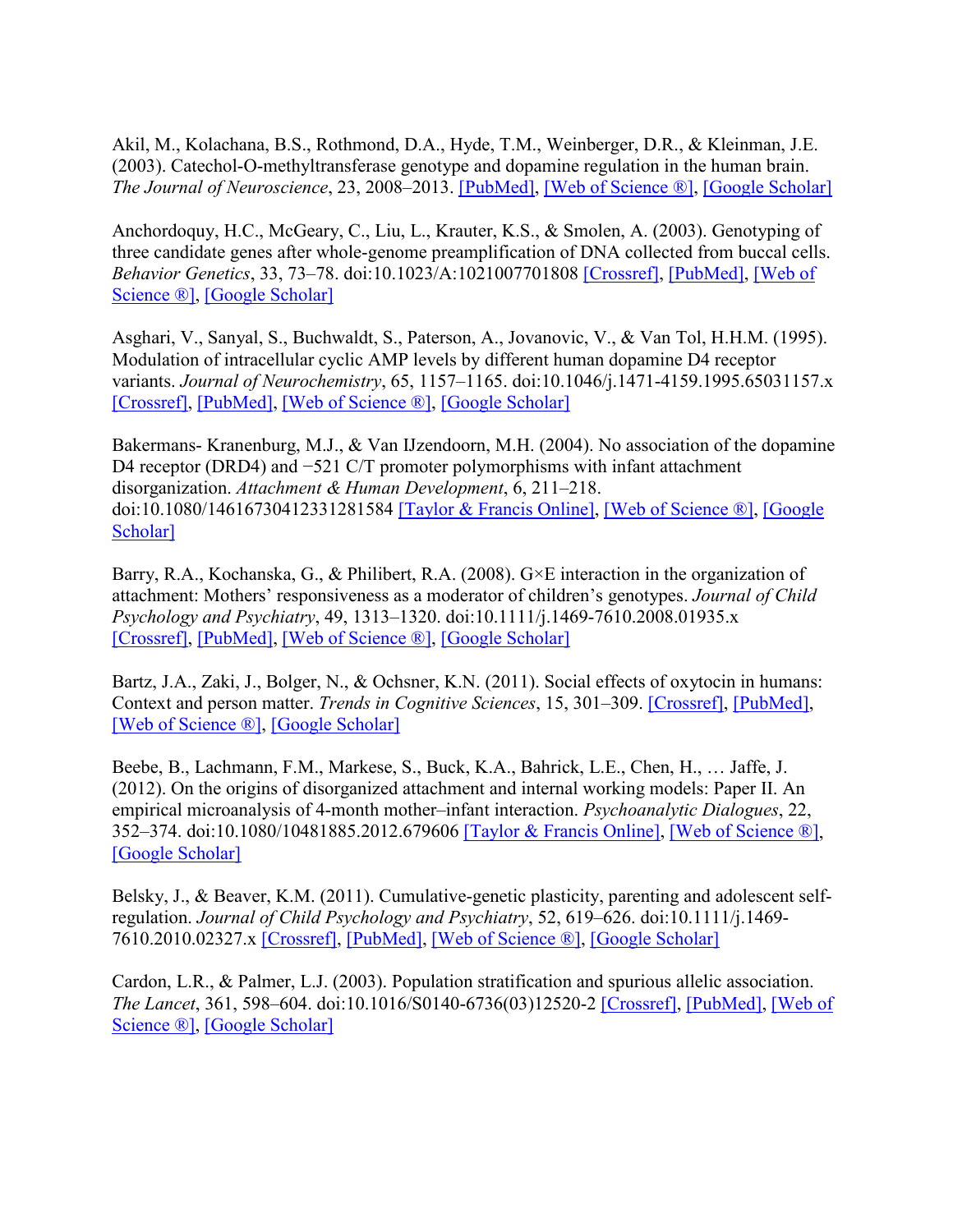Carter, C.S. (1998). Neuroendocrine perspectives on social attachment and love. *Psychoneuroendocrinology*, 23, 779–818. doi:10.1016/S0306-4530(98)00055-9 [\[Crossref\],](https://www.tandfonline.com/servlet/linkout?suffix=CIT0012&dbid=16&doi=10.1080%2F14616734.2016.1253759&key=10.1016%2FS0306-4530%2898%2900055-9) [\[PubMed\],](https://www.tandfonline.com/servlet/linkout?suffix=CIT0012&dbid=8&doi=10.1080%2F14616734.2016.1253759&key=9924738) [\[Web of Science ®\]](https://www.tandfonline.com/servlet/linkout?suffix=CIT0012&dbid=128&doi=10.1080%2F14616734.2016.1253759&key=000078001800004), [\[Google Scholar\]](http://scholar.google.com/scholar_lookup?hl=en&publication_year=1998&pages=779-818&author=C.S.+Carter&title=Neuroendocrine+perspectives+on+social+attachment+and+love&)

Chen, F.S., Barth, M., Johnson, S.L., Gotlib, I.H., & Johnson, S.C. (2011). Oxytocin receptor (OXTR) polymorphisms and attachment in human infants. *Frontiers in Psychology*, 2. doi:10.3389/fpsyg.2011.00200 [\[Crossref\],](https://www.tandfonline.com/servlet/linkout?suffix=CIT0013&dbid=16&doi=10.1080%2F14616734.2016.1253759&key=10.3389%2Ffpsyg.2011.00200) [\[Web of Science ®\]](https://www.tandfonline.com/servlet/linkout?suffix=CIT0013&dbid=128&doi=10.1080%2F14616734.2016.1253759&key=000208863800015), [\[Google Scholar\]](http://scholar.google.com/scholar_lookup?hl=en&publication_year=2011&author=F.S.+Chen&author=M.+Barth&author=S.L.+Johnson&author=I.H.+Gotlib&author=S.C.+Johnson&title=Oxytocin+receptor+%28OXTR%29+polymorphisms+and+attachment+in+human+infants&)

Cicchetti, D., Rogosch, F.A., & Toth, S.L. (2011). The effects of child maltreatment and polymorphisms of the serotonin transporter and dopamine D4 receptor genes on infant attachment and intervention efficacy. *Development and Psychopathology*, 23, 357–372. doi:10.1017/S0954579411000113 [\[Crossref\],](https://www.tandfonline.com/servlet/linkout?suffix=CIT0014&dbid=16&doi=10.1080%2F14616734.2016.1253759&key=10.1017%2FS0954579411000113) [\[PubMed\],](https://www.tandfonline.com/servlet/linkout?suffix=CIT0014&dbid=8&doi=10.1080%2F14616734.2016.1253759&key=23786683) [\[Web of Science ®\]](https://www.tandfonline.com/servlet/linkout?suffix=CIT0014&dbid=128&doi=10.1080%2F14616734.2016.1253759&key=000290097900002), [\[Google Scholar\]](http://scholar.google.com/scholar_lookup?hl=en&publication_year=2011&pages=357-372&author=D.+Cicchetti&author=F.A.+Rogosch&author=S.L.+Toth&title=The+effects+of+child+maltreatment+and+polymorphisms+of+the+serotonin+transporter+and+dopamine+D4+receptor+genes+on+infant+attachment+and+intervention+efficacy&)

Curran, P.J., & Hussong, A.M. (2009). Integrative data analysis: The simultaneous analysis of multiple data sets. *Psychological Methods*, 14, 81–100. doi:10.1037/a0015914 [\[Crossref\],](https://www.tandfonline.com/servlet/linkout?suffix=CIT0015&dbid=16&doi=10.1080%2F14616734.2016.1253759&key=10.1037%2Fa0015914) [\[PubMed\],](https://www.tandfonline.com/servlet/linkout?suffix=CIT0015&dbid=8&doi=10.1080%2F14616734.2016.1253759&key=19485623) [\[Web of Science ®\]](https://www.tandfonline.com/servlet/linkout?suffix=CIT0015&dbid=128&doi=10.1080%2F14616734.2016.1253759&key=000266670200002), [\[Google Scholar\]](http://scholar.google.com/scholar_lookup?hl=en&publication_year=2009&pages=81-100&author=P.J.+Curran&author=A.M.+Hussong&title=Integrative+data+analysis%3A+The+simultaneous+analysis+of+multiple+data+sets&)

Ebstein, R.P. (2006). The molecular genetic architecture of human personality: Beyond selfreport questionnaires. *Molecular Psychiatry*, 11, 427–445. doi:10.1038/sj.mp.4001814 [\[Crossref\],](https://www.tandfonline.com/servlet/linkout?suffix=CIT0016&dbid=16&doi=10.1080%2F14616734.2016.1253759&key=10.1038%2Fsj.mp.4001814) [\[PubMed\],](https://www.tandfonline.com/servlet/linkout?suffix=CIT0016&dbid=8&doi=10.1080%2F14616734.2016.1253759&key=16534505) [\[Web of Science ®\]](https://www.tandfonline.com/servlet/linkout?suffix=CIT0016&dbid=128&doi=10.1080%2F14616734.2016.1253759&key=000237057800003), [\[Google Scholar\]](http://scholar.google.com/scholar_lookup?hl=en&publication_year=2006&pages=427-445&author=R.P.+Ebstein&title=The+molecular+genetic+architecture+of+human+personality%3A+Beyond+self-report+questionnaires&)

Fearon, R.P., Bakermans-Kranenburg, M.J., van IJzendoorn, M.H., Lapsley, A., & Roisman, G.I. (2010). The significance of insecure attachment and disorganization in the development of childrens externalizing behavior: A meta-analytic study. *Child Development*, 81, 435–456. doi:10.1111/j.1467-8624.2009.01405.x [\[Crossref\],](https://www.tandfonline.com/servlet/linkout?suffix=CIT0017&dbid=16&doi=10.1080%2F14616734.2016.1253759&key=10.1111%2Fj.1467-8624.2009.01405.x) [\[PubMed\],](https://www.tandfonline.com/servlet/linkout?suffix=CIT0017&dbid=8&doi=10.1080%2F14616734.2016.1253759&key=20438450) [\[Web of Science ®\]](https://www.tandfonline.com/servlet/linkout?suffix=CIT0017&dbid=128&doi=10.1080%2F14616734.2016.1253759&key=000275950000001), [\[Google](http://scholar.google.com/scholar_lookup?hl=en&publication_year=2010&pages=435-456&author=R.P.+Fearon&author=M.J.+Bakermans-Kranenburg&author=M.H.+van+IJzendoorn&author=A.+Lapsley&author=G.I.+Roisman&title=The+significance+of+insecure+attachment+and+disorganization+in+the+development+of+childrens+externalizing+behavior%3A+A+meta-analytic+study&)  [Scholar\]](http://scholar.google.com/scholar_lookup?hl=en&publication_year=2010&pages=435-456&author=R.P.+Fearon&author=M.J.+Bakermans-Kranenburg&author=M.H.+van+IJzendoorn&author=A.+Lapsley&author=G.I.+Roisman&title=The+significance+of+insecure+attachment+and+disorganization+in+the+development+of+childrens+externalizing+behavior%3A+A+meta-analytic+study&)

Feldman, R., Weller, A., Zagoory-Sharon, O., & Levine, A. (2007). Evidence for a neuroendocrinological foundation of human affiliation: Plasma oxytocin levels across pregnancy and the postpartum period predict mother-infant bonding. *Psychological Science*, 18, 965–970. doi:10.1111/j.1467-9280.2007.02010.x [\[Crossref\],](https://www.tandfonline.com/servlet/linkout?suffix=CIT0018&dbid=16&doi=10.1080%2F14616734.2016.1253759&key=10.1111%2Fj.1467-9280.2007.02010.x) [\[PubMed\],](https://www.tandfonline.com/servlet/linkout?suffix=CIT0018&dbid=8&doi=10.1080%2F14616734.2016.1253759&key=17958710) [\[Web of S](https://www.tandfonline.com/servlet/linkout?suffix=CIT0018&dbid=128&doi=10.1080%2F14616734.2016.1253759&key=000250806900008)cience ®], [\[Google](http://scholar.google.com/scholar_lookup?hl=en&publication_year=2007&pages=965-970&author=R.+Feldman&author=A.+Weller&author=O.+Zagoory-Sharon&author=A.+Levine&title=Evidence+for+a+neuroendocrinological+foundation+of+human+affiliation%3A+Plasma+oxytocin+levels+across+pregnancy+and+the+postpartum+period+predict+mother-infant+bonding&)  [Scholar\]](http://scholar.google.com/scholar_lookup?hl=en&publication_year=2007&pages=965-970&author=R.+Feldman&author=A.+Weller&author=O.+Zagoory-Sharon&author=A.+Levine&title=Evidence+for+a+neuroendocrinological+foundation+of+human+affiliation%3A+Plasma+oxytocin+levels+across+pregnancy+and+the+postpartum+period+predict+mother-infant+bonding&)

Furman, D.J., Chen, M.C., & Gotlib, I.H. (2011). Variant in oxytocin receptor gene is associated with amygdala volume. *Psychoneuroendocrinology*, 36, 891–897. doi:10.1016/j.psyneuen.2010.12.004 [\[Crossref\],](https://www.tandfonline.com/servlet/linkout?suffix=CIT0019&dbid=16&doi=10.1080%2F14616734.2016.1253759&key=10.1016%2Fj.psyneuen.2010.12.004) [\[PubMed\],](https://www.tandfonline.com/servlet/linkout?suffix=CIT0019&dbid=8&doi=10.1080%2F14616734.2016.1253759&key=21208749) [\[Web of Science ®\]](https://www.tandfonline.com/servlet/linkout?suffix=CIT0019&dbid=128&doi=10.1080%2F14616734.2016.1253759&key=000292237500014), [Google [Scholar\]](http://scholar.google.com/scholar_lookup?hl=en&publication_year=2011&pages=891-897&author=D.J.+Furman&author=M.C.+Chen&author=I.H.+Gotlib&title=Variant+in+oxytocin+receptor+gene+is+associated+with+amygdala+volume&)

Gedaly, L.R., & Leerkes, E.M. (2016). The role of sociodemographic risk and maternal behavior in the prediction of infant attachment disorganization. *Attachment & Human Development*, 1–16. doi:10.1080/14616734.2016.1213306 [\[Taylor & Francis Online\],](https://www.tandfonline.com/doi/10.1080/14616734.2016.1213306) [\[Web of Science ®\]](https://www.tandfonline.com/servlet/linkout?suffix=CIT0020&dbid=128&doi=10.1080%2F14616734.2016.1253759&key=000387930000005), [\[Google](http://scholar.google.com/scholar_lookup?hl=en&publication_year=2016&pages=1-16&author=L.R.+Gedaly&author=E.M.+Leerkes&title=The+role+of+sociodemographic+risk+and+maternal+behavior+in+the+prediction+of+infant+attachment+disorganization&)  [Scholar\]](http://scholar.google.com/scholar_lookup?hl=en&publication_year=2016&pages=1-16&author=L.R.+Gedaly&author=E.M.+Leerkes&title=The+role+of+sociodemographic+risk+and+maternal+behavior+in+the+prediction+of+infant+attachment+disorganization&)

Gelernter, J., Cubells, J.F., Kidd, J.R., Pakstis, A.J., & Kidd, K.K. (1999). Population studies of polymorphisms of the serotonin transporter protein gene. *American Journal of Medical Genetics*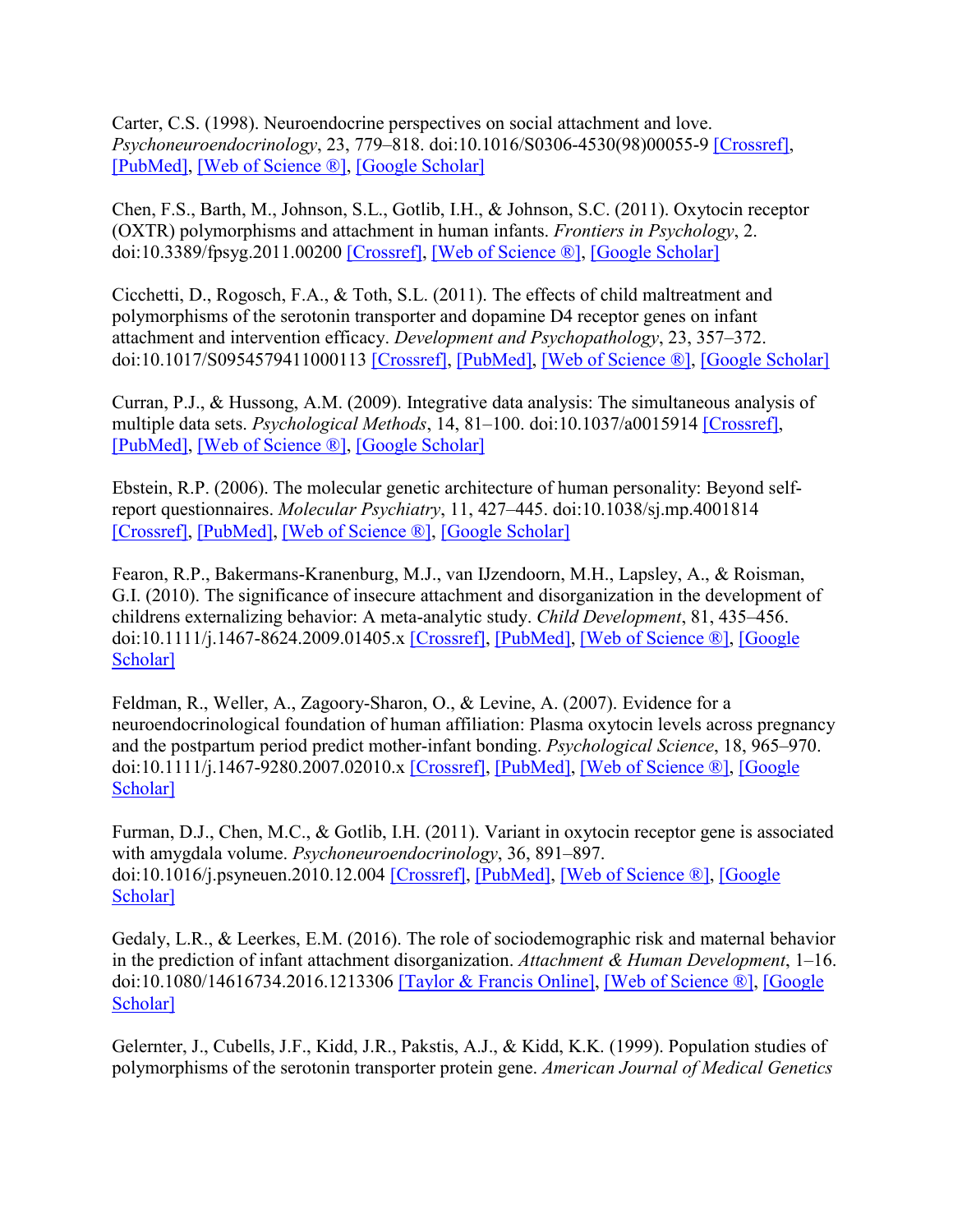*(Neuropsychiatric Genetics)*, 88, 61–66. doi:10.1002/(ISSN)1096-8628 [\[Crossref\],](https://www.tandfonline.com/servlet/linkout?suffix=CIT0021&dbid=16&doi=10.1080%2F14616734.2016.1253759&key=10.1002%2F%28ISSN%291096-8628) [\[Web of](https://www.tandfonline.com/servlet/linkout?suffix=CIT0021&dbid=128&doi=10.1080%2F14616734.2016.1253759&key=000078397400011)  Science <sup>®</sup>], [\[Google Scholar\]](http://scholar.google.com/scholar_lookup?hl=en&publication_year=1999&pages=61-66&author=J.+Gelernter&author=J.F.+Cubells&author=J.R.+Kidd&author=A.J.+Pakstis&author=K.K.+Kidd&title=Population+studies+of+polymorphisms+of+the+serotonin+transporter+protein+gene&)

Haberstick, B.C., & Smolen, A. (2004). Genotyping of three single nucleotide polymorphisms following whole genome preamplification of DNA collected from buccal cells. *Behavior Genetics*, 34, 541–547. doi:10.1023/B:BEGE.0000038492.50446.25 [\[Crossref\],](https://www.tandfonline.com/servlet/linkout?suffix=CIT0022&dbid=16&doi=10.1080%2F14616734.2016.1253759&key=10.1023%2FB%3ABEGE.0000038492.50446.25) [\[PubMed\],](https://www.tandfonline.com/servlet/linkout?suffix=CIT0022&dbid=8&doi=10.1080%2F14616734.2016.1253759&key=15319577) [\[Web](https://www.tandfonline.com/servlet/linkout?suffix=CIT0022&dbid=128&doi=10.1080%2F14616734.2016.1253759&key=000223403200007)  [of Science ®\]](https://www.tandfonline.com/servlet/linkout?suffix=CIT0022&dbid=128&doi=10.1080%2F14616734.2016.1253759&key=000223403200007), [\[Google Scholar\]](http://scholar.google.com/scholar_lookup?hl=en&publication_year=2004&pages=541-547&author=B.C.+Haberstick&author=A.+Smolen&title=Genotyping+of+three+single+nucleotide+polymorphisms+following+whole+genome+preamplification+of+DNA+collected+from+buccal+cells&)

Hariri, A.R., Mattay, V.S., Tessitore, A., Kolachana, B., Fera, F., Goldman, D., … Weinberger, D.R.(2002). Serotonin transporter genetic variation and the response of the human amygdala. *Science*, 297, 400–403. doi:10.1126/science.1071829 [\[Crossref\],](https://www.tandfonline.com/servlet/linkout?suffix=CIT0023&dbid=16&doi=10.1080%2F14616734.2016.1253759&key=10.1126%2Fscience.1071829) [\[PubMed\],](https://www.tandfonline.com/servlet/linkout?suffix=CIT0023&dbid=8&doi=10.1080%2F14616734.2016.1253759&key=12130784) [\[Web of Science ®\]](https://www.tandfonline.com/servlet/linkout?suffix=CIT0023&dbid=128&doi=10.1080%2F14616734.2016.1253759&key=000176892600051), [\[Google Scholar\]](http://scholar.google.com/scholar_lookup?hl=en&publication_year=2002&pages=400-403&author=A.R.+Hariri&author=V.S.+Mattay&author=A.+Tessitore&author=B.+Kolachana&author=F.+Fera&author=D.+Goldman&author=D.R.+Weinberger&title=Serotonin+transporter+genetic+variation+and+the+response+of+the+human+amygdala&)

Heils, A., Teufel, A., Petri, S., Stöber, G., Riederer, P., Bengel, D., & Lesch, K.P. (1996). Allelic variation of human serotonin transporter gene expression. *Journal of Neurochemistry*, 66, 2621– 2624. doi:10.1046/j.1471-4159.1996.66062621.x [\[Crossref\],](https://www.tandfonline.com/servlet/linkout?suffix=CIT0024&dbid=16&doi=10.1080%2F14616734.2016.1253759&key=10.1046%2Fj.1471-4159.1996.66062621.x) [\[PubMed\],](https://www.tandfonline.com/servlet/linkout?suffix=CIT0024&dbid=8&doi=10.1080%2F14616734.2016.1253759&key=8632190) [\[Web of Science ®\]](https://www.tandfonline.com/servlet/linkout?suffix=CIT0024&dbid=128&doi=10.1080%2F14616734.2016.1253759&key=A1996UL58900048), [\[Google Scholar\]](http://scholar.google.com/scholar_lookup?hl=en&publication_year=1996&pages=2621-2624&author=A.+Heils&author=A.+Teufel&author=S.+Petri&author=G.+St%C3%B6ber&author=P.+Riederer&author=D.+Bengel&author=K.P.+Lesch&title=Allelic+variation+of+human+serotonin+transporter+gene+expression&)

Hu, X., Oroszi, G., Chun, J., Smith, T.L., Goldman, D., & Schuckit, M.A. (2005). An expanded evaluation of the relationship of four alleles to the level of response to alcohol and the alcoholism risk. *Alcoholism: Clinical & Experimental Research*, 29, 8–16. doi:10.1097/01.ALC.0000150008.68473.62 [\[Crossref\],](https://www.tandfonline.com/servlet/linkout?suffix=CIT0025&dbid=16&doi=10.1080%2F14616734.2016.1253759&key=10.1097%2F01.ALC.0000150008.68473.62) [\[PubMed\],](https://www.tandfonline.com/servlet/linkout?suffix=CIT0025&dbid=8&doi=10.1080%2F14616734.2016.1253759&key=15654286) [\[Web of Science ®\]](https://www.tandfonline.com/servlet/linkout?suffix=CIT0025&dbid=128&doi=10.1080%2F14616734.2016.1253759&key=000226457200002), [\[Google](http://scholar.google.com/scholar_lookup?hl=en&publication_year=2005&pages=8-16&author=X.+Hu&author=G.+Oroszi&author=J.+Chun&author=T.L.+Smith&author=D.+Goldman&author=M.A.+Schuckit&title=An+expanded+evaluation+of+the+relationship+of+four+alleles+to+the+level+of+response+to+alcohol+and+the+alcoholism+risk&)  [Scholar\]](http://scholar.google.com/scholar_lookup?hl=en&publication_year=2005&pages=8-16&author=X.+Hu&author=G.+Oroszi&author=J.+Chun&author=T.L.+Smith&author=D.+Goldman&author=M.A.+Schuckit&title=An+expanded+evaluation+of+the+relationship+of+four+alleles+to+the+level+of+response+to+alcohol+and+the+alcoholism+risk&)

Hu, X.-Z., Lipsky, R.H., Zhu, G., Akhtar, L.A., Taubman, J., Greenberg, B.D., … Goldman, D. (2006). Serotonin transporter promoter gain-of-function genotypes are linked to obsessivecompulsive disorder. *The American Journal of Human Genetics*, 78, 815–826. doi:10.1086/503850 [\[Crossref\],](https://www.tandfonline.com/servlet/linkout?suffix=CIT0026&dbid=16&doi=10.1080%2F14616734.2016.1253759&key=10.1086%2F503850) [\[PubMed\],](https://www.tandfonline.com/servlet/linkout?suffix=CIT0026&dbid=8&doi=10.1080%2F14616734.2016.1253759&key=16642437) [\[Web of Scie](https://www.tandfonline.com/servlet/linkout?suffix=CIT0026&dbid=128&doi=10.1080%2F14616734.2016.1253759&key=000236756200008)nce ®], [\[Google Scholar\]](http://scholar.google.com/scholar_lookup?hl=en&publication_year=2006&pages=815-826&author=X.-Z.+Hu&author=R.H.+Lipsky&author=G.+Zhu&author=L.A.+Akhtar&author=J.+Taubman&author=B.D.+Greenberg&author=D.+Goldman&title=Serotonin+transporter+promoter+gain-of-function+genotypes+are+linked+to+obsessive-compulsive+disorder&)

Inoue, H., Yamasue, H., Tochigi, M., Abe, O., Liu, X., Kawamura, Y., … Kasai, K. (2010). Association between the oxytocin receptor gene and amygdalar volume in healthy adults. *Biological Psychiatry*, 68, 1066–1072. doi:10.1016/j.biopsych.2010.07.019 [\[Crossref\],](https://www.tandfonline.com/servlet/linkout?suffix=CIT0027&dbid=16&doi=10.1080%2F14616734.2016.1253759&key=10.1016%2Fj.biopsych.2010.07.019) [\[PubMed\],](https://www.tandfonline.com/servlet/linkout?suffix=CIT0027&dbid=8&doi=10.1080%2F14616734.2016.1253759&key=20832055) [\[Web of Science ®\]](https://www.tandfonline.com/servlet/linkout?suffix=CIT0027&dbid=128&doi=10.1080%2F14616734.2016.1253759&key=000284834600016), [\[Google Scholar\]](http://scholar.google.com/scholar_lookup?hl=en&publication_year=2010&pages=1066-1072&author=H.+Inoue&author=H.+Yamasue&author=M.+Tochigi&author=O.+Abe&author=X.+Liu&author=Y.+Kawamura&author=K.+Kasai&title=Association+between+the+oxytocin+receptor+gene+and+amygdalar+volume+in+healthy+adults&)

Jönsson, E.G., Nöthen, M.M., Grünhage, F., Farde, L., Nakashima, Y., Propping, P., & Sedvall, G.C. (1999). Polymorphisms in the dopamine D2 receptor gene and their relationships to striatal dopamine receptor density of healthy volunteers. *Molecular Psychiatry*, 4, 290–296. doi:10.1038/sj.mp.4000532 [\[Crossref\],](https://www.tandfonline.com/servlet/linkout?suffix=CIT0028&dbid=16&doi=10.1080%2F14616734.2016.1253759&key=10.1038%2Fsj.mp.4000532) [\[PubMed\],](https://www.tandfonline.com/servlet/linkout?suffix=CIT0028&dbid=8&doi=10.1080%2F14616734.2016.1253759&key=10395223) [\[Web of Science ®\]](https://www.tandfonline.com/servlet/linkout?suffix=CIT0028&dbid=128&doi=10.1080%2F14616734.2016.1253759&key=000080478700021), [\[Google Scholar\]](http://scholar.google.com/scholar_lookup?hl=en&publication_year=1999&pages=290-296&author=E.G.+J%C3%B6nsson&author=M.M.+N%C3%B6then&author=F.+Gr%C3%BCnhage&author=L.+Farde&author=Y.+Nakashima&author=P.+Propping&author=G.C.+Sedvall&title=Polymorphisms+in+the+dopamine+D2+receptor+gene+and+their+relationships+to+striatal+dopamine+receptor+density+of+healthy+volunteers&)

Lakatos, K., Toth, I., Nemoda, Z., Ney, K., Sasvari-Szekely, M., & Gervai, J. (2000). Dopamine D4 receptor (DRD4) gene polymorphism is associated with attachment disorganization in infants. *Molecular Psychiatry*, 5, 633–637. doi:10.1038/sj.mp.4000773 [\[Crossref\],](https://www.tandfonline.com/servlet/linkout?suffix=CIT0029&dbid=16&doi=10.1080%2F14616734.2016.1253759&key=10.1038%2Fsj.mp.4000773) [\[PubMed\],](https://www.tandfonline.com/servlet/linkout?suffix=CIT0029&dbid=8&doi=10.1080%2F14616734.2016.1253759&key=11126393) [\[Web of Science ®\]](https://www.tandfonline.com/servlet/linkout?suffix=CIT0029&dbid=128&doi=10.1080%2F14616734.2016.1253759&key=000165236600009), [\[Google Scholar\]](http://scholar.google.com/scholar_lookup?hl=en&publication_year=2000&pages=633-637&author=K.+Lakatos&author=I.+Toth&author=Z.+Nemoda&author=K.+Ney&author=M.+Sasvari-Szekely&author=J.+Gervai&title=Dopamine+D4+receptor+%28DRD4%29+gene+polymorphism+is+associated+with+attachment+disorganization+in+infants&)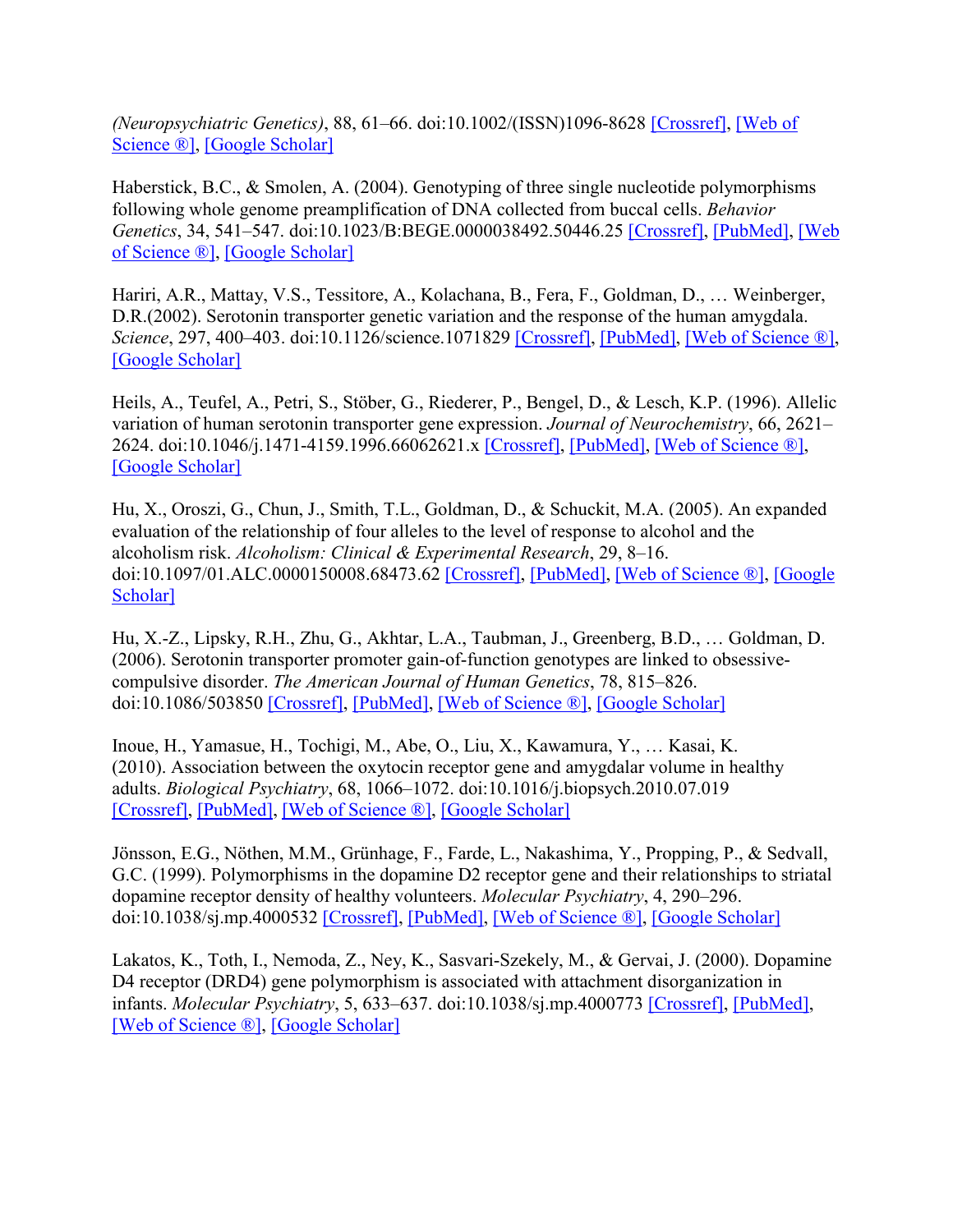Leerkes, E.M. (2010). Predictors of maternal sensitivity to infant distress. *Parenting: Science and Practice*, 10, 219–239. doi:10.1080/15295190903290840 [\[Taylor & Francis Online\],](https://www.tandfonline.com/doi/10.1080/15295190903290840) [\[Web](https://www.tandfonline.com/servlet/linkout?suffix=CIT0030&dbid=128&doi=10.1080%2F14616734.2016.1253759&key=000280637200003)  [of Science ®\]](https://www.tandfonline.com/servlet/linkout?suffix=CIT0030&dbid=128&doi=10.1080%2F14616734.2016.1253759&key=000280637200003), [\[Google Scholar\]](http://scholar.google.com/scholar_lookup?hl=en&publication_year=2010&pages=219-239&author=E.M.+Leerkes&title=Predictors+of+maternal+sensitivity+to+infant+distress&)

Leerkes, E.M. (2011). Maternal sensitivity during distressing tasks: A unique predictor of attachment security. *Infant Behavior & Development*, 34, 443–446. doi:10.1016/j.infbeh.2011.04.006 [\[Crossref\],](https://www.tandfonline.com/servlet/linkout?suffix=CIT0031&dbid=16&doi=10.1080%2F14616734.2016.1253759&key=10.1016%2Fj.infbeh.2011.04.006) [\[PubMed\],](https://www.tandfonline.com/servlet/linkout?suffix=CIT0031&dbid=8&doi=10.1080%2F14616734.2016.1253759&key=21616538) [\[Web of Science ®\]](https://www.tandfonline.com/servlet/linkout?suffix=CIT0031&dbid=128&doi=10.1080%2F14616734.2016.1253759&key=000293484200007), [\[Google Scholar\]](http://scholar.google.com/scholar_lookup?hl=en&publication_year=2011&pages=443-446&author=E.M.+Leerkes&title=Maternal+sensitivity+during+distressing+tasks%3A+A+unique+predictor+of+attachment+security&)

Lerman, C., Caporaso, N., Main, D., Audrain, J., Boyd, N.R., Bowman, E.D., & Shields, P.G. (1998). Depression and self-medication with nicotine: The modifying influence of the dopamine D4 receptor gene. *Health Psychology*, 17, 56–62. doi:10.1037/0278-6133.17.1.56 [\[Crossref\],](https://www.tandfonline.com/servlet/linkout?suffix=CIT0032&dbid=16&doi=10.1080%2F14616734.2016.1253759&key=10.1037%2F0278-6133.17.1.56) [\[PubMed\],](https://www.tandfonline.com/servlet/linkout?suffix=CIT0032&dbid=8&doi=10.1080%2F14616734.2016.1253759&key=9459071) [\[Web of Science ®\]](https://www.tandfonline.com/servlet/linkout?suffix=CIT0032&dbid=128&doi=10.1080%2F14616734.2016.1253759&key=000071524100008), [\[Google Scholar\]](http://scholar.google.com/scholar_lookup?hl=en&publication_year=1998&pages=56-62&author=C.+Lerman&author=N.+Caporaso&author=D.+Main&author=J.+Audrain&author=N.R.+Boyd&author=E.D.+Bowman&author=P.G.+Shields&title=Depression+and+self-medication+with+nicotine%3A+The+modifying+influence+of+the+dopamine+D4+receptor+gene&)

Lesch, K., Bengel, D., Heils, A., Sabol, S.Z., Greenberg, B.D., Petri, S., … Murphy, D.L. (1996). Association of anxiety-related traits with a polymorphism in the serotonin transporter gene regulatory region. *Science*, 274, 1527–1531. doi:10.1126/science.274.5292.1527 [\[Crossref\],](https://www.tandfonline.com/servlet/linkout?suffix=CIT0033&dbid=16&doi=10.1080%2F14616734.2016.1253759&key=10.1126%2Fscience.274.5292.1527) [\[PubMed\],](https://www.tandfonline.com/servlet/linkout?suffix=CIT0033&dbid=8&doi=10.1080%2F14616734.2016.1253759&key=8929413) [\[Web of Science ®\]](https://www.tandfonline.com/servlet/linkout?suffix=CIT0033&dbid=128&doi=10.1080%2F14616734.2016.1253759&key=A1996VV77500048), [\[Google Scholar\]](http://scholar.google.com/scholar_lookup?hl=en&publication_year=1996&pages=1527-1531&author=K.+Lesch&author=D.+Bengel&author=A.+Heils&author=S.Z.+Sabol&author=B.D.+Greenberg&author=S.+Petri&author=D.L.+Murphy&title=Association+of+anxiety-related+traits+with+a+polymorphism+in+the+serotonin+transporter+gene+regulatory+region&)

Livak, K.J. (1999). Allelic discrimination using fluorogenic probes and the 5′ nuclease assay. *Genetic Analysis: Biomolecular Engineering*, 14, 143–149. doi:10.1016/S1050-3862(98)00019-9 [\[Crossref\],](https://www.tandfonline.com/servlet/linkout?suffix=CIT0034&dbid=16&doi=10.1080%2F14616734.2016.1253759&key=10.1016%2FS1050-3862%2898%2900019-9) [\[PubMed\],](https://www.tandfonline.com/servlet/linkout?suffix=CIT0034&dbid=8&doi=10.1080%2F14616734.2016.1253759&key=10084106) [\[Google Scholar\]](http://scholar.google.com/scholar_lookup?hl=en&publication_year=1999&pages=143-149&author=K.J.+Livak&title=Allelic+discrimination+using+fluorogenic+probes+and+the+5%E2%80%B2+nuclease+assay&)

Luijk, M.P.C.M., Roisman, G.I., Haltigan, J.D., Tiemeier, H., Booth-LaForce, C., van IJzendoorn, M.H., … Bakermans-Kranenburg, M.J. (2011). Dopaminergic, serotonergic, and oxytonergic candidate genes associated with infant attachment security and disorganization? In search of main and interaction effects. *Journal of Child Psychology and Psychiatry*, 52, 1295– 1307. doi:10.1111/j.1469-7610.2011.02440.x [\[Crossref\],](https://www.tandfonline.com/servlet/linkout?suffix=CIT0035&dbid=16&doi=10.1080%2F14616734.2016.1253759&key=10.1111%2Fj.1469-7610.2011.02440.x) [\[PubMed\],](https://www.tandfonline.com/servlet/linkout?suffix=CIT0035&dbid=8&doi=10.1080%2F14616734.2016.1253759&key=21749372) [\[Web of Science ®\]](https://www.tandfonline.com/servlet/linkout?suffix=CIT0035&dbid=128&doi=10.1080%2F14616734.2016.1253759&key=000296422100011), [\[Google Scholar\]](http://scholar.google.com/scholar_lookup?hl=en&publication_year=2011&pages=1295-1307&author=M.P.C.M.+Luijk&author=G.I.+Roisman&author=J.D.+Haltigan&author=H.+Tiemeier&author=C.+Booth-LaForce&author=M.H.+van+IJzendoorn&author=M.J.+Bakermans-Kranenburg&title=Dopaminergic%2C+serotonergic%2C+and+oxytonergic+candidate+genes+associated+with+infant+attachment+security+and+disorganization%3F+In+search+of+main+and+interaction+effects&)

Madigan, S., Atkinson, L., Laurin, K., & Benoit, D. (2013). Attachment and internalizing behavior in early childhood: A meta-analysis. *Developmental Psychology*, 49, 672–689. doi:10.1037/a0028793 [\[Crossref\],](https://www.tandfonline.com/servlet/linkout?suffix=CIT0036&dbid=16&doi=10.1080%2F14616734.2016.1253759&key=10.1037%2Fa0028793) [\[PubMed\],](https://www.tandfonline.com/servlet/linkout?suffix=CIT0036&dbid=8&doi=10.1080%2F14616734.2016.1253759&key=22686171) [\[Web of Science ®\]](https://www.tandfonline.com/servlet/linkout?suffix=CIT0036&dbid=128&doi=10.1080%2F14616734.2016.1253759&key=000316840100006), [\[Google Scholar\]](http://scholar.google.com/scholar_lookup?hl=en&publication_year=2013&pages=672-689&author=S.+Madigan&author=L.+Atkinson&author=K.+Laurin&author=D.+Benoit&title=Attachment+and+internalizing+behavior+in+early+childhood%3A+A+meta-analysis&)

Madigan, S., Bakermans-Kranenburg, M.J., van IJzendoorn, M.H., Moran, G., Pederson, D.R., & Benoit, D. (2006). Unresolved states of mind, anomalous parental behavior, and disorganized attachment: A review and meta-analysis of a transmission gap. *Attachment & Human Development*, 8, 89–111. doi:10.1080/14616730600774458 [\[Taylor & Francis Online\],](https://www.tandfonline.com/doi/10.1080/14616730600774458) [\[Web of](https://www.tandfonline.com/servlet/linkout?suffix=CIT0037&dbid=128&doi=10.1080%2F14616734.2016.1253759&key=000239239400001)  Science <sup>®</sup>], [\[Google Scholar\]](http://scholar.google.com/scholar_lookup?hl=en&publication_year=2006&pages=89-111&author=S.+Madigan&author=M.J.+Bakermans-Kranenburg&author=M.H.+van+IJzendoorn&author=G.+Moran&author=D.R.+Pederson&author=D.+Benoit&title=Unresolved+states+of+mind%2C+anomalous+parental+behavior%2C+and+disorganized+attachment%3A+A+review+and+meta-analysis+of+a+transmission+gap&)

Main, M., & Solomon, J. (1990). Procedures for identifying infants as disorganized-disoriented during the Ainsworth strange situation. In M. Greenberg, D. Cicchetti, & E. M. Cummings (Eds.), *Attachment in the preschool years: Theory, research and intervention* (pp. 121–160). Chicago: University of Chicago Press. [\[Google Scholar\]](http://scholar.google.com/scholar_lookup?hl=en&publication_year=1990&pages=121-160&author=M.+Main&author=J.+Solomon&title=Procedures+for+identifying+infants+as+disorganized-disoriented+during+the+Ainsworth+strange+situation)

Mattay, V.S., Goldberg, T.E., Fera, F., Hariri, A.R., Tessitore, A., Egan, M.F., … Weinberger, D.R. (2003). Catechol O-methyltransferase val158-met genotype and individual variation in the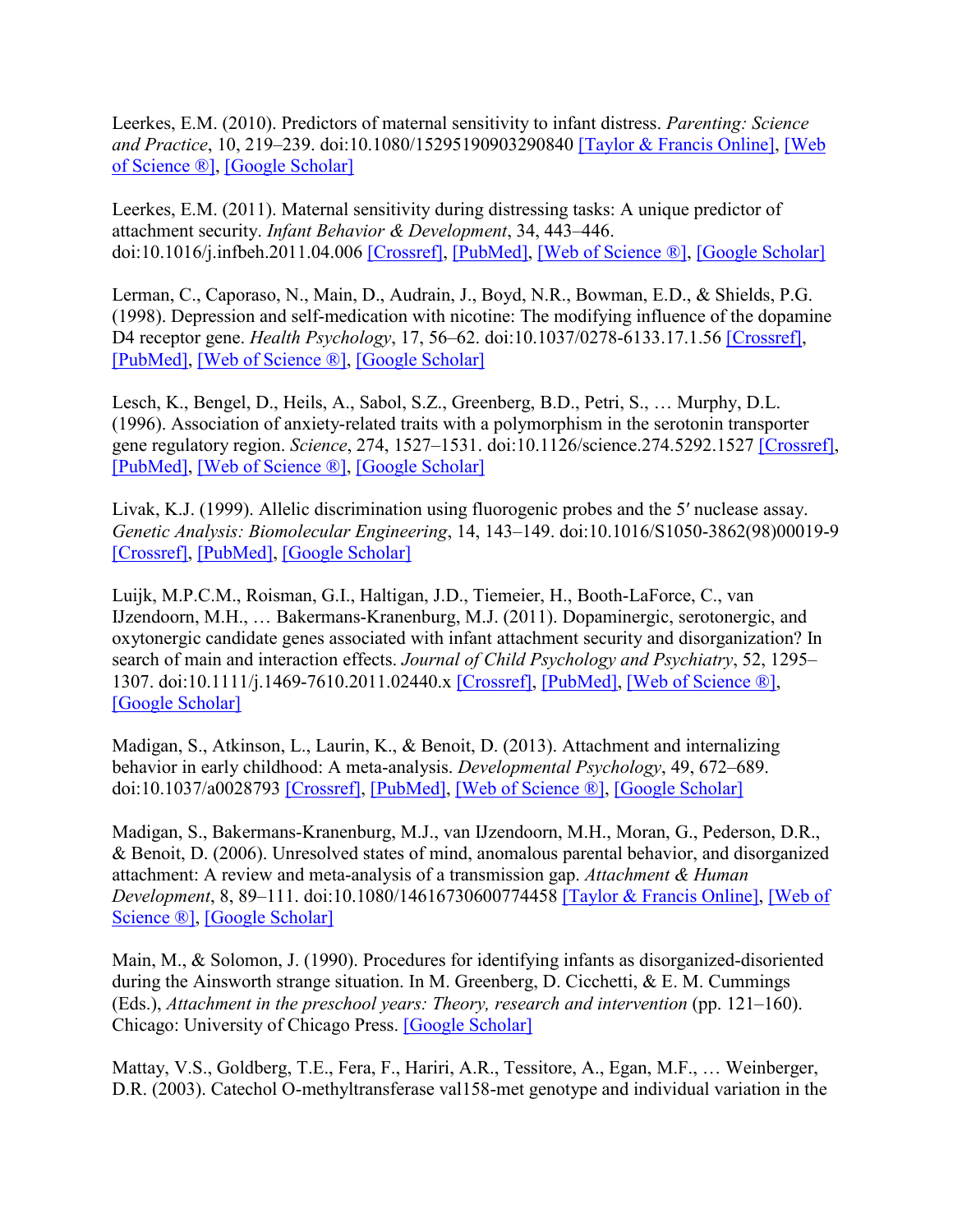brain response to amphetamine. *Proceedings of the National Academy of Sciences*, 100, 6186– 6191. doi:10.1073/pnas.0931309100 [\[Crossref\],](https://www.tandfonline.com/servlet/linkout?suffix=CIT0039&dbid=16&doi=10.1080%2F14616734.2016.1253759&key=10.1073%2Fpnas.0931309100) [\[PubMed\],](https://www.tandfonline.com/servlet/linkout?suffix=CIT0039&dbid=8&doi=10.1080%2F14616734.2016.1253759&key=12716966) [\[Web of Science ®\]](https://www.tandfonline.com/servlet/linkout?suffix=CIT0039&dbid=128&doi=10.1080%2F14616734.2016.1253759&key=000182939400110), [\[Google](http://scholar.google.com/scholar_lookup?hl=en&publication_year=2003&pages=6186-6191&author=V.S.+Mattay&author=T.E.+Goldberg&author=F.+Fera&author=A.R.+Hariri&author=A.+Tessitore&author=M.F.+Egan&author=D.R.+Weinberger&title=Catechol+O-methyltransferase+val158-met+genotype+and+individual+variation+in+the+brain+response+to+amphetamine&)  [Scholar\]](http://scholar.google.com/scholar_lookup?hl=en&publication_year=2003&pages=6186-6191&author=V.S.+Mattay&author=T.E.+Goldberg&author=F.+Fera&author=A.R.+Hariri&author=A.+Tessitore&author=M.F.+Egan&author=D.R.+Weinberger&title=Catechol+O-methyltransferase+val158-met+genotype+and+individual+variation+in+the+brain+response+to+amphetamine&)

McElwain, N.L., & Booth-LaForce, C. (2006). Maternal sensitivity to infant distress and nondistress as predictors of infant-mother attachment security. *Journal of Family Psychology*, 20, 247–255. doi:10.1037/0893-3200.20.2.247 [\[Crossref\],](https://www.tandfonline.com/servlet/linkout?suffix=CIT0040&dbid=16&doi=10.1080%2F14616734.2016.1253759&key=10.1037%2F0893-3200.20.2.247) [\[PubMed\],](https://www.tandfonline.com/servlet/linkout?suffix=CIT0040&dbid=8&doi=10.1080%2F14616734.2016.1253759&key=16756400) [\[Web of Science ®\]](https://www.tandfonline.com/servlet/linkout?suffix=CIT0040&dbid=128&doi=10.1080%2F14616734.2016.1253759&key=000238333900008), [\[Google Scholar\]](http://scholar.google.com/scholar_lookup?hl=en&publication_year=2006&pages=247-255&author=N.L.+McElwain&author=C.+Booth-LaForce&title=Maternal+sensitivity+to+infant+distress+and+nondistress+as+predictors+of+infant-mother+attachment+security&)

Noble, E.P., Blum, K., Ritchie, T., Montgomery, A., & Sheridan, P.J. (1991). Allelic association of the dopamine receptor gene with receptor-binding characteristics in alcoholism. *Archives of General Psychiatry*, 48, 648–654. doi:10.1001/archpsyc.1991.01810310066012 [\[Crossref\],](https://www.tandfonline.com/servlet/linkout?suffix=CIT0041&dbid=16&doi=10.1080%2F14616734.2016.1253759&key=10.1001%2Farchpsyc.1991.01810310066012) [\[PubMed\],](https://www.tandfonline.com/servlet/linkout?suffix=CIT0041&dbid=8&doi=10.1080%2F14616734.2016.1253759&key=2069496) [\[Web of Science ®\]](https://www.tandfonline.com/servlet/linkout?suffix=CIT0041&dbid=128&doi=10.1080%2F14616734.2016.1253759&key=A1991FW28300009), [\[Google Scholar\]](http://scholar.google.com/scholar_lookup?hl=en&publication_year=1991&pages=648-654&author=E.P.+Noble&author=K.+Blum&author=T.+Ritchie&author=A.+Montgomery&author=P.J.+Sheridan&title=Allelic+association+of+the+dopamine+receptor+gene+with+receptor-binding+characteristics+in+alcoholism&)

Pappa, I., Szekely, E., Mileva-Seitz, V.R., Luijk, M.P., Bakermans-Kranenburg, M.J., van IJzendoorn, M.H., & Tiemeier, H. (2015). Beyond the usual suspects: A multidimensional genetic exploration of infant attachment disorganization and security. *Attachment & Human Development*, 17, 288–301. doi:10.1080/14616734.2015.1037316 [\[Taylor & Francis](https://www.tandfonline.com/doi/10.1080/14616734.2015.1037316)  [Online\],](https://www.tandfonline.com/doi/10.1080/14616734.2015.1037316) [\[Web of Science ®\]](https://www.tandfonline.com/servlet/linkout?suffix=CIT0042&dbid=128&doi=10.1080%2F14616734.2016.1253759&key=000354791200004), [\[Google Scholar\]](http://scholar.google.com/scholar_lookup?hl=en&publication_year=2015&pages=288-301&author=I.+Pappa&author=E.+Szekely&author=V.R.+Mileva-Seitz&author=M.P.+Luijk&author=M.J.+Bakermans-Kranenburg&author=M.H.+van+IJzendoorn&author=H.+Tiemeier&title=Beyond+the+usual+suspects%3A+A+multidimensional+genetic+exploration+of+infant+attachment+disorganization+and+security&)

Raby, K.L., Cicchetti, D., Carlson, E.A., Cutuli, J.J., Englund, M.M., & Egeland, B. (2012). Genetic and caregiving-based contributions to infant attachment: Unique associations with distress reactivity and attachment security. *Psychological Science*, 23, 1016–1023. doi:10.1177/0956797612438265 [\[Crossref\],](https://www.tandfonline.com/servlet/linkout?suffix=CIT0043&dbid=16&doi=10.1080%2F14616734.2016.1253759&key=10.1177%2F0956797612438265) [\[PubMed\],](https://www.tandfonline.com/servlet/linkout?suffix=CIT0043&dbid=8&doi=10.1080%2F14616734.2016.1253759&key=22829464) [\[Web of Science ®\]](https://www.tandfonline.com/servlet/linkout?suffix=CIT0043&dbid=128&doi=10.1080%2F14616734.2016.1253759&key=000314467600010), [\[Google Scholar\]](http://scholar.google.com/scholar_lookup?hl=en&publication_year=2012&pages=1016-1023&author=K.L.+Raby&author=D.+Cicchetti&author=E.A.+Carlson&author=J.J.+Cutuli&author=M.M.+Englund&author=B.+Egeland&title=Genetic+and+caregiving-based+contributions+to+infant+attachment%3A+Unique+associations+with+distress+reactivity+and+attachment+security&)

Richters, J.E., Waters, E., & Vaughn, B.E. (1988). Empirical classification of infant-mother relationships from interactive behavior and crying during reunion. *Child Development*, 59, 512– 522. doi:10.2307/1130329 [\[Crossref\],](https://www.tandfonline.com/servlet/linkout?suffix=CIT0044&dbid=16&doi=10.1080%2F14616734.2016.1253759&key=10.2307%2F1130329) [\[PubMed\],](https://www.tandfonline.com/servlet/linkout?suffix=CIT0044&dbid=8&doi=10.1080%2F14616734.2016.1253759&key=3359869) [\[Web of Science ®\]](https://www.tandfonline.com/servlet/linkout?suffix=CIT0044&dbid=128&doi=10.1080%2F14616734.2016.1253759&key=A1988M556500019), [\[Google Scholar\]](http://scholar.google.com/scholar_lookup?hl=en&publication_year=1988&pages=512-522&author=J.E.+Richters&author=E.+Waters&author=B.E.+Vaughn&title=Empirical+classification+of+infant-mother+relationships+from+interactive+behavior+and+crying+during+reunion&)

Robbins, T.W., & Everitt, B.J. (1999). Motivation and reward. In M. J. Zigmond, F. E. Bloom, S. C.Landys, J. L. Roberts, & L. R. Squire (Eds.), *Fundamental neuroscience* (pp. 1246–1260). San Diego, CA: Academic Press. [\[Google Scholar\]](http://scholar.google.com/scholar_lookup?hl=en&publication_year=1999&pages=1246-1260&author=T.W.+Robbins&author=B.J.+Everitt&title=Motivation+and+reward)

Roisman, G.I., Booth-Laforce, C., Belsky, J., Burt, K.B., & Groh, A.M. (2013). Moleculargenetic correlates of infant attachment: A cautionary tale. *Attachment & Human Development*, 15, 384–406. doi:10.1080/14616734.2013.768790 [\[Taylor & Francis Online\],](https://www.tandfonline.com/doi/10.1080/14616734.2013.768790) [\[Web of Science](https://www.tandfonline.com/servlet/linkout?suffix=CIT0046&dbid=128&doi=10.1080%2F14616734.2016.1253759&key=000321730800003)  [®\]](https://www.tandfonline.com/servlet/linkout?suffix=CIT0046&dbid=128&doi=10.1080%2F14616734.2016.1253759&key=000321730800003), [\[Google Scholar\]](http://scholar.google.com/scholar_lookup?hl=en&publication_year=2013&pages=384-406&author=G.I.+Roisman&author=C.+Booth-Laforce&author=J.+Belsky&author=K.B.+Burt&author=A.M.+Groh&title=Molecular-genetic+correlates+of+infant+attachment%3A+A+cautionary+tale&)

Sebat, J., Lakshmi, B., Malhotra, D., Troge, J., Lese-Martin, C., Walsh, T. … Wigler, M. (2007). Strong association of de novo copy number mutations with Autism. *Science*, 316(5823), 445– 449. doi:10.1126/science.1138659 [\[Crossref\],](https://www.tandfonline.com/servlet/linkout?suffix=CIT0047&dbid=16&doi=10.1080%2F14616734.2016.1253759&key=10.1126%2Fscience.1138659) [\[PubMed\],](https://www.tandfonline.com/servlet/linkout?suffix=CIT0047&dbid=8&doi=10.1080%2F14616734.2016.1253759&key=17363630) [\[Web of Science ®\]](https://www.tandfonline.com/servlet/linkout?suffix=CIT0047&dbid=128&doi=10.1080%2F14616734.2016.1253759&key=000245813400056), [\[Google Scholar\]](http://scholar.google.com/scholar_lookup?hl=en&publication_year=2007&pages=445-449&issue=5823&author=J.+Sebat&author=B.+Lakshmi&author=D.+Malhotra&author=J.+Troge&author=C.+Lese-Martin&author=T.+Walsh&author=M.+Wigler&title=Strong+association+of+de+novo+copy+number+mutations+with+Autism&)

Smearman, E.L., Winiarski, D.A., Brennan, P.A., Najman, J., & Johnson, K.C. (2015). Social stress and the oxytocin receptor gene interact to predict antisocial behavior in an at-risk cohort. *Development and Psychopathology*, 27, 309–318. doi:10.1017/S0954579414000649 [\[Crossref\],](https://www.tandfonline.com/servlet/linkout?suffix=CIT0048&dbid=16&doi=10.1080%2F14616734.2016.1253759&key=10.1017%2FS0954579414000649) [\[PubMed\],](https://www.tandfonline.com/servlet/linkout?suffix=CIT0048&dbid=8&doi=10.1080%2F14616734.2016.1253759&key=25003328) [\[Web of Science ®\]](https://www.tandfonline.com/servlet/linkout?suffix=CIT0048&dbid=128&doi=10.1080%2F14616734.2016.1253759&key=000354106300022), [\[Google Scholar\]](http://scholar.google.com/scholar_lookup?hl=en&publication_year=2015&pages=309-318&author=E.L.+Smearman&author=D.A.+Winiarski&author=P.A.+Brennan&author=J.+Najman&author=K.C.+Johnson&title=Social+stress+and+the+oxytocin+receptor+gene+interact+to+predict+antisocial+behavior+in+an+at-risk+cohort&)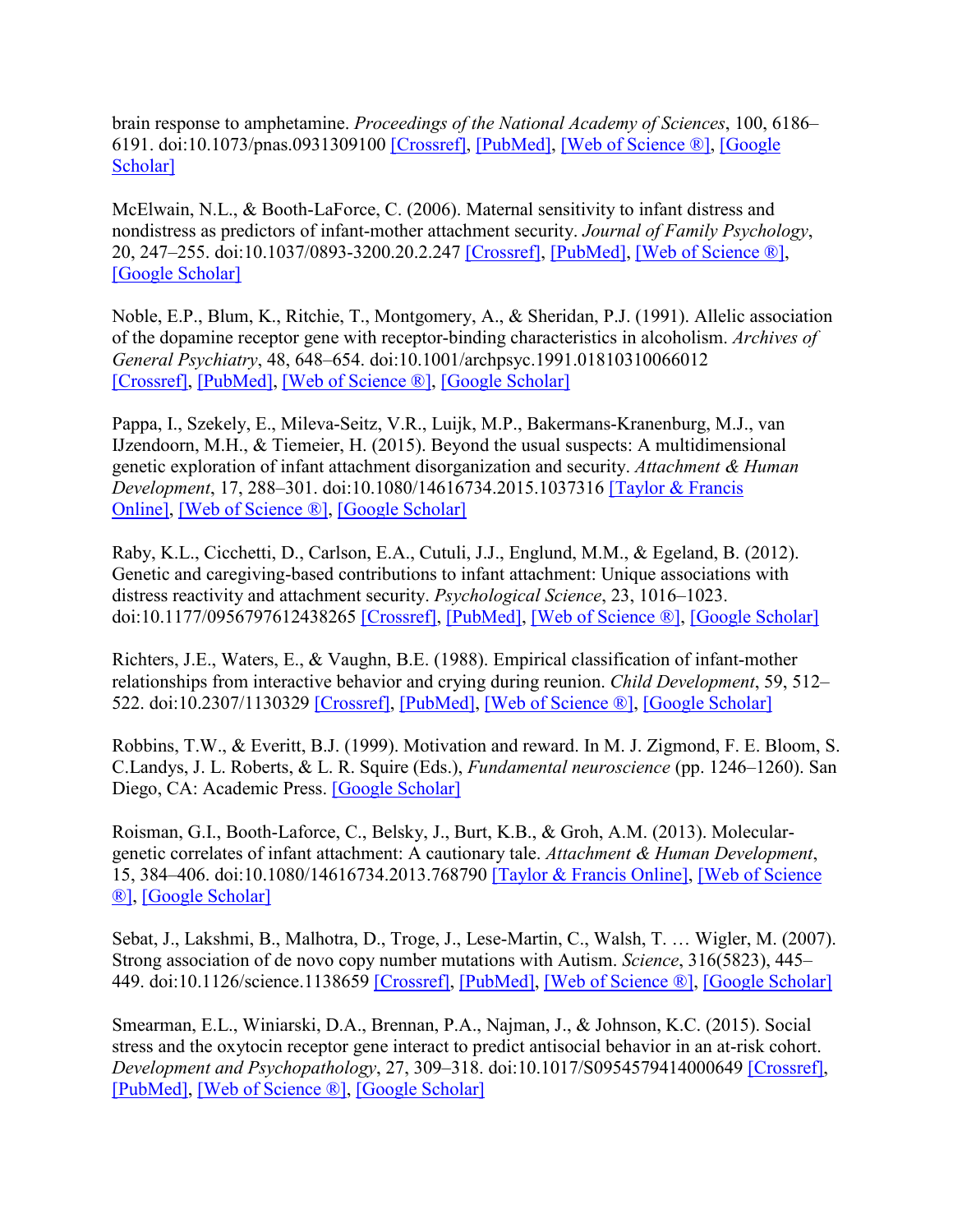Smolka, M.N., Schumann, G., Wrase, J., Grüsser, S.M., Flor, H., Mann, K., … Heinz, A. (2005). Catechol-O-methyltransferase val<sup>158</sup>met genotype affects processing of emotional stimuli in the amygdala and prefrontal cortex. *The Journal of Neuroscience*, 25(4), 836–842. doi:10.1523/JNEUROSCI.1792-04.2005 [\[Crossref\],](https://www.tandfonline.com/servlet/linkout?suffix=CIT0049&dbid=16&doi=10.1080%2F14616734.2016.1253759&key=10.1523%2FJNEUROSCI.1792-04.2005) [\[PubMed\],](https://www.tandfonline.com/servlet/linkout?suffix=CIT0049&dbid=8&doi=10.1080%2F14616734.2016.1253759&key=15673663) [[Web of Science ®\]](https://www.tandfonline.com/servlet/linkout?suffix=CIT0049&dbid=128&doi=10.1080%2F14616734.2016.1253759&key=000226577000008), [\[Google](http://scholar.google.com/scholar_lookup?hl=en&publication_year=2005&pages=836-842&issue=4&author=M.N.+Smolka&author=G.+Schumann&author=J.+Wrase&author=S.M.+Gr%C3%BCsser&author=H.+Flor&author=K.+Mann&author=A.+Heinz&title=Catechol-O-methyltransferase+val1%E2%81%B5%E2%81%B8met+genotype+affects+processing+of+emotional+stimuli+in+the+amygdala+and+prefrontal+cortex&)  [Scholar\]](http://scholar.google.com/scholar_lookup?hl=en&publication_year=2005&pages=836-842&issue=4&author=M.N.+Smolka&author=G.+Schumann&author=J.+Wrase&author=S.M.+Gr%C3%BCsser&author=H.+Flor&author=K.+Mann&author=A.+Heinz&title=Catechol-O-methyltransferase+val1%E2%81%B5%E2%81%B8met+genotype+affects+processing+of+emotional+stimuli+in+the+amygdala+and+prefrontal+cortex&)

Spangler, G., Johann, M., Ronai, Z., & Zimmermann, P. (2009). Genetic and environmental influence on attachment disorganization. *Journal of Child Psychology and Psychiatry*, 50, 952– 961. doi:10.1111/j.1469-7610.2008.02054.x [\[Crossref\],](https://www.tandfonline.com/servlet/linkout?suffix=CIT0050&dbid=16&doi=10.1080%2F14616734.2016.1253759&key=10.1111%2Fj.1469-7610.2008.02054.x) [\[PubMed\],](https://www.tandfonline.com/servlet/linkout?suffix=CIT0050&dbid=8&doi=10.1080%2F14616734.2016.1253759&key=19673052) [\[Web of Science ®\]](https://www.tandfonline.com/servlet/linkout?suffix=CIT0050&dbid=128&doi=10.1080%2F14616734.2016.1253759&key=000268057200009), [\[Google](http://scholar.google.com/scholar_lookup?hl=en&publication_year=2009&pages=952-961&author=G.+Spangler&author=M.+Johann&author=Z.+Ronai&author=P.+Zimmermann&title=Genetic+and+environmental+influence+on+attachment+disorganization&)  [Scholar\]](http://scholar.google.com/scholar_lookup?hl=en&publication_year=2009&pages=952-961&author=G.+Spangler&author=M.+Johann&author=Z.+Ronai&author=P.+Zimmermann&title=Genetic+and+environmental+influence+on+attachment+disorganization&)

Sturge-Apple, M.L., Cicchetti, D., Davies, P.T., & Suor, J.H. (2012). Differential susceptibility in spillover between interparental conflict and maternal parenting practices: Evidence for OXTR and 5-HTT genes. *Journal of Family Psychology*, 26, 431–442. doi:10.1037/a0028302 [\[Crossref\],](https://www.tandfonline.com/servlet/linkout?suffix=CIT0051&dbid=16&doi=10.1080%2F14616734.2016.1253759&key=10.1037%2Fa0028302) [\[PubMed\],](https://www.tandfonline.com/servlet/linkout?suffix=CIT0051&dbid=8&doi=10.1080%2F14616734.2016.1253759&key=22563705) [\[Web of Science ®\]](https://www.tandfonline.com/servlet/linkout?suffix=CIT0051&dbid=128&doi=10.1080%2F14616734.2016.1253759&key=000304785300015), [\[Google Scholar\]](http://scholar.google.com/scholar_lookup?hl=en&publication_year=2012&pages=431-442&author=M.L.+Sturge-Apple&author=D.+Cicchetti&author=P.T.+Davies&author=J.H.+Suor&title=Differential+susceptibility+in+spillover+between+interparental+conflict+and+maternal+parenting+practices%3A+Evidence+for+OXTR+and+5-HTT+genes&)

Tost, H., Kolachana, B., Hakimi, S., Lemaitre, H., Verchinski, B.A., Mattay, V.S. … Meyer-Lindenberg, A.(2010). A common allele in the oxytocin receptor gene (OXTR) impacts prosocial temperament and human hypothalamic-limbic structure and function. *PNAS Proceedings of the National Academy of Sciences of the United States of America*, 107, 13936–13941. doi:10.1073/pnas.1003296107 [\[Crossref\],](https://www.tandfonline.com/servlet/linkout?suffix=CIT0052&dbid=16&doi=10.1080%2F14616734.2016.1253759&key=10.1073%2Fpnas.1003296107) [\[PubMed\],](https://www.tandfonline.com/servlet/linkout?suffix=CIT0052&dbid=8&doi=10.1080%2F14616734.2016.1253759&key=20647384) [\[Web of Science ®\]](https://www.tandfonline.com/servlet/linkout?suffix=CIT0052&dbid=128&doi=10.1080%2F14616734.2016.1253759&key=000280605900069), [\[Google Scholar\]](http://scholar.google.com/scholar_lookup?hl=en&publication_year=2010&pages=13936-13941&author=H.+Tost&author=B.+Kolachana&author=S.+Hakimi&author=H.+Lemaitre&author=B.A.+Verchinski&author=V.S.+Mattay&author=A.+Meyer-Lindenberg&title=A+common+allele+in+the+oxytocin+receptor+gene+%28OXTR%29+impacts+prosocial+temperament+and+human+hypothalamic-limbic+structure+and+function&)

van IJzendoorn, M.H., & Bakermans-Kranenburg, M.J. (2006). DRD4 7-repeat polymorphism moderates the association between maternal unresolved loss or trauma and infant disorganization. *Attachment & Human Development*, 8, 291–307. doi:10.1080/14616730601048159 [\[Taylor & Francis Online\],](https://www.tandfonline.com/doi/10.1080/14616730601048159) [\[Web of Science ®\]](https://www.tandfonline.com/servlet/linkout?suffix=CIT0053&dbid=128&doi=10.1080%2F14616734.2016.1253759&key=000243880800001), [\[Google](http://scholar.google.com/scholar_lookup?hl=en&publication_year=2006&pages=291-307&author=M.H.+van+IJzendoorn&author=M.J.+Bakermans-Kranenburg&title=DRD4+7-repeat+polymorphism+moderates+the+association+between+maternal+unresolved+loss+or+trauma+and+infant+disorganization&)  [Scholar\]](http://scholar.google.com/scholar_lookup?hl=en&publication_year=2006&pages=291-307&author=M.H.+van+IJzendoorn&author=M.J.+Bakermans-Kranenburg&title=DRD4+7-repeat+polymorphism+moderates+the+association+between+maternal+unresolved+loss+or+trauma+and+infant+disorganization&)

Van IJzendoorn, M.H., & Kroonenberg, P.M. (1990). Cross-cultural consistency of coding the strange situation. *Infant Behavior and Development*, 13, 469–485. doi:10.1016/0163- 6383(90)90017-3 [\[Crossref\],](https://www.tandfonline.com/servlet/linkout?suffix=CIT0054&dbid=16&doi=10.1080%2F14616734.2016.1253759&key=10.1016%2F0163-6383%2890%2990017-3) [\[Web of Science ®\]](https://www.tandfonline.com/servlet/linkout?suffix=CIT0054&dbid=128&doi=10.1080%2F14616734.2016.1253759&key=A1990FX02400005), [\[Google Scholar\]](http://scholar.google.com/scholar_lookup?hl=en&publication_year=1990&pages=469-485&author=M.H.+Van+IJzendoorn&author=P.M.+Kroonenberg&title=Cross-cultural+consistency+of+coding+the+strange+situation&)

Van Tol, H.H., Wu, C.M., Guan, H.C., Ohara, K., Bunzow, J.R., Civelli, O., … Jovanovic, V. (1992). Multiple dopamine D4 receptor variants in the human population. *Nature*, 358, 149–152. doi:10.1038/358149a0 [\[Crossref\],](https://www.tandfonline.com/servlet/linkout?suffix=CIT0055&dbid=16&doi=10.1080%2F14616734.2016.1253759&key=10.1038%2F358149a0) [\[PubMed\],](https://www.tandfonline.com/servlet/linkout?suffix=CIT0055&dbid=8&doi=10.1080%2F14616734.2016.1253759&key=1319557) [\[Web of Science ®\]](https://www.tandfonline.com/servlet/linkout?suffix=CIT0055&dbid=128&doi=10.1080%2F14616734.2016.1253759&key=A1992JC58300051), [\[Google Scholar\]](http://scholar.google.com/scholar_lookup?hl=en&publication_year=1992&pages=149-152&author=H.H.+Van+Tol&author=C.M.+Wu&author=H.C.+Guan&author=K.+Ohara&author=J.R.+Bunzow&author=O.+Civelli&author=V.+Jovanovic&title=Multiple+dopamine+D4+receptor+variants+in+the+human+population&)

Verhage, M.L., Schuengel, C., Madigan, S., Fearon, R.M.P., Oosterman, M., Bakermans-Kranenburg, M.J., & van IJzendoorn, M.H. (2015, August). An individual participant data metaanalysis on intergenerational transmission of attachment. In C. Schuengel (chair), *Collaborators meeting of the collaboration on attachment transmission synthesis* Pre-conference of the International Attachment Conference. New York, NY. [\[Google Scholar\]](http://scholar.google.com/scholar_lookup?hl=en&publication_year=2015&author=M.L.+Verhage&author=C.+Schuengel&author=S.+Madigan&author=R.M.P.+Fearon&author=M.+Oosterman&author=M.J.+Bakermans-Kranenburg&author=M.H.+van+IJzendoorn&title=An+individual+participant+data+meta-analysis+on+intergenerational+transmission+of+attachment)

Verhage, M.L., Schuengel, C., Madigan, S., Fearon, R.M.P., Oosterman, M., Cassibba, R., … van IJzendoorn, M.H. (2016). Narrowing the transmission gap: A synthesis of three decades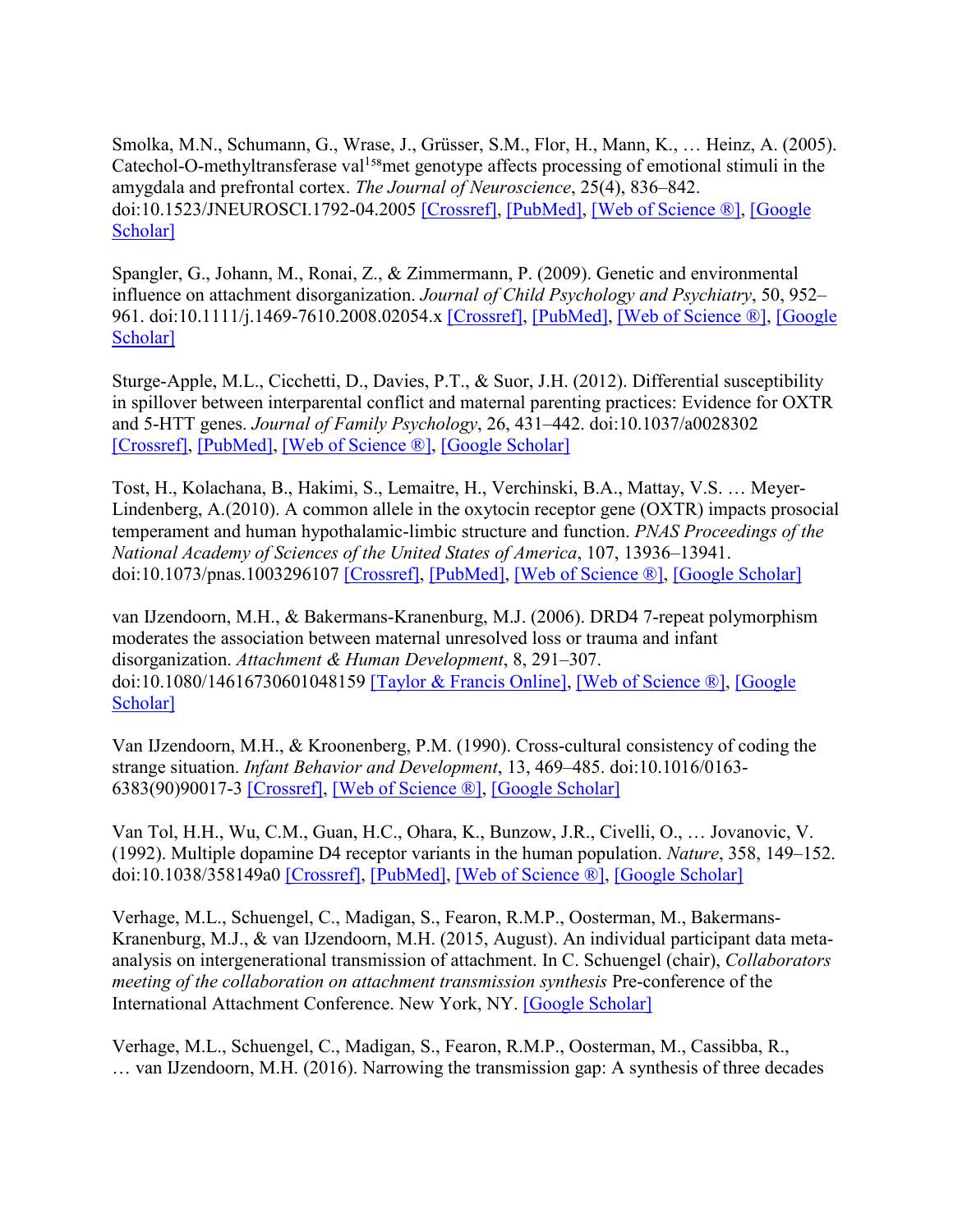of research on intergenerational transmission of attachment. *Psychological Bulletin*, 142, 337– 366. doi:10.1037/bul0000038 [\[Crossref\],](https://www.tandfonline.com/servlet/linkout?suffix=CIT0057&dbid=16&doi=10.1080%2F14616734.2016.1253759&key=10.1037%2Fbul0000038) [\[PubMed\],](https://www.tandfonline.com/servlet/linkout?suffix=CIT0057&dbid=8&doi=10.1080%2F14616734.2016.1253759&key=26653864) [\[Web of Science ®\]](https://www.tandfonline.com/servlet/linkout?suffix=CIT0057&dbid=128&doi=10.1080%2F14616734.2016.1253759&key=000374242000001), [\[Google Scholar\]](http://scholar.google.com/scholar_lookup?hl=en&publication_year=2016&pages=337-366&author=M.L.+Verhage&author=C.+Schuengel&author=S.+Madigan&author=R.M.P.+Fearon&author=M.+Oosterman&author=R.+Cassibba&author=M.H.+van+IJzendoorn&title=Narrowing+the+transmission+gap%3A+A+synthesis+of+three+decades+of+research+on+intergenerational+transmission+of+attachment&)

Wang, F., Cox, M.J., Mills-Koonce, R., & Snyder, P. (2015). Parental behaviors and beliefs, child temperament, and attachment disorganization. *Family Relations: An Interdisciplinary Journal of Applied Family Studies*, 64, 191–204. doi:10.1111/fare.12120 [\[Crossref\],](https://www.tandfonline.com/servlet/linkout?suffix=CIT0058&dbid=16&doi=10.1080%2F14616734.2016.1253759&key=10.1111%2Ffare.12120) [\[Web of](https://www.tandfonline.com/servlet/linkout?suffix=CIT0058&dbid=128&doi=10.1080%2F14616734.2016.1253759&key=000350812100001)  [Science ®\]](https://www.tandfonline.com/servlet/linkout?suffix=CIT0058&dbid=128&doi=10.1080%2F14616734.2016.1253759&key=000350812100001), [\[Google Scholar\]](http://scholar.google.com/scholar_lookup?hl=en&publication_year=2015&pages=191-204&author=F.+Wang&author=M.J.+Cox&author=R.+Mills-Koonce&author=P.+Snyder&title=Parental+behaviors+and+beliefs%2C+child+temperament%2C+and+attachment+disorganization&)

Wang, X., Zhong, P., Gu, Z., & Yan, Z. (2003). Regulation of NMDA receptors by dopamine D signaling in prefrontal cortex. *The Journal of Neuroscience*, 23, 9852–9861. [\[PubMed\],](https://www.tandfonline.com/servlet/linkout?suffix=CIT0059&dbid=8&doi=10.1080%2F14616734.2016.1253759&key=14586014) [\[Web of](https://www.tandfonline.com/servlet/linkout?suffix=CIT0059&dbid=128&doi=10.1080%2F14616734.2016.1253759&key=000186242100019)  [Science ®\]](https://www.tandfonline.com/servlet/linkout?suffix=CIT0059&dbid=128&doi=10.1080%2F14616734.2016.1253759&key=000186242100019), [\[Google Scholar\]](http://scholar.google.com/scholar_lookup?hl=en&publication_year=2003&pages=9852-9861&author=X.+Wang&author=P.+Zhong&author=Z.+Gu&author=Z.+Yan&title=Regulation+of+NMDA+receptors+by+dopamine+D+signaling+in+prefrontal+cortex&)

Yildirim, B.O., & Derksen, J.L. (2013). Systematic review, structural analysis, and new theoretical perspectives on the role of serotonin and associated genes in the etiology of psychopathy and sociopathy. *Neuroscience & Biobehavioral Reviews*, 37, 1254–1296. doi:10.1016/j.neubiorev.2013.04.009 [\[Crossref\],](https://www.tandfonline.com/servlet/linkout?suffix=CIT0060&dbid=16&doi=10.1080%2F14616734.2016.1253759&key=10.1016%2Fj.neubiorev.2013.04.009) [\[PubMed\],](https://www.tandfonline.com/servlet/linkout?suffix=CIT0060&dbid=8&doi=10.1080%2F14616734.2016.1253759&key=23644029) [\[Web of Science ®\]](https://www.tandfonline.com/servlet/linkout?suffix=CIT0060&dbid=128&doi=10.1080%2F14616734.2016.1253759&key=000321938200005), [\[Google](http://scholar.google.com/scholar_lookup?hl=en&publication_year=2013&pages=1254-1296&author=B.O.+Yildirim&author=J.L.+Derksen&title=Systematic+review%2C+structural+analysis%2C+and+new+theoretical+perspectives+on+the+role+of+serotonin+and+associated+genes+in+the+etiology+of+psychopathy+and+sociopathy&)  [Scholar\]](http://scholar.google.com/scholar_lookup?hl=en&publication_year=2013&pages=1254-1296&author=B.O.+Yildirim&author=J.L.+Derksen&title=Systematic+review%2C+structural+analysis%2C+and+new+theoretical+perspectives+on+the+role+of+serotonin+and+associated+genes+in+the+etiology+of+psychopathy+and+sociopathy&)

# **APPENDIX**

|                    |                  |     | <b>Security</b> |                  | Disorganization  |     |         |                  |  |  |
|--------------------|------------------|-----|-----------------|------------------|------------------|-----|---------|------------------|--|--|
| Gene               | $\boldsymbol{B}$ | SE  | $\beta$         | $\boldsymbol{p}$ | $\boldsymbol{B}$ | SE  | $\beta$ | $\boldsymbol{p}$ |  |  |
| DRD <sub>2</sub>   |                  |     |                 |                  |                  |     |         |                  |  |  |
| DRD <sub>2</sub>   | .06              | .49 | .02             | .90              | $-.60$           | .40 | $-.20$  | .13              |  |  |
| Race               | .47              | .36 | .11             | .20              | $-.004$          | .29 | $-.001$ | .99              |  |  |
| DRD2 X Race        | .31              | .61 | .07             | .61              | .32              | .49 | .09     | .51              |  |  |
| DRD4               |                  |     |                 |                  |                  |     |         |                  |  |  |
| DRD4               | $-.29$           | .36 | $-.08$          | .43              | $-.10$           | .30 | $-.03$  | .74              |  |  |
| Race               | .54              | .34 | .12             | .11              | $-.18$           | .28 | $-.05$  | .54              |  |  |
| DRD4 X Race        | .35              | .56 | .06             | .63              | .23              | .45 | .05     | .61              |  |  |
| <b>COMT</b>        |                  |     |                 |                  |                  |     |         |                  |  |  |
| <b>COMT</b>        | $-.34$           | .35 | $-.11$          | .33              | .23              | .28 | .09     | .41              |  |  |
| Race               | .63              | .36 | .14             | .08              | $-.16$           | .30 | $-.04$  | .58              |  |  |
| <b>COMT X Race</b> | .21              | .52 | .04             | .69              | $-.46$           | .43 | $-.11$  | .29              |  |  |
| Di 5-HTT           |                  |     |                 |                  |                  |     |         |                  |  |  |
| Di 5-HTT           | $-.26$           | .34 | $-.08$          | .45              | $-.03$           | .28 | $-.01$  | .93              |  |  |
| Race               | .61              | .35 | .14             | .08              | $-.26$           | .29 | $-.07$  | .37              |  |  |
| Di 5-HTT X Race    | .93              | .49 | .20             | .06              | $-.45$           | .41 | $-.12$  | .27              |  |  |
| Tri 5-HTT          |                  |     |                 |                  |                  |     |         |                  |  |  |
| Tri 5-HTT          | .03              | .33 | .01             | .92              | $-.10$           | .27 | $-.04$  | .71              |  |  |
| Race               | .51              | .34 | .12             | .14              | $-.18$           | .28 | $-.05$  | .53              |  |  |
| Tri 5-HTT X Race   | .56              | .48 | .12             | .25              | .15              | .40 | .04     | .70              |  |  |
| <b>OXTR</b>        |                  |     |                 |                  |                  |     |         |                  |  |  |
| <b>OXTR</b>        | .20              | .32 | .06             | .54              | $-.18$           | .26 | $-.07$  | .49              |  |  |

**Table 1A.** Interaction effects between candidate genes and race for additive risk models for attachment security and disorganization scores, additive genetic models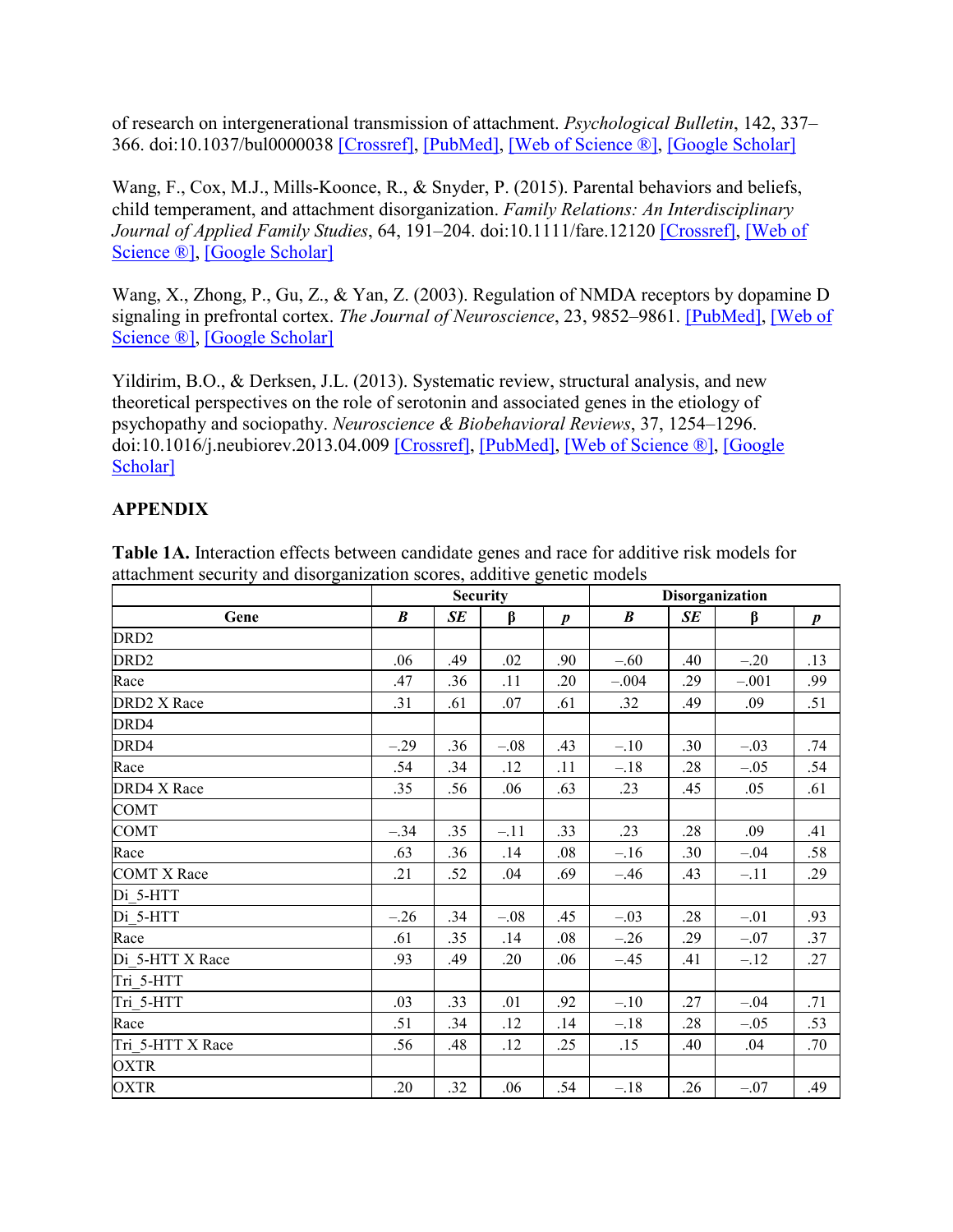|                    |               |     | <b>Security</b>    |                                    | Disorganization |     |        |     |  |  |  |
|--------------------|---------------|-----|--------------------|------------------------------------|-----------------|-----|--------|-----|--|--|--|
| Gene               | ט             | SE  |                    |                                    |                 | SE  |        |     |  |  |  |
| Race               | .53           | .35 | $1^{\circ}$<br>.14 | 1 <sub>2</sub><br>.19              | $-.1.$          | .28 | $-.04$ | .63 |  |  |  |
| <b>OXTR X Race</b> | - 1<br>$-.34$ | .49 | $-1$               | $\sim$<br>$\overline{\phantom{a}}$ | --<br>$\cdot$   | .40 | .14    | .10 |  |  |  |

*Note*. Additive models are presented. *B*, changes in security and disorganization scores per unit change in the predictor.

|  | Table 2A. Interaction effects between candidate genes and race on attachment security and |  |  |
|--|-------------------------------------------------------------------------------------------|--|--|
|  | disorganization scores, genetic dominance models                                          |  |  |

| <b>Gene X Race</b> |                  |      | Disorganization |                  |                  |     |        |                  |
|--------------------|------------------|------|-----------------|------------------|------------------|-----|--------|------------------|
| Gene               | $\boldsymbol{B}$ | SE   | $\beta$         | $\boldsymbol{p}$ | $\boldsymbol{B}$ | SE  | β      | $\boldsymbol{p}$ |
| DRD <sub>2</sub>   |                  |      |                 |                  |                  |     |        |                  |
| DRD <sub>2</sub>   | $-.07$           | .53  | $-.02$          | .90              | $-.56$           | .42 | $-.15$ | .19              |
| Race               | .43              | .45  | .10             | .96              | $-.31$           | .37 | $-.09$ | .39              |
| <b>DRD2 X Race</b> | .24              | .73  | .05             | .74              | .56              | .59 | .13    | .34              |
| DRD4               |                  |      |                 |                  |                  |     |        |                  |
| DRD4               | $-.56$           | .50  | $-.12$          | .27              | .03              | .41 | .01    | .94              |
| Race               | .35              | .43  | .08             | .41              | $-.21$           | .36 | $-.06$ | .57              |
| <b>DRD4 X Race</b> | .55              | .71  | .10             | .44              | .07              | .58 | .02    | .90              |
| <b>COMT</b>        |                  |      |                 |                  |                  |     |        |                  |
| <b>COMT</b>        | $-.18$           | .48  | $-.03$          | .72              | .18              | .39 | .04    | .66              |
| Race               | .56              | .35  | .13             | .11              | $-.19$           | .29 | $-.05$ | .51              |
| <b>COMT X Race</b> | $-1.04$          | 1.10 | $-.23$          | .35              | .02              | .90 | .01    | .98              |
| Di 5-HTT           |                  |      |                 |                  |                  |     |        |                  |
| Di 5-HTT           | $-.41$           | .51  | $-.09$          | .42              | .10              | .42 | .03    | .82              |
| Race               | $-.20$           | .54  | $-.05$          | .71              | .21              | .44 | .06    | .64              |
| Di 5-HTT X Race    | 1.38             | .71  | .26             | .05              | $-.78$           | .58 | $-.18$ | .18              |
| Tri_5-HTT          |                  |      |                 |                  |                  |     |        |                  |
| Tri 5-HTT          | $-.03$           | .56  | $-.01$          | .96              | $-.02$           | .46 | $-.01$ | .96              |
| Race               | $-.17$           | .73  | $-.04$          | .82              | $-.37$           | .60 | $-.10$ | .54              |
| Tri 5-HTT X Race   | .89              | .82  | .19             | .28              | .24              | .68 | .06    | .72              |
| <b>OXTR</b>        |                  |      |                 |                  |                  |     |        |                  |
| <b>OXTR</b>        | .29              | .47  | .07             | .54              | .07              | .38 | .02    | .85              |
| Race               | .95              | .46  | .21             | .04              | $-.38$           | .38 | $-.10$ | .32              |
| <b>OXTR X Race</b> | $-.96$           | .69  | $-.17$          | .17              | .62              | .57 | .13    | .28              |

*Note*. Bold coefficients indicate significant at  $p < .05$ .

|                                                                                |  | Table 3A. Interaction effects between candidate genes and race on attachment security and |
|--------------------------------------------------------------------------------|--|-------------------------------------------------------------------------------------------|
| disorganization scores, heterozygous vs. homozygous genetic association models |  |                                                                                           |

| <b>Gene X Race</b> |        | <b>Security</b> |        |         |        |     | Disorganization |     |  |  |  |  |
|--------------------|--------|-----------------|--------|---------|--------|-----|-----------------|-----|--|--|--|--|
| Gene               | B      | SE              |        | D       | B      | SE  |                 |     |  |  |  |  |
| DRD <sub>2</sub>   |        |                 |        |         |        |     |                 |     |  |  |  |  |
| DRD <sub>2</sub>   | $-.33$ | .37             | $-.07$ | .37     | .07    | .30 | .02             | .81 |  |  |  |  |
| Race               | .57    | .34             | .13    | $.10\,$ | $-.16$ | .28 | $-.04$          | .58 |  |  |  |  |
| DRD2 X Race        | $-.23$ | .74             | $-.04$ | .76     | 1.06   | .60 | .22             | .08 |  |  |  |  |
| DRD4               |        |                 |        |         |        |     |                 |     |  |  |  |  |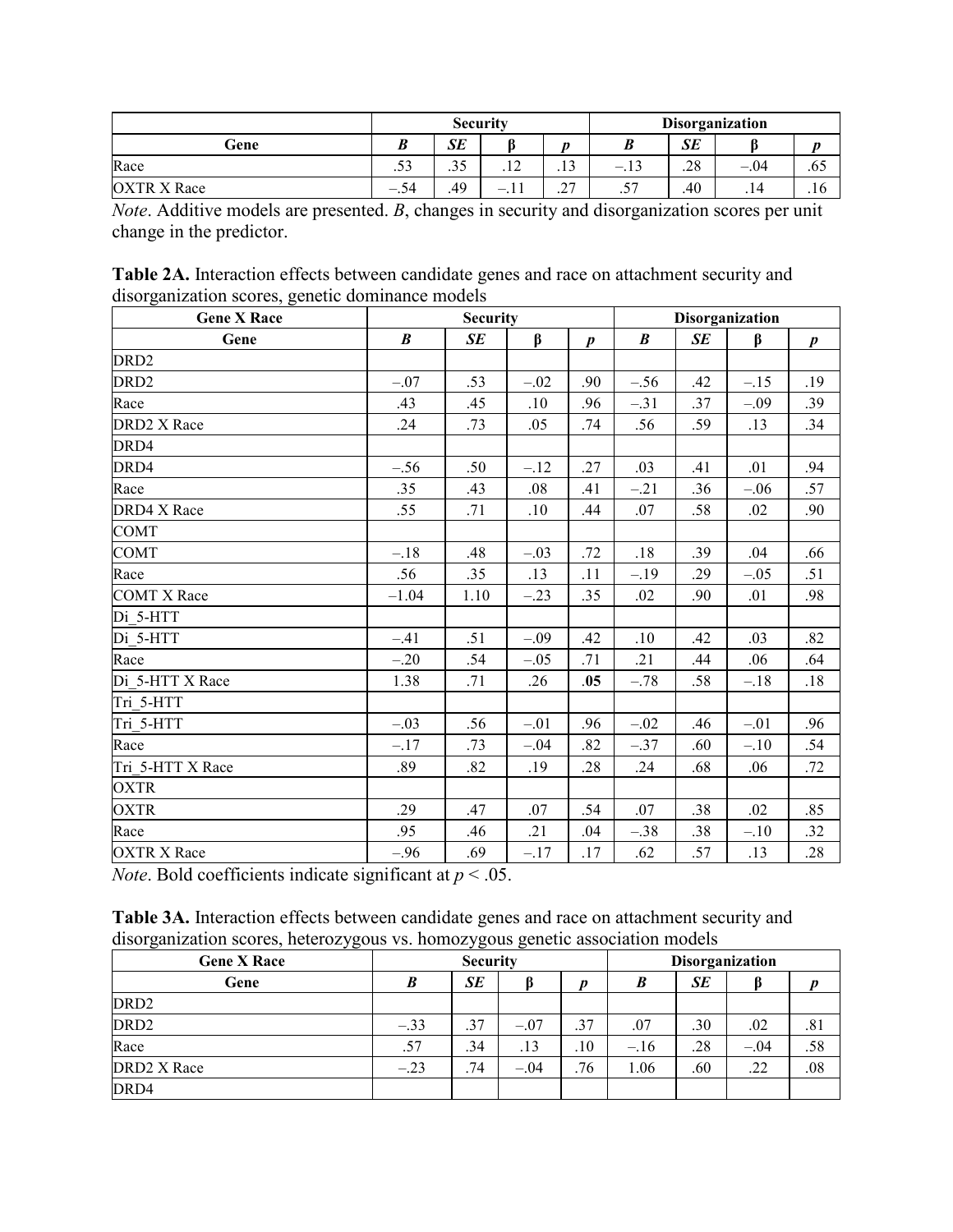| <b>Gene X Race</b> |                  | <b>Security</b> |        |                  | <b>Disorganization</b> |     |        |                  |
|--------------------|------------------|-----------------|--------|------------------|------------------------|-----|--------|------------------|
| Gene               | $\boldsymbol{B}$ | SE              | β      | $\boldsymbol{p}$ | B                      | SE  | β      | $\boldsymbol{p}$ |
| DRD4               | $-.37$           | .38             | $-.08$ | .33              | .14                    | .31 | .04    | .65              |
| Race               | .58              | .34             | .13    | .10              | $-.19$                 | .28 | $-.05$ | .51              |
| DRD4 X Race        | .58              | .76             | .10    | .44              | $-.29$                 | .62 | $-.06$ | .64              |
| <b>COMT</b>        |                  |                 |        |                  |                        |     |        |                  |
| <b>COMT</b>        | .26              | .34             | .06    | .45              | .12                    | .28 | .03    | .67              |
| Race               | .56              | .34             | .13    | .10              | $-.15$                 | .28 | $-.04$ | .60              |
| <b>COMT X Race</b> | $-1.08$          | .68             | $-.19$ | .12              | .67                    | .56 | .14    | .24              |
| Di 5-HTT           |                  |                 |        |                  |                        |     |        |                  |
| Di 5-HTT           | .23              | .35             | .05    | .52              | $-.12$                 | .29 | $-.03$ | .67              |
| Race               | .57              | .35             | .13    | .10              | $-.19$                 | .28 | $-.05$ | .50              |
| Di 5-HTT X Race    | .93              | .70             | .16    | .18              | $-.74$                 | .57 | $-.15$ | .20              |
| Tri 5-HTT          |                  |                 |        |                  |                        |     |        |                  |
| Tri 5-HTT          | $-.07$           | .34             | $-.02$ | .84              | .18                    | .28 | .05    | .51              |
| Race               | .54              | .34             | .12    | .12              | $-.18$                 | .28 | $-.05$ | .53              |
| Tri 5-HTT X Race   | .09              | .69             | .02    | .90              | .02                    | .56 | .01    | .97              |
| <b>OXTR</b>        |                  |                 |        |                  |                        |     |        |                  |
| <b>OXTR</b>        | $-.26$           | .37             | $-.06$ | .48              | .66                    | .30 | .17    | .03              |
| Race               | .52              | .34             | .12    | .13              | $-.10$                 | .28 | $-.03$ | .72              |
| <b>OXTR X Race</b> | $-.96$           | .74             | $-.15$ | .20              | .18                    | .60 | .03    | .77              |

*Note*. Bold coefficients indicate significant at  $p < .05$ .

| Table 4A. Interaction effects of candidate genes, sensitivity, and race on attachment security and |  |  |  |  |  |
|----------------------------------------------------------------------------------------------------|--|--|--|--|--|
| disorganization scores, genetic dominance models                                                   |  |  |  |  |  |

|                  |                    |              | <b>Security</b> |     |         |                  |              |                  | Disorganization |        |                  |  |  |
|------------------|--------------------|--------------|-----------------|-----|---------|------------------|--------------|------------------|-----------------|--------|------------------|--|--|
| Gene             |                    | $\Delta R^2$ | B               | SE  | β       | $\boldsymbol{p}$ | $\Delta R^2$ | $\boldsymbol{B}$ | SE              | β      | $\boldsymbol{p}$ |  |  |
| DRD <sub>2</sub> |                    |              |                 |     |         |                  |              |                  |                 |        |                  |  |  |
| Step 1           | DRD <sub>2</sub>   | .03          | .05             | .36 | .01     | .89              | .05          | $-.25$           | .29             | $-.07$ | .38              |  |  |
|                  | Sensitivity        |              | .24             | .14 | .15     | .08              |              | $-.29$           | .11             | $-.23$ | .01              |  |  |
|                  | Race               |              | .87             | .40 | .19     | .03              |              | $-.52$           | .33             | $-.14$ | .11              |  |  |
| Step 2           | DRD2 X Sens        | .004         | $-.13$          | .28 | $-.05$  | .63              | .02          | .22              | .23             | .11    | .34              |  |  |
|                  | <b>DRD2 X Race</b> |              | $-.002$         | .83 | .00     | .99              |              | .96              | .67             | .22    | .15              |  |  |
|                  | Sense X Race       |              | .19             | .28 | .08     | .50              |              | $-.22$           | .22             | $-.11$ | .32              |  |  |
| Step 3           | DRD2 X Sens X Race | .01          | $-.72$          | .56 | $-.22$  | .20              | .00          | $-.05$           | .45             | $-.02$ | .92              |  |  |
| DRD4             |                    |              |                 |     |         |                  |              |                  |                 |        |                  |  |  |
| Step 1           | DRD4               | .04          | $-.22$          | .35 | $-.05$  | .53              | .05          | $-.01$           | .43             | .003   | .98              |  |  |
|                  | Sensitivity        |              | .24             | .14 | .16     | .07              |              | $-.30$           | .11             | $-.24$ | .01              |  |  |
|                  | Race               |              | .91             | .39 | .20     | .02              |              | $-.63$           | .32             | $-.17$ | .05              |  |  |
| Step 2           | DRD4 X Sens        | .02          | $-.46$          | .28 | $-.19$  | .10              | .01          | .01              | .22             | .003   | .98              |  |  |
|                  | <b>DRD4 X Race</b> |              | $-.01$          | .82 | $-.002$ | .99              |              | $-.08$           | .68             | $-.02$ | .91              |  |  |
|                  | Sense X Race       |              | .23             | .27 | .10     | .40              |              | $-.22$           | .22             | $-.11$ | .32              |  |  |
| Step 3           | DRD4 X Sens X Race | .001         | .19             | .55 | .06     | .73              | .004         | $-.39$           | .45             | $-.14$ | .39              |  |  |
| <b>COMT</b>      |                    |              |                 |     |         |                  |              |                  |                 |        |                  |  |  |
| Step 1           | <b>COMT</b>        | .04          | $-.29$          | .48 | $-.05$  | .55              | .05          | .27              | .38             | .05    | .48              |  |  |
|                  | Sensitivity        |              | .26             | .13 | .17     | .06              |              | $-.30$           | .11             | $-.24$ | .01              |  |  |
|                  | Race               |              | .95             | .40 | .21     | .02              |              | $-.66$           | .33             | $-.18$ | .05              |  |  |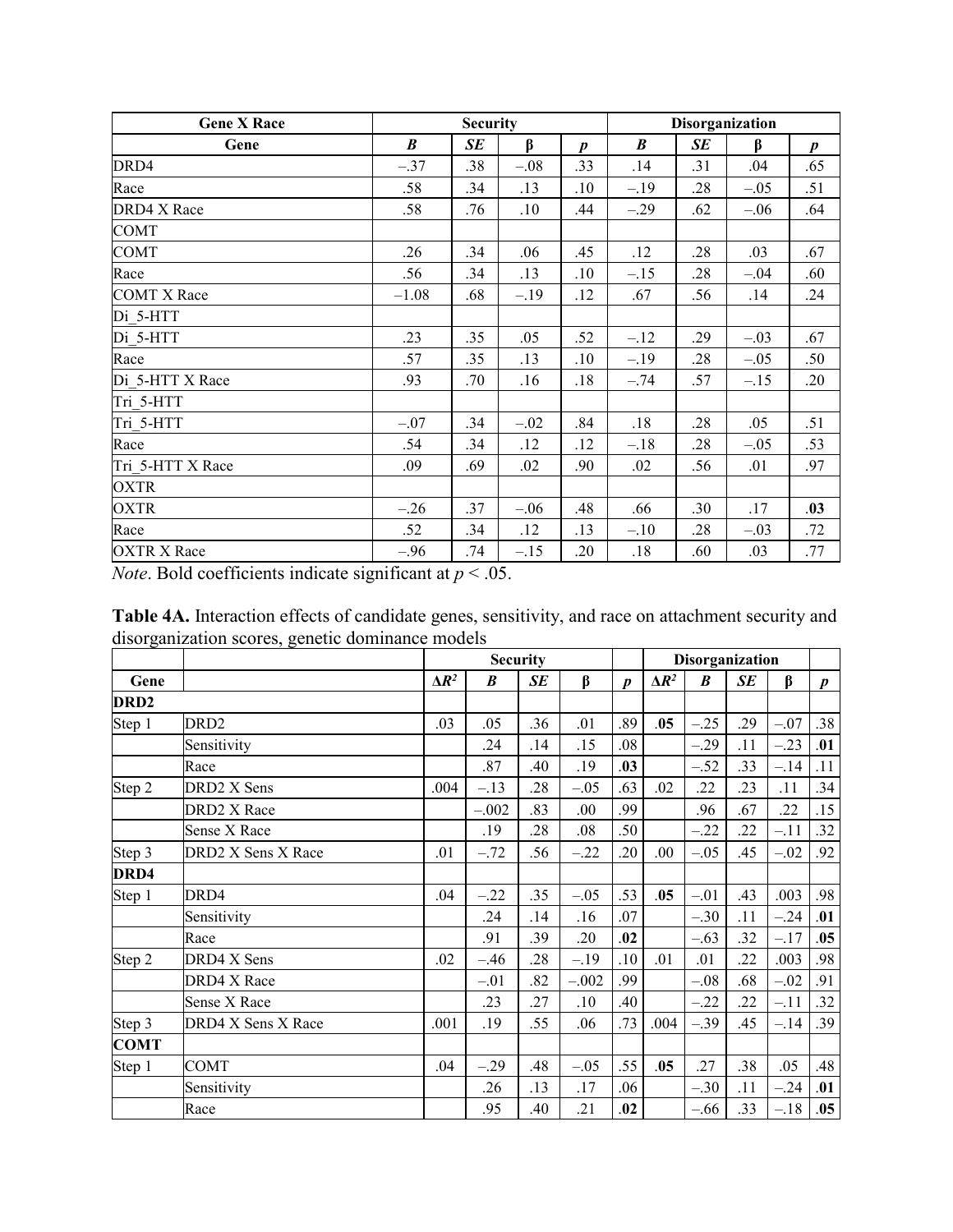|             |                                    |              | <b>Security</b> |      |         |                  | Disorganization |                  |      |        |                  |
|-------------|------------------------------------|--------------|-----------------|------|---------|------------------|-----------------|------------------|------|--------|------------------|
| Gene        |                                    | $\Delta R^2$ | B               | SE   | β       | $\boldsymbol{p}$ | $\Delta R^2$    | $\boldsymbol{B}$ | SE   | β      | $\boldsymbol{p}$ |
| Step 2      | <b>COMT X Sens</b>                 | .01          | $-.01$          | .35  | $-.01$  | .97              | .01             | $-.21$           | .28  | $-.15$ | .46              |
|             | <b>COMT X Race</b>                 |              | $-1.22$         | 1.26 | $-.27$  | .34              |                 | $-.18$           | 1.04 | $-.05$ | .86              |
|             | Sense X Race                       |              | .22             | .28  | .09     | .43              |                 | $-.16$           | .23  | $-.08$ | .48              |
| Step 3      | <b>COMT X Sens X Race</b>          | .00.         | .06             | .81  | .02     | .94              | .001            | $-.23$           | .66  | $-.11$ | .73              |
| Di 5-HTT    |                                    |              |                 |      |         |                  |                 |                  |      |        |                  |
| Step 1      | Di 5-HTT                           | .04          | .24             | .36  | .05     | .49              | .05             | $-.23$           | .29  | $-.06$ | .43              |
|             | Sensitivity                        |              | .24             | .13  | .16     | .07              |                 | $-.29$           | .11  | $-.23$ | .01              |
|             | Race                               |              | .95             | .40  | .21     | .02              |                 | $-.67$           | .32  | $-.18$ | .04              |
|             | Sense X Race                       |              | .17             | .27  | .07     | $.78\,$          |                 | $-.15$           | .22  | $-.08$ | .30              |
| Step 2      | Di 5-HTT X Sens                    | .03          | .08             | .28  | .04     | .07              | .02             | .24              | .23  | .15    | .49              |
|             | Di 5-HTT X Race                    |              | 1.49            | .80  | .28     | .54              |                 | $-.45$           | .65  | $-.10$ | .50              |
| Step 3      | Di 5-HTT X Sens X Race             | .02          | .95             | .56  | .29     | .09              | .01             | $-.42$           | .46  | $-.16$ | .36              |
| Tri 5-HTT   |                                    |              |                 |      |         |                  |                 |                  |      |        |                  |
| Step 1      | Tri 5-HTT                          | .04          | .29             | .41  | .05     | .48              | .05             | .20              | .34  | .05    | .56              |
|             | Sensitivity                        |              | .24             | .14  | .16     | .08              |                 | $-.31$           | .11  | $-.25$ | .01              |
|             | Race                               |              | .87             | .39  | .20     | .03              |                 | $-.64$           | .32  | $-.17$ | .05              |
|             | Sense X Race                       |              | .15             | .27  | .06     | .77              |                 | $-.25$           | .22  | $-.13$ | .17              |
| Step 2      | Tri 5-HTT X Sens                   | .01          | .10             | .34  | .06     | .32              | .02             | .39              | .28  | .28    | .26              |
|             | Tri 5-HTT X Race                   |              | .98             | .97  | .21     | .58              |                 | .89              | .79  | .24    | .25              |
| Step 3      | Tri 5-HTT X Sens X Race            | .01          | .64             | .71  | .25     | .37              | .001            | $-.25$           | .22  | $-.13$ | .74              |
| <b>OXTR</b> |                                    |              |                 |      |         |                  |                 |                  |      |        |                  |
| Step 1      | <b>OXTR</b>                        | .03          | $-.12$          | .35  | $-.03$  | .73              | .05             | .32              | .28  | .09    | .25              |
|             | Sensitivity                        |              | .23             | .14  | .15     | .09              |                 | $-.28$           | .11  | $-.23$ | .01              |
|             | Race                               |              | .86             | .40  | .19     | .03              |                 | $-.52$           | .32  | $-.14$ | .11              |
| Step 2      | <b>OXTR X Sens</b>                 | .04          | $-.50$          | .28  | $-.21$  | .08              | .03             | .31              | .23  | .16    | .19              |
|             | <b>OXTR X Race</b>                 |              | $-1.81$         | .80  | $-.31$  | .03              |                 | 1.24             | .65  | .26    | .06              |
|             | Sense X Race                       |              | .02             | .28  | .01     | .96              |                 | $-.12$           | .23  | $-.06$ | .61              |
| Step 3      | OXTR X Sens X Race                 | .01          | $-.65$          | .57  | $-.16$  | .25              | .001            | .20              | .46  | .06    | .66              |
| Step 1      | $COMT_{\text{homo}}$               | .04          | .23             | .34  | .05     | .50              | .05             | .15              | .28  | .04    | .59              |
|             | Sensitivity                        |              | .24             | .13  | .16     | .07              |                 | $-.30$           | .11  | $-.24$ | .01              |
|             | Race                               |              | .91             | .39  | .21     | .02              |                 | $-.59$           | .32  | $-.16$ | $.07$            |
| Step 2      | COMT <sub>homo</sub> X Sens        | .02          | .20             | .27  | .09     | .46              | .01             | $-.01$           | .22  | $-.01$ | .95              |
|             | COMT <sub>homo</sub> X Race        |              | $-.71$          | .79  | $-.13$  | .37              |                 | .57              | .65  | .12    | .38              |
|             | Sense X Race                       |              | .23             | .27  | $.10\,$ | .39              |                 | $-.21$           | .22  | $-.11$ | .35              |
| Step 3      | COMT <sub>homo</sub> X Sens X Race | .00          | .35             | .54  | $.10\,$ | .52              | .001            | .47              | .44  | .16    | .29              |

*Note*. Bold coefficients indicate significant at  $p < .05$ . Sen: maternal sensitivity across 6 months and age 1.

**Table 5A.** Interaction effects of candidate genes, overtly negative behavior, and race on attachment security and disorganization scores, genetic dominance models

|                  | $\sim$ $\sim$                      | <b>Security</b> |        |     |                |     | <b>Disorganization</b> |                                                     |           |                |     |
|------------------|------------------------------------|-----------------|--------|-----|----------------|-----|------------------------|-----------------------------------------------------|-----------|----------------|-----|
| Gene             |                                    | $\Delta R^2$    | R      | SE  | o              |     | $\Delta R^2$           | B                                                   | <b>SE</b> |                |     |
| DRD <sub>2</sub> |                                    |                 |        |     |                |     |                        |                                                     |           |                |     |
| Step 1           | DRD <sub>2</sub>                   | .04             | .07    | .36 | .02            | .84 | .04                    | $\left[-.29\right], 29\left[-.08\right], 32\right]$ |           |                |     |
|                  | Overtly negative maternal behavior |                 | $-.13$ | .06 | 1 <sub>7</sub> | .03 |                        |                                                     |           | 1 <sub>7</sub> | .03 |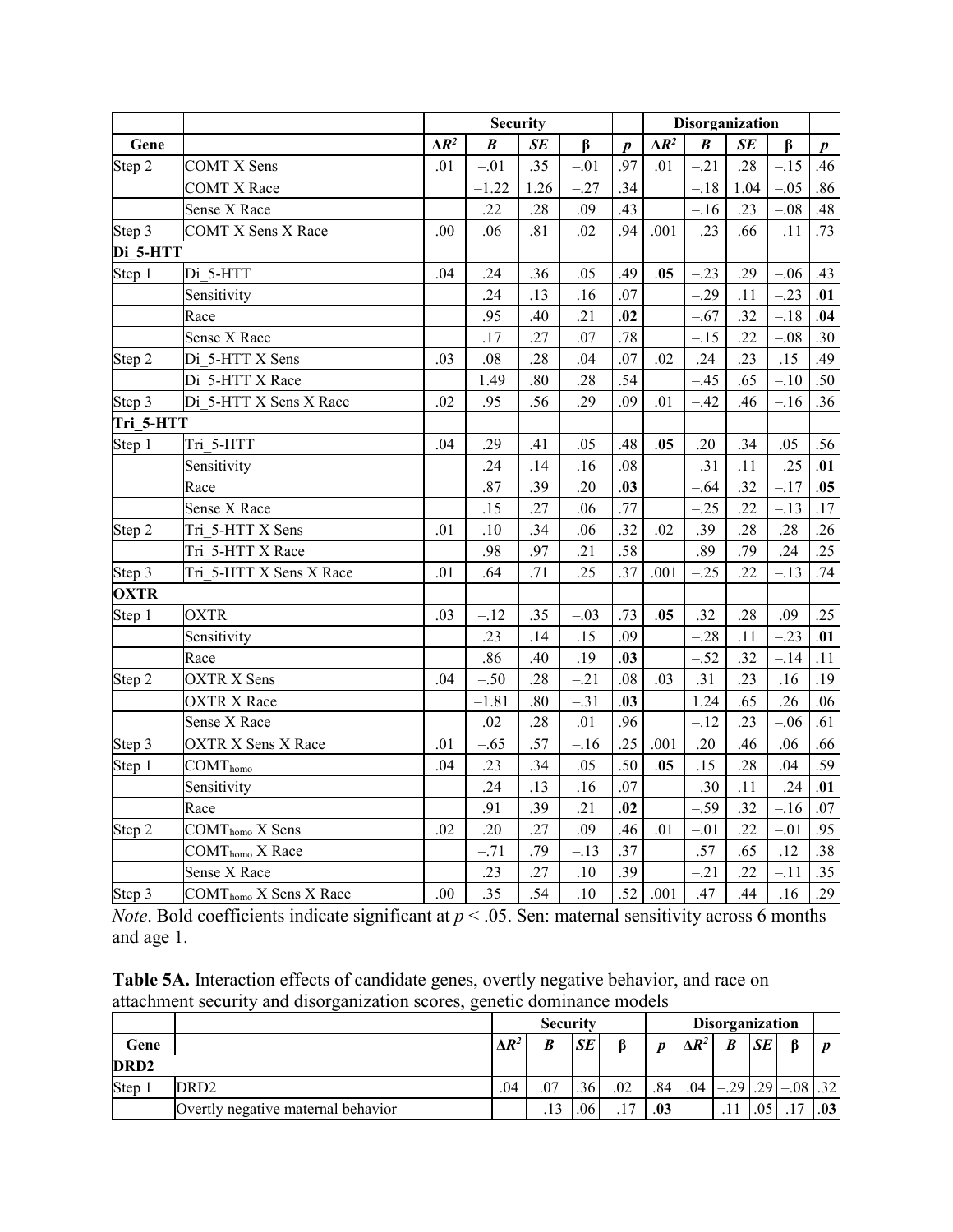|             |                                      |              | <b>Security</b>  |     |        |                  | Disorganization |                  |     |         |                  |
|-------------|--------------------------------------|--------------|------------------|-----|--------|------------------|-----------------|------------------|-----|---------|------------------|
| Gene        |                                      | $\Delta R^2$ | $\boldsymbol{B}$ | SE  | β      | $\boldsymbol{p}$ | $\Delta R^2$    | $\boldsymbol{B}$ | SE  | β       | $\boldsymbol{p}$ |
|             | Race                                 |              | .61              | .35 | .14    | .09              |                 | $-.16$           | .29 | $-.04$  | .57              |
| Step 2      | DRD2 X Maternal behavior             | .00          | .02              | .14 | .02    | .89              | .01             | $-.02$           | .12 | $-0.02$ | .88              |
|             | DRD2 X Race                          |              | .30              | .73 | .06    | .69              |                 | .51              | .59 | .12     | .39              |
|             | Maternal behavior X Race             |              | $-.01$           | .14 | $-.01$ | .95              |                 | .04              | .11 | .04     | .74              |
| Step 3      | DRD2 X Maternal behavior X Race      | .00          | $-.00$           | .29 | $-.00$ | .99              | .00             | .28              | .24 | .23     | .24              |
| DRD4        |                                      |              |                  |     |        |                  |                 |                  |     |         |                  |
| Step 1      | DRD4                                 | .05          | $-.23$           | .35 | $-.05$ | .51              | .03             | .03              | .29 | .01     | .91              |
|             | Overtly negative maternal behavior   |              | $-.13$           | .06 | $-.17$ | .02              |                 | .11              | .05 | .17     | .03              |
|             | Race                                 |              | .66              | .34 | .15    | .06              |                 | $-26$            | .28 | $-.07$  | .35              |
| Step 2      | DRD4 X Maternal behavior             | .01          | .18              | .12 | .15    | .15              | .01             | $-0.08$          | .10 | $-.08$  | .43              |
|             | DRD4 X Race                          |              | .30              | .71 | .05    | .68              |                 | .25              | .59 | .05     | .68              |
|             | Maternal behavior X Race             |              | .03              | .12 | .03    | .80              |                 | .00              | .10 | .00     | .99              |
| Step 3      | DRD4 X Maternal behavior X Race      | .00          | $-.00$           | .25 | $-.00$ | .99              | .01             | $-.19$           | .21 | $-.11$  | .37              |
| <b>COMT</b> |                                      |              |                  |     |        |                  |                 |                  |     |         |                  |
| Step 1      | <b>COMT</b>                          | .05          | $-.28$           | .48 | $-.05$ | .57              | .03             | .25              | .39 | .05     | .53              |
|             | Overtly negative maternal behavior   |              | $-.14$           | .06 | $-.18$ | .02              |                 | .11              | .05 | .17     | .02              |
|             | Race                                 |              | .68              | .35 | .15    | .05              |                 | $-29$            | .29 | $-.08$  | .32              |
| Step 2      | <b>COMT X Maternal behavior</b>      | .02          | .22              | .12 | .21    | .06              | .01             | $-.10$           | .10 | $-.12$  | .30              |
|             | <b>COMT X Race</b>                   |              | $-.30$           | .50 | $-.05$ | .55              |                 | .43              | .41 | .09     | .30              |
|             | Maternal behavior X Race             |              | $-.01$           | .12 | $-.01$ | .94              |                 | .02              | .10 | .02     | .86              |
| Step 3      | COMT X Maternal behavior X Race      | .00          | .00              | .23 | .00    | .99              | .00             | .09              | .19 | .07     | .64              |
| Step 1      | Di 5-HTT                             | .05          | .23              | .35 | .05    | .51              | .04             | $-.25$           | .29 | $-.07$  | .38              |
|             | Overtly negative maternal behavior   |              | $-.13$           | .06 | $-.17$ | .03              |                 | .10              | .05 | .17     | .03              |
|             | Race                                 |              | .70              | .35 | .16    | .05              |                 | $-32$            | .29 | $-.09$  | .27              |
| Step 2      | Di 5-HTT X Maternal behavior         | .03          | $-.15$           | .12 | $-.15$ | .22              | .01             | .07              | .10 | .08     | .51              |
|             | Di 5-HTT X Race                      |              | 1.44             | .71 | .27    | .04              |                 | $-0.79$          | .58 | $-.18$  | .18              |
|             | Maternal behavior X Race             |              | $-.04$           | .12 | $-.04$ | .76              |                 | .03              | .10 | .04     | .74              |
| Step 3      | Di 5-HTT X Maternal behavior X Race  | .00          | $-.15$           | .25 | $-.09$ | .54              | .00             | $-.16$           | .21 | $-.10$  | .45              |
| Tri 5-HTT   |                                      |              |                  |     |        |                  |                 |                  |     |         |                  |
| Step 1      | Tri 5-HTT                            | .05          | .25              | .41 | .05    | .54              | .03             | .19              | .34 | .04     | .57              |
|             | Overtly negative maternal behavior   |              | $-13$            | .06 | $-17$  | .03              |                 | .11              | .05 | .17     | .03              |
|             | Race                                 |              | .62              | .34 | .14    | .07              |                 | $-.26$ .28       |     | $-.07$  | .36              |
| Step 2      | Tri_5-HTT X Maternal behavior        | .01          | $-.10$           | .13 | $-.11$ | .47              | .00.            | .03              | .11 | .03     | .82              |
|             | Tri 5-HTT X Race                     |              | .97              | .83 | .21    | .24              |                 | .24              | .69 | .06     | .73              |
|             | Maternal behavior X Race             |              | .01              | .12 | .01    | .97              |                 | .02              | .10 | .02     | .83              |
| Step 3      | Tri 5-HTT X Maternal behavior X Race | .00          | .06              | .26 | .04    | .83              | .01             | $-0.29$          | .22 | $-27$   | .18              |
| <b>OXTR</b> |                                      |              |                  |     |        |                  |                 |                  |     |         |                  |
| Step 1      | <b>OXTR</b>                          | .04          | $-.07$           | .35 | $-.02$ | .84              | .04             | .29              | .28 | $.08\,$ | .30              |
|             | Overtly negative maternal behavior   |              | $-.13$           | .06 | $-.16$ | .04              |                 | .10              | .05 | .16     | .04              |
|             | Race                                 |              | .61              | .35 | .14    | .08              |                 | $-.18$           | .28 | $-.05$  | .54              |
| Step 2      | <b>OXTR X Maternal behavior</b>      | .03          | .21              | .12 | .20    | .09              | .01             | $-.06$ .10       |     | $-.07$  | .55              |
|             | <b>OXTR X Race</b>                   |              | $-1.01$          | .70 | $-.18$ | .15              |                 | .57              | .58 | .12     | .33              |
|             | Maternal behavior X Race             |              | .01              | .12 | .01    | .92              |                 | $.01\,$          | .10 | .01     | .92              |
| Step 3      | OXTR X Maternal behavior X Race      | .00.         | $-.06$           | .25 | $-.04$ | .81              | .01             | .22              | .20 | .17     | .29              |
| Step 1      | $COMT_{\text{hom}}$                  | .05          | .28              | .34 | .06    | .41              | .03             | .10              | .28 | .03     | .72              |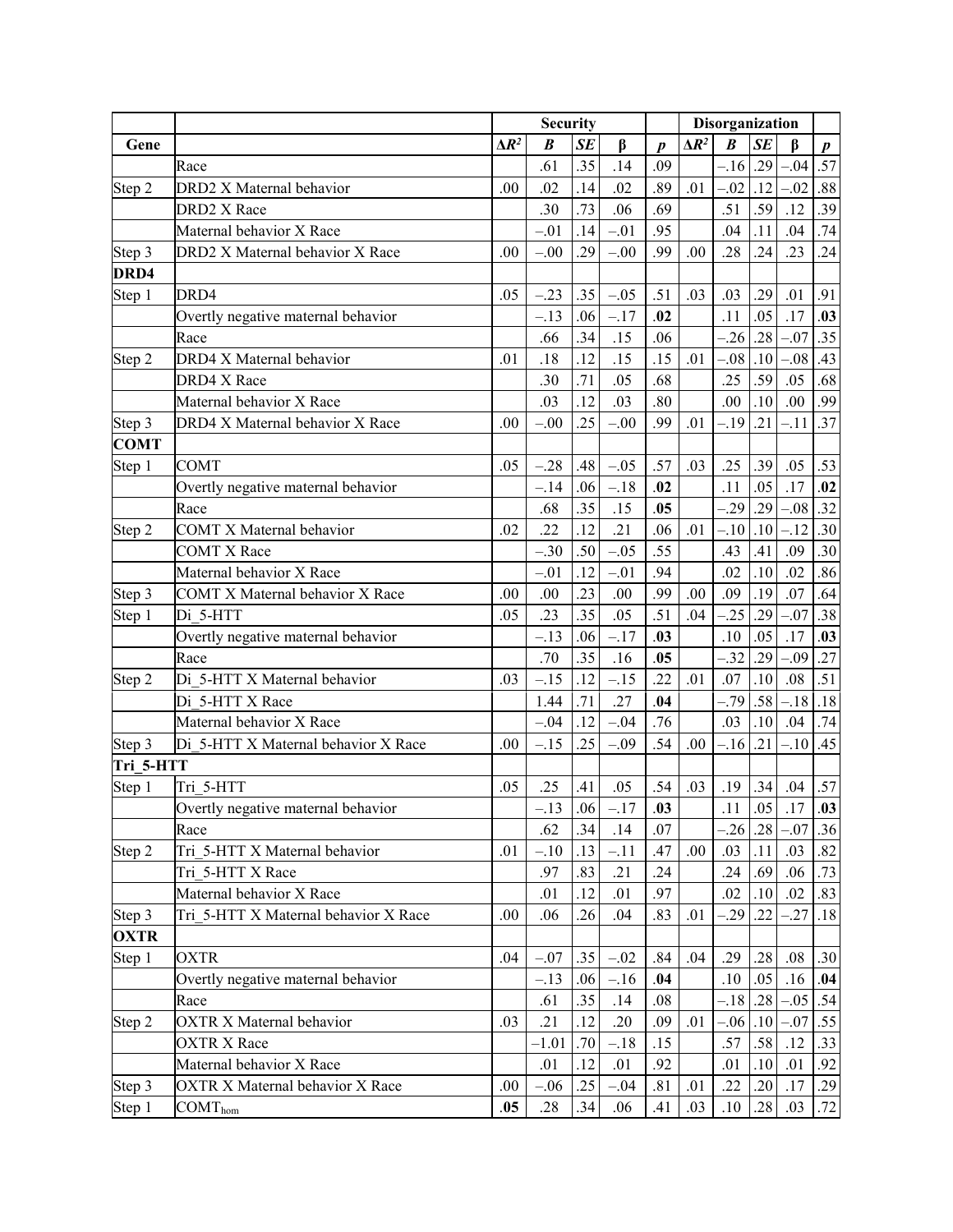|        |                                                       | <b>Disorganization</b><br><b>Security</b> |         |      |         |                  |              |            |      |                  |                  |
|--------|-------------------------------------------------------|-------------------------------------------|---------|------|---------|------------------|--------------|------------|------|------------------|------------------|
| Gene   |                                                       | $\Delta R^2$                              | B       | SE   | ß       | D                | $\Delta R^2$ | B          | SE   |                  |                  |
|        | Overtly negative maternal behavior                    |                                           | $-.13$  | .061 | $-.17$  | .02              |              | -11        | .05  | .17              | .031             |
|        | Race                                                  |                                           | .67     | .34  | .15     | .05              |              | $-.23$ .28 |      | $-.06$ .41       |                  |
| Step 2 | $\text{COMT}_{\text{hom}}$ X Maternal behavior        | .04                                       | .23     | .11  | .22     | .05 <sup>1</sup> | .01          |            |      | $-.10$ .10.12.28 |                  |
|        | $COMT_{\text{hom}} X$ Race                            |                                           | $-1.17$ | .681 | $-.21$  | .09              |              | .68        | .561 | .15              | .23              |
|        | Maternal behavior X Race                              |                                           | $-.01$  | .11  | $-.01$  | .92              |              | .02        | .10  | .02              | .86 <sub>1</sub> |
| Step 3 | $\text{COMT}_{\text{hom}}$ X Maternal behavior X Race | .00                                       | $-.04$  |      | $-.03*$ | .85              | .00.         |            | .19  | .09              | .58              |

*Note*. Bold coefficients indicate significant at *p* < .05. Maternal behavior: Overtly negative maternal behavior across 6 months and age 1.

<sup>1</sup>The interaction between COMT<sub>hom</sub> and negative maternal behavior was not statistically significant in a model that did not include race suggesting this may be a suppressor effect. Nevertheless, we interpreted the interaction. Overtly negative maternal behavior was associated with lower attachment security for COMT homozygous infants ( $\beta = -0.31$ ,  $p < 0.01$ ) but was not for COMT heterozygous infants ( $\beta = -0.01$ , p > .05).

**Table 6A.** Main effects of candidate genes on emotional distress by group, genetic dominance models

|                  | <b>Full Sample</b> |              |                         | European American |                         | <b>African American</b> |
|------------------|--------------------|--------------|-------------------------|-------------------|-------------------------|-------------------------|
| Gene             | $r_{\rm dom}$      | <b>D</b> dom | <b>r</b> <sub>dom</sub> | <b>D</b> dom      | <b>r</b> <sub>dom</sub> | <b>D</b> dom            |
| DRD <sub>2</sub> | $-.004$            | .96          | $-.07$                  | .51               | .06                     | .59                     |
| DRD4             | .08                | .31          | .09                     | .41               | .01                     | .96                     |
| <b>COMT</b>      | .05                | .52          | .02                     | .87               | .13                     | .26                     |
| Di 5-HTT         | .09                | .24          | .09                     | .40               | .06                     | .60                     |
| Tri 5-HTT        | .02                | .78          | .10                     | .34               | $-.08$                  | .45                     |
| <b>OXTR</b>      | $-.09$             | .26          | $-.15$                  | .16               | .04                     | .73                     |
| Mean $r$         | .02                |              | .01                     |                   | .04                     |                         |

**Table 7A.** Interaction effects between candidate genes and race on emotional distress, genetic dominance models

| <b>Gene X Race</b><br>Gene |        | <b>Emotional distress</b> |                  |  |
|----------------------------|--------|---------------------------|------------------|--|
|                            | B      | SE                        | $\boldsymbol{p}$ |  |
| DRD2                       |        |                           |                  |  |
| DRD <sub>2</sub>           | $-.03$ | .33                       | .94              |  |
| Race                       | $-.11$ | .32                       | .72              |  |
| DRD2 X Race                | $-.21$ | .25                       | .81              |  |
| DRD4                       |        |                           |                  |  |
| DRD4                       | .20    | .32                       | .53              |  |
| Race                       | $-.15$ | .31                       | .62              |  |
| DRD4 X Race                | $-.43$ | .26                       | .10              |  |
| COMT                       |        |                           |                  |  |
| <b>COMT</b>                | .31    | .44                       | .48              |  |
| Race                       | $-.21$ | .32                       | .51              |  |
| <b>COMT X Race</b>         | 1.14   | 1.23                      | .35              |  |
| Di 5-HTT                   |        |                           |                  |  |
| $Di$ 5-HTT                 | .32    | .33                       | .33              |  |